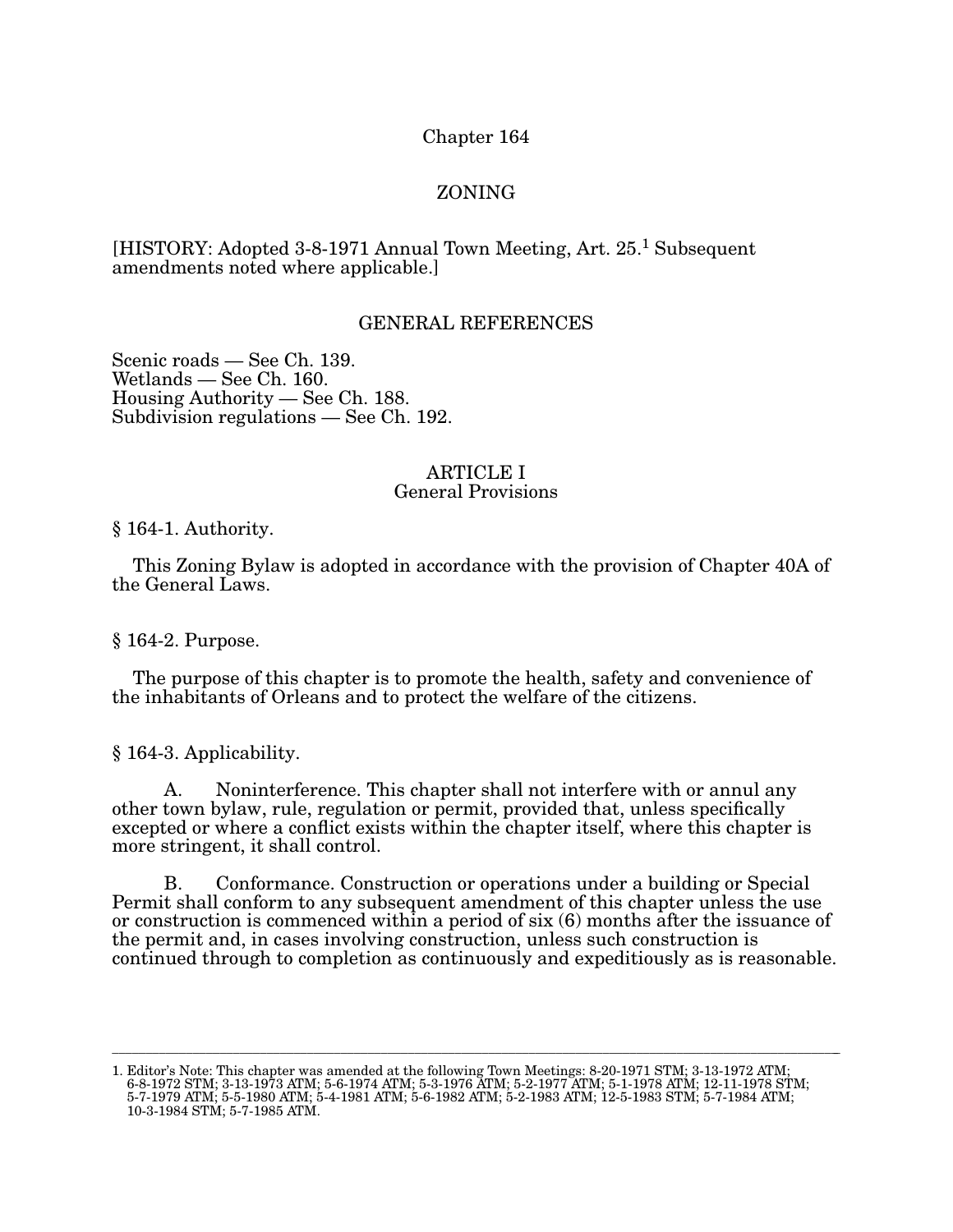C. Nonconforming Structures and Uses. Legally preexisting, nonconforming structures or uses may be continued, in accordance with G.L. c. 40A,  $\S 6$ , subject to the following: [Amended 5-8-2006 ATM, Art. 24]

(1) Alteration, Reconstruction (which shall include raze and replacement), Extension or Structural Change (collectively "alteration") to Nonconforming Single or Two Family Residential Structures. Nonconforming single or two family residential structures may be altered, reconstructed, extended or structurally changed provided that such alteration does not increase the nonconforming nature of such structure.

(a) In the following circumstances alteration to a nonconforming single or two family residential structure shall not be considered an increase in the nonconforming nature of the structure and shall be allowed as of right: [Amended  $5-7-2007$  ATM, Art. 24]

[1] Alteration to a structure which complies with all current setbacks, yard, lot coverage and building height requirements but is located on a lot with insufficient area, where the alteration will also comply with all of said current requirements.

[2] Alteration to a structure which complies with all current setbacks, yard, lot coverage and building height requirements but is located on a lot with insufficient frontage, where the alteration will also comply with all of said current requirements.

[3] Alteration to a structure which encroaches upon one or more required yard or setback areas, where the alteration will comply with all current setback, yard, lot coverage and building height requirements; the provisions of this subsection shall apply regardless of whether the lot complies with current area and frontage requirements.

(b) Except as otherwise set forth in (c) below, alteration to a nonconforming single or two family residential structure that increases the nonconforming nature of the structure may be allowed on Special Permit from the Board of Appeals provided the Board of Appeals finds that such alteration will not be substantially more detrimental to the neighborhood than the existing nonconforming structure.

(c) Alteration to a nonconforming single or two family residential structure in such a manner as to: 1) create a new dimensional nonconformity, or 2) intensify an existing nonconformity by extending further into a required setback area, or 3) increase the height of the structure greater than the allowed height, shall require the issuance of a variance by the Board of Appeals and the Special Permit finding required under subsection (b). Provided, however, the extension of an exterior wall or surface of an existing structure at or along the same nonconforming distance within a required setback area shall not require the issuance of a variance.

(2) Alteration, Reconstruction, Extension or Structural Change (collectively "alteration") to Nonconforming Structures Other than Single and Two Family Structures. Other nonconforming structures or uses may be altered, reconstructed, extended or structurally changed on Special Permit from the Board of Appeals if the Board of Appeals finds that such alteration will not be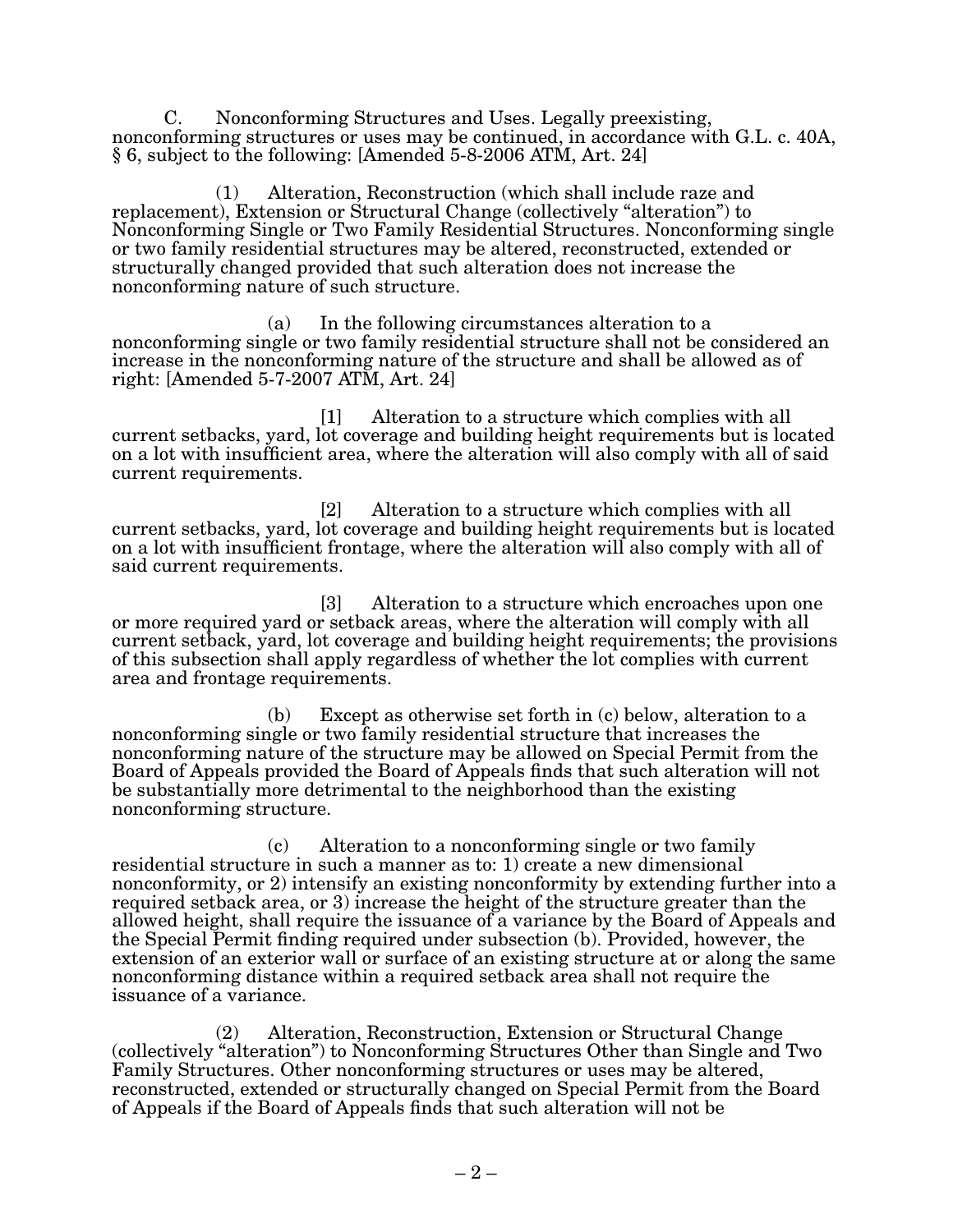substantially more detrimental to the neighborhood than the existing nonconforming structure or use. The alteration of a nonconforming structure in such manner as to create a new dimensional nonconformity or to intensify an existing dimensional nonconformity, shall require the Special Permit finding and the issuance of a variance by the Board of Appeals.

(3) Restoration. A nonconforming structure or use may be reconstructed or reinstituted if destroyed by fire or other casualty if reconstructed or reinstituted within a period of two (2) years from the date of the catastrophe, or else such reconstruction must comply with this chapter.

(4) Abandonment. A nonconforming use or structure which has been abandoned or otherwise discontinued for a period of two (2) years shall not be reestablished, and any future use of the premises shall conform to this chapter.

(5) Reversion. Once changed to be conforming, no structure or use shall be permitted to revert to a nonconforming structure or use.

D. Isolated lots and subdivisions. Under MGL C. 40A, § 6, lots not held in common ownership with any adjoining land are generally not subject to subsequent amendments in dimensional requirements, and land shown on subdivisions or other plans endorsed by the Planning Board is exempted from subsequent zoning amendments in certain respects for a limited period of time. (See MGL C. 40A, § 6.) Those exemptions are extended to other lots for single-family dwellings as specified in  $§$  164-22A(2).

## § 164-4. Definitions.

To make clear certain terms used in this chapter, the following meanings shall apply unless a contrary intention clearly appears:

ACCESSORY DWELLING — A subsidiary dwelling unit created within or as an extension to an existing single-family dwelling.

ADULT BOOKSTORE — An establishment having as a substantial or significant portion of its stock in trade, books, magazines, and other matter which are distinguished or characterized by their emphasis depicting, describing, or relating to sexual conduct or sexual excitement as defined in Massachusetts General Laws, Chapter 272 Section 31. [Added 5-9-1989 ATM, Art. 23]

ADULT CABARET — Any establishment which provides live entertainment for its patrons, which includes the display of nudity, as that term is defined in M.G.L. Chapter 272,  $\S 31.$  [Added 5-10-1999 ATM, Art. 18]

ADULT MOTION PICTURE THEATRE  $-$  An enclosed building used for presenting material distinguished by an emphasis on matter depicting, describing, or relating to sexual conduct or sexual excitement as defined in Massachusetts General Laws, Chapter 272, Section 31. [Added 5-9-1989 ATM, Art. 23]

AMATEUR RADIO TOWER — Any structure (lattice tower, monopole, or other) intended to support equipment, including antennas, microwave dishes, wiring, and other devices attached thereto, utilized in connection with the reception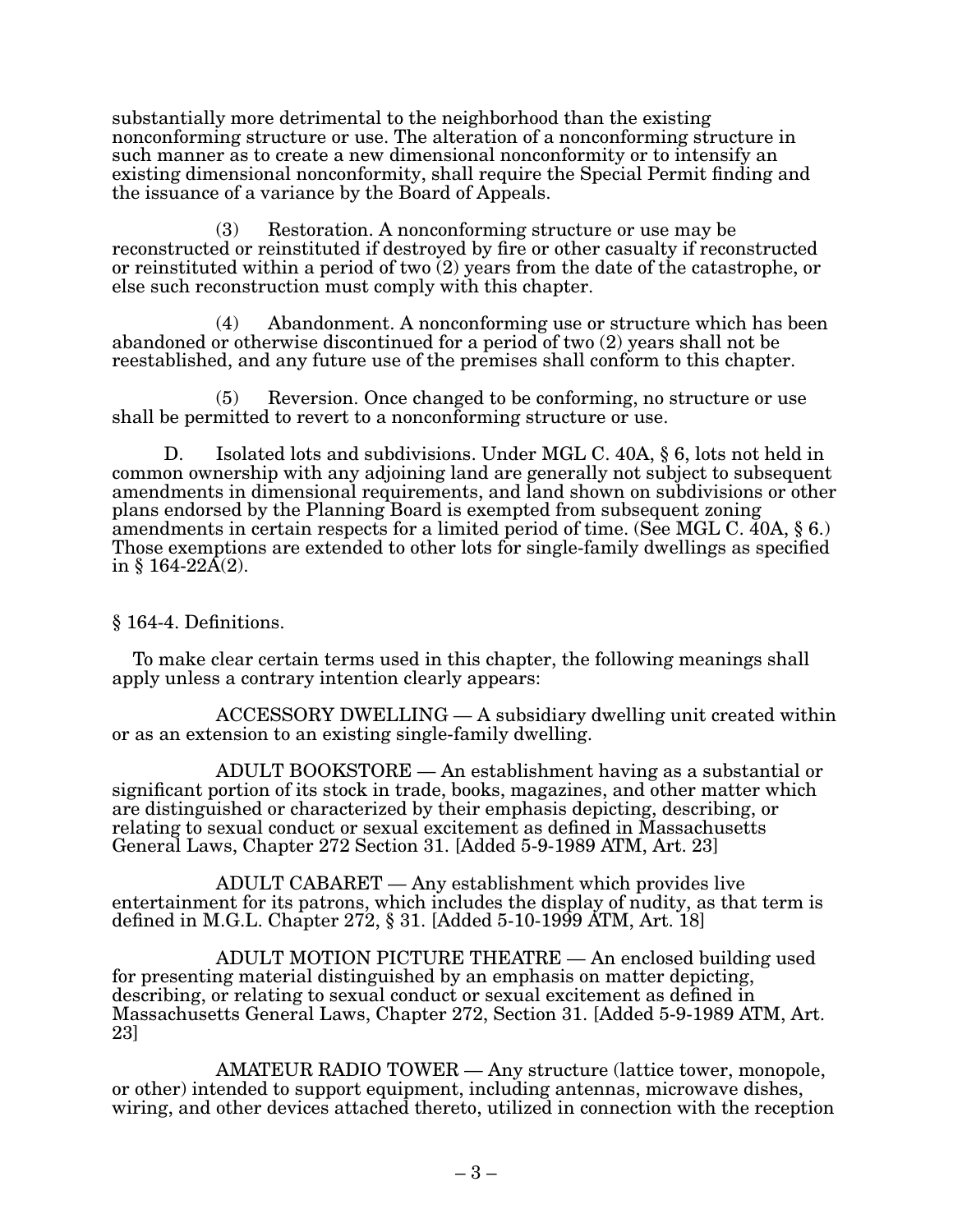or transmission of electromagnetic radiation for the purpose of radio communications by a federally licensed amateur radio operator. [Added 5-8-2000 ATM, Art. 17]

 $AMUSEMENT$   $PARK$  — An outdoor commercial enterprise other than an itinerant circus or carnival which includes one or more of the following types of amusements: roller coasters, amusement rides, water slides, shooting galleries or other paraphernalia for amusement or entertainment purposes. [Added 5-12-1992 ATM, Art. 36]

 $APARTMENT - A structure, regardless of form of tenure, containing$ three (3) or more dwelling units or a mixed-use structure containing three (3) or more dwelling units having a majority of floor area devoted to non-residential use, except that up to four (4) dwelling units may be contained in a commercial structure in the Village Center District without being considered an apartment. (See § 164-32 and § 164-19.1). [Amended 5-5-1987 ATM, Art. 47; 5-12-1998 ATM, Art. 30; 5-7-2001 ATM, Art. 33; 5-13-2008 ATM, Art. 24]

BUILDABLE UPLAND — That land which is contiguous and not in the Conservancy District and which is contiguous and not swamp, pond, bog, dry bog, marsh or an area of exposed groundwater and which is not subject to flooding from storms and mean high tides or is not located in the FEMA flood zone 100-year base flood elevation. (See  $\S 164-23$  and  $\S 164-20$ .) [Amended 5-13-2008 ATM, Art. 24]

BUILDING — A structure enclosed within exterior walls or firewalls, whether portable or fixed, built, erected, and framed, and having a roof for the shelter of persons, animals, or property. For the purposes of yard requirements, decks and porches shall be considered part of a building but shall not count towards the building coverage of the lot. [Added  $5-10-2004$  ATM, Art. 25]

BUILDING COVERAGE — The buildable upland portion of a lot which is covered by buildings, including porches, but excluding parking areas, pools, decks, or any permanent structures which do not have roofs. [Added 5-13-1996 ATM, Art. 21]

BUILDING HEIGHT — The vertical distance from the average undisturbed existing natural grade at the foundation on the street side of the building to the top of the ridge. Except as otherwise provided in § 164-40.2B, the only portions of a structure permitted above the ridge line shall be chimneys, air conditioning equipment, skylights, ventilators and antennae and other like features appurtenant to buildings which are usually carried above roofs and are not used for human occupancy and which in no event shall exceed 5 feet above the ridge line. See Section 164-19.1 E for third floor housing allowance in the Village Center District. [Amended 5-9-1988 ATM, Art. 66; 11-18-1991 STM, Art. 3; 5-7-2007 ATM, Art. 23]

CHANGE OF USE — Either the establishment of a commercial use in an existing commercial or industrial space where the resulting commercial use constitutes a different use category than the existing commercial use pursuant to the use regulation schedule at 164-13, or a use which by reason of its normal operation, would cause readily observable and substantial differences from the existing use in one or more of the following: patronage, service, noise, employment, appearance, parking, traffic or other similar characteristics. [Added  $5$ -8-2006 ATM, Art. 28]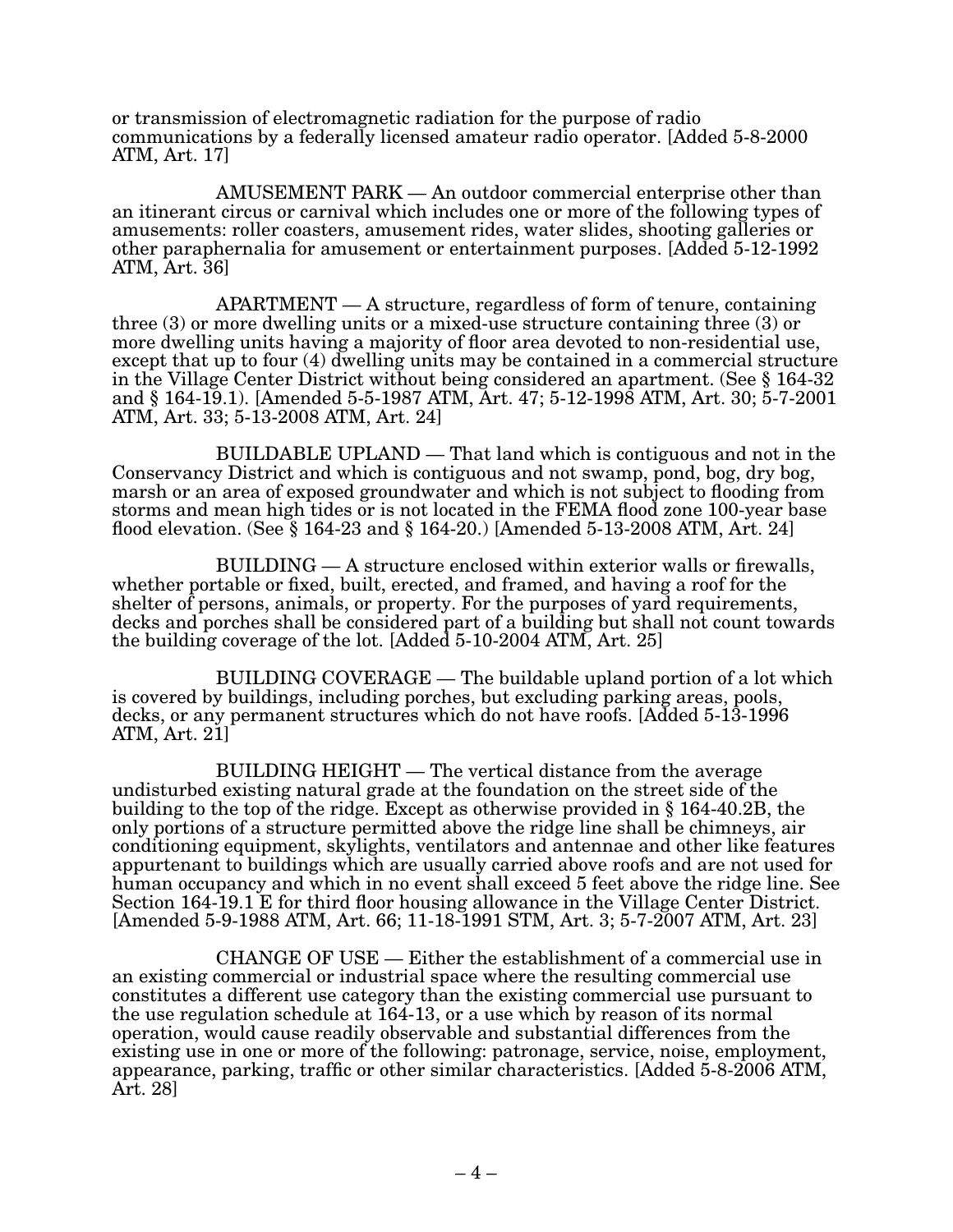COMMERCIAL STRUCTURES WITH DWELLING UNITS — A structure with mixed uses, containing a maximum of 2 dwelling units, but having a majority of the gross floor area devoted to non-residential use; includes buildings containing office, retail or other non-residential use together with the dwelling units. [Added 5-12-1998 ATM, Art. 26]

COMMUNICATION APPURTENANCE — Any antenna, device, wiring or equipment utilized in connection with the reception or transmission of electromagnetic radiation and which is attached to a pre-existing structure. This definition does not include a communication tower or monopole. [Added 5-19-1997 ATM, Art. 29]

 $COMMUNICATION BULDING  $—$  Any building utilized primarily for$ the installation and operation of equipment for generating and detecting electromagnetic radiation and which is accessory to a communication structure.  $[Added 5-19-1997 ATM, Art. 29]$ 

COMMUNICATION STRUCTURE — Any structure intended to support equipment used for the transmission and/or reception of electromagnetic radiation, including communication towers, monopoles, antennas, wiring or other devices attached thereto, including guy wires. [Added  $5-19-1997$  ATM, Art. 29]

COMMUNICATION TOWER — Any multi-sided structure intended to support equipment used for the transmission and reception of electromagnetic radiation including antennas, microwave dishes, wiring or other devices attached thereto. [Added  $5-19-1997$  ATM, Art. 29]

COMMUNICATION MONOPOLE — Any cylindrical pole structure intended to support equipment used for the transmission and reception of electromagnetic radiation including antennas, wiring or other devices attached thereto. [Added  $5-19-1997$  ATM, Art. 29]

CONGREGATE DWELLING — A residence for  $s$ ix  $(6)$  or more unrelated persons, single or couples, with some shared facilities and shared services primarily as a convenience but with no licensed care. [Amended 5-7-2001 ATM, Art. 32]

CONGREGATE HOUSING UNIT — Accommodation for not more than six (6) persons in a congregate dwelling, sharing a single kitchen.

 $CONSERVANCY DISTRICT - See Section 164-15.$  [Added 5-10-1999 ATM, Art. 19]

COTTAGE COLONIES — Any group of two  $(2)$  or more rental cottages on a parcel of land.

 $CUSTOMARY$  OR SELF-EMPLOYED HOME OCCUPATIONS  $-$ Includes carpenters, electricians, painters, plumbers, paperhangers, shellfish opening and the storage of fishing equipment as customarily carried on in the town, masons, radio and television repairs, dressmaking, hand laundering, home handicrafts, home cooking, lawn mower and bicycle repairs, the practice of any recognized profession and any others of similar nature which may be approved on Special Permit by the Board of Appeals, provided that it is not injurious, noxious or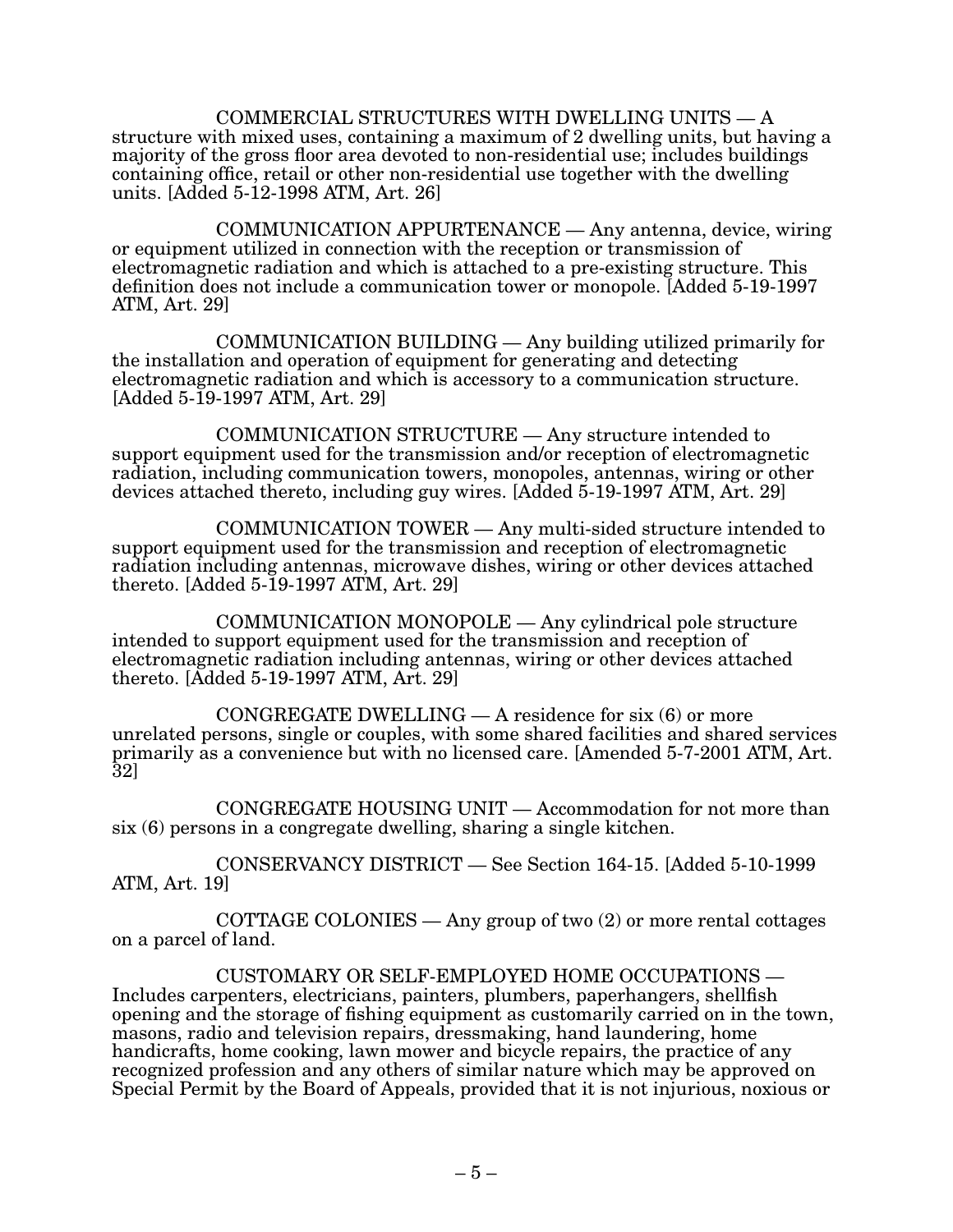offensive to the neighborhood, and provided that there is no outside display of goods.

DWELLING — A building or portion thereof used exclusively for residential purposes, including one or multiple dwelling units, but not including a facility offering transient lodging accommodations to the general public. [Added  $5-8-2000$  ATM, Art. 19]

DWELLING UNIT — One (1) or more rooms intended as a single housekeeping unit for the use of one (1) or more individuals living together, and having cooking, sanitary and sleeping facilities. A "dwelling unit" does not include garages, sheds or an accessory or additional structure, whether attached or unattached.

FENCE — A combination of materials assembled at a fixed location for the purposes of protection, confinement, enclosure, or privacy. Any fence, that exceeds six 6 feet in height, as measured from the undisturbed existing natural grade, shall be required to meet yard requirements of an accessory building as set forth in Section 164-22.F. Trees, hedges, plants and all other vegetation shall not be considered a fence. [Added  $5-10-2004$  ATM, Art. 25]

FLOOR AREA, GROSS — The sum of the horizontal areas of the several floors of all buildings on the same lot, measured from the exterior face of exterior walls, but not including interior parking or loading areas, cellars with walls more than fifty percent (50%) below grade and areas having less than six (6) feet of floor-to-ceiling height. [Added 10-23-85 STM, Art. 40]

GUEST HOUSE — A separate structure accessory to a single-family dwelling or two-family dwelling and containing sleeping and toilet facilities.

HOTEL, MOTEL or MOTOR INN — A group of rental units for human habitation under one (1) roof which shall not provide space for cooking within each unit and may include an apartment and office for the resident manager as well as customary public facilities for the patrons. "Hotels, motels or motor inns" shall be considered a business use of the land occupied. [Amended  $5-6-86$  ATM, Art. 74]

INTERCONNECTION — A physical connection, resembling a driveway, between two parking lots or parking areas, either private or public, that allows for site traffic to circulate conveniently and safely between the areas without traveling on or crossing public roadways. [Added 5-8-2006 ATM, Art. 28]

LODGING HOUSE — A structure originally designed as a dwelling unit for single-family use which may be converted to provide rentable sleeping rooms [not more than five (5)] for individuals [not more than ten (10)] with a family resident in said dwelling, and may provide a common dining area within the facility. It may include a boardinghouse, tourist home, rooming house, and bedand-breakfast but does not include a hotel, motel or motor inn.

LOT — An area or parcel of land in undivided ownership with definite boundaries, used or available for use as the site of one (1) or more buildings.

LOT FRONTAGE  $-$  The boundary of a lot coinciding with a street line if there are both rights of access and potential vehicular access across that boundary and the street either has been determined by the Planning Board to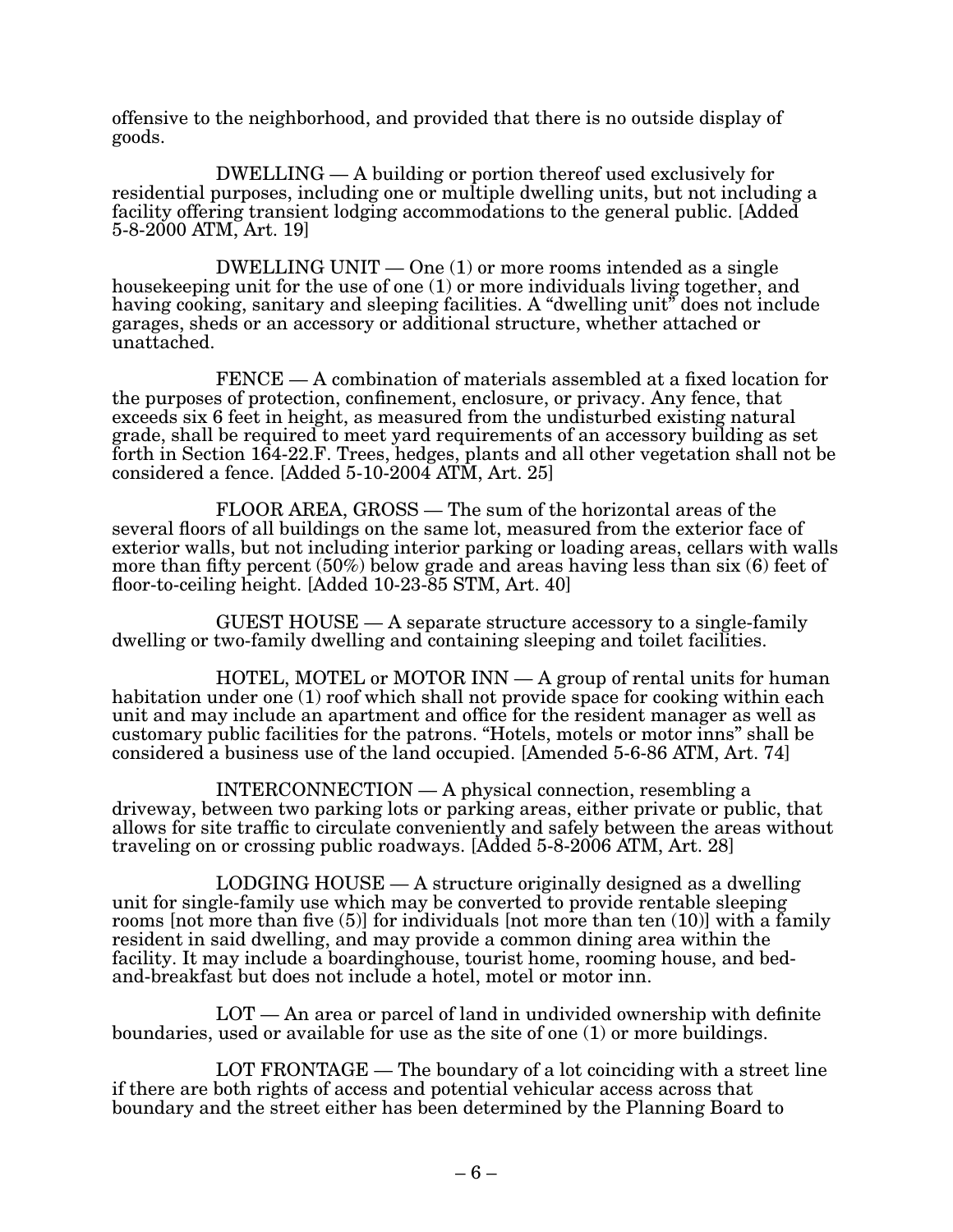provide adequate access to the premises under the provisions of the Subdivision Control Law and the Orleans Subdivision Regulations or is shown on an approved definitive subdivision plan; measured continuously along one (1) street line between side lot lines or, in the case of corner lots, between one  $(1)$  side lot line and the midpoint of the corner radius. [Amended 5-6-1986 ATM, Art. 70]

LOT SHAPE NUMBER — The number resulting from the division of the square of the perimeter by the square feet of area of the lot or said portion thereof. [Perimeter<sup>2</sup>/Lot Sq Ft =  $\langle 22 \rangle$ ] A lot may have a shape number greater than 22 provided that the site intended for building, respective of yard requirements, is contained within a portion of said lot and said portion consists of at least 40,000 square feet of buildable upland and has a shape number not exceeding 22. [Added 5-10-2004 ATM, Art. 24]

MARINA — A boat basin and/or boatyard which provides facilities for mooring boats, storage and servicing of all types of recreational craft, including supplies and repairs.

MARINE INSTALLATION  $-$  A marina which includes such additional facilities as restaurants, cocktail lounges, luncheonettes, automatic laundries, waterskiing and skin-diving supplies and instruction, children's play areas, apparel shops, boat rentals, club houses, yacht sales and brokerage offices and transient residential accommodations.

MOBILE CAMPING UNIT and MOBILE BUSINESS UNIT — Any vehicle or object on wheels which is so designed and constructed or reconstructed or added to by means of such accessories as to permit the vehicle to travel over the highways and as to permit the use thereof for camping, living or business purposes, whether resting on wheels, jacks or other foundations, and shall include the type of vehicle commonly known as a "mobile home". A trailer, when used for dwelling or business purposes and affixed to land, shall remain and be considered a trailer for all purposes of this chapter. The words "mobile camping unit" and "mobile business unit" shall include travel trailers, self-powered camping units, expandable camping units and similar camping devices.

OPEN SPACE RESIDENTIAL DEVELOPMENT  $-$  An option to conventional grid subdivisions allowing a development where single-family dwellings are built on lots with less than the ordinary area and frontage, and the remaining land is set aside for open space, according to the procedure and design standards described in  $\S 164-40.1$  of this bylaw. [Added 5-8-1990 ATM, Art. 42]

 $RESTAURANT$ ,  $FAST-FOOD - An establishment for the sale of on$ premises-prepared food or drink packaged for takeout, whether for consumption on the premises or not, unless such sales are wholly incidental to a conventional restaurant or other use defined in this section, and including establishments providing in-car service or window service or service at two  $(2)$  or more take-away stations within the town.

SETBACK LINE — A line measured from the line of a way, public and/or private, on which the lot abuts.

SIGN — Any device, including recognizable logos, pictographs and objects of similar nature, which is used to identify or advertise a permitted use, service or activity in the zone in which it is located. (See § 164-35.)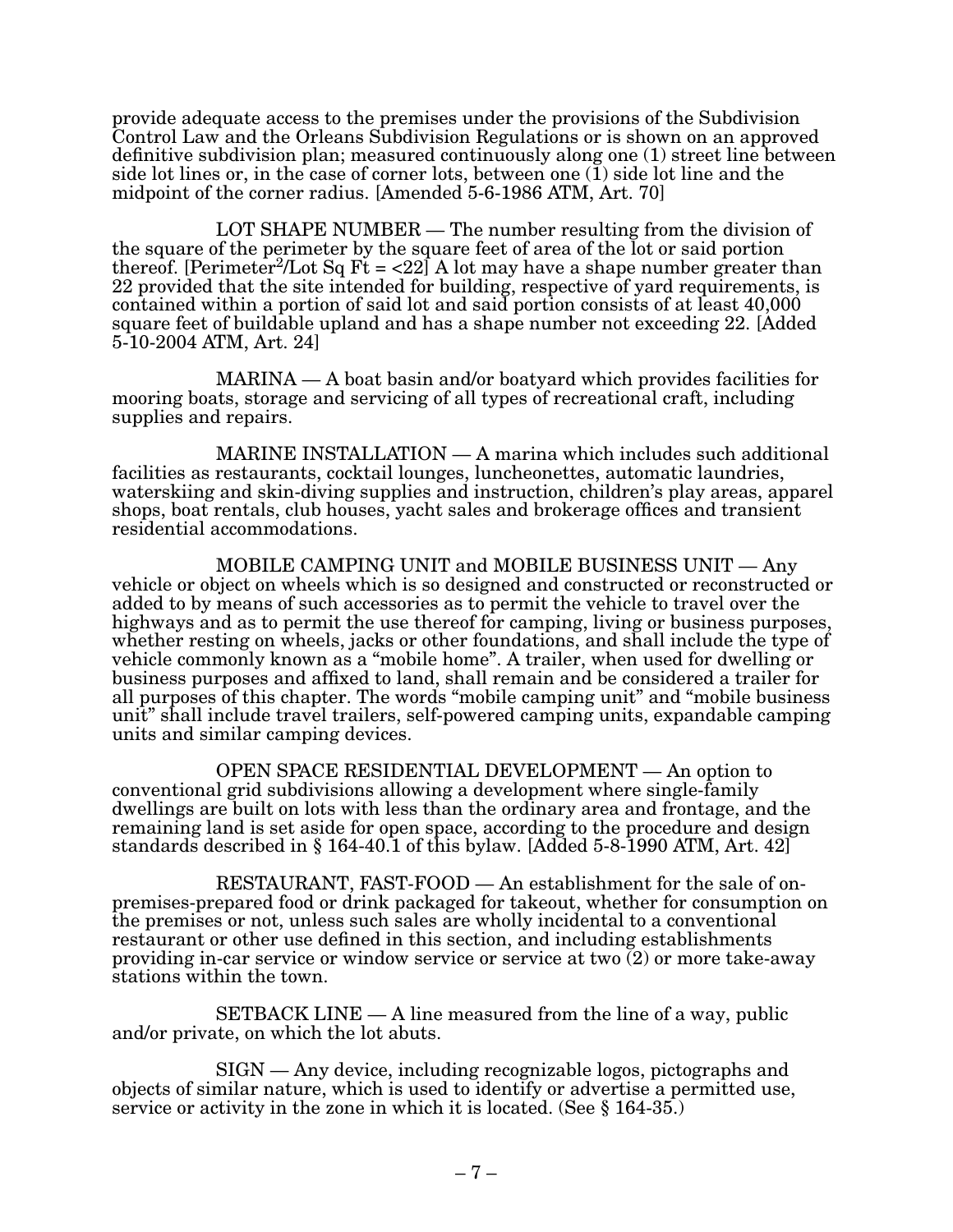STREET LINE — The boundary line of a road layout that coincides with the boundary line of adjoining lots. [Added  $5-10-1999$  ATM, Art. 19]

TOXIC OR HAZARDOUS MATERIAL — Any substance or mixture of such physical, chemical or infectious characteristics as to pose a significant actual or potential hazard to water supplies or other hazard to human health if such substance or mixture were discharged to land or waters of this town. "Toxic or hazardous materials" include, without limitation, organic chemicals, petroleum products, heavy metals, radioactive or infectious wastes, acids and alkalies and include products such as pesticides, herbicides, solvents and thinners. Wastes generated by the following activities, without limitation, are presumed to be toxic or hazardous:

> Airplane, boat and motor service and repair Chemical and bacterioiogical laboratory operation Cabinetmaking Dry cleaning Electronic circuit assembly Metal plating, finishing and polishing Motor and machinery service and assembly Painting, wood preserving and furniture stripping Pesticide and herbicide application Photographic processing Printing

TRAILER — Any vehicle or object which is, has been or may be portable. For the purpose of this definition, "trailers" shall include, but shall not be limited to, motor freight trailers, dump trailers, utility trailers and the like other than those covered in this section.

WHOLESALE BUSINESS/WAREHOUSE  $- A$  use engaged in storage, wholesale, and distribution of manufactured products, supplies, and equipment, but excluding bulk storage of materials that are flammable or explosive or that create hazardous or commonly recognized offensive conditions. [Added 5-8-2000 ATM, Art. 19]

 $YARD$  — An area open to the sky, located between a structure or other property line and any principal structure or element thereof. Projections allowed to encroach on building lines and yards shall only be allowed under 164-22.D.  $[Amended 5-7-2007 ATM, Art. 25]$ 

YARD, FRONT  $- A$  yard extending between lot side lines across the front of a lot adjacent to each street the lot adjoins.

YARD,  $REAR - A$  yard adjacent to the rear lot lines and extending between side lot lines.

YARD, SIDE  $-$  A yard adjacent to the side lot line and extending from the front yard to the rear yard.

### ARTICLE II Establishment of Districts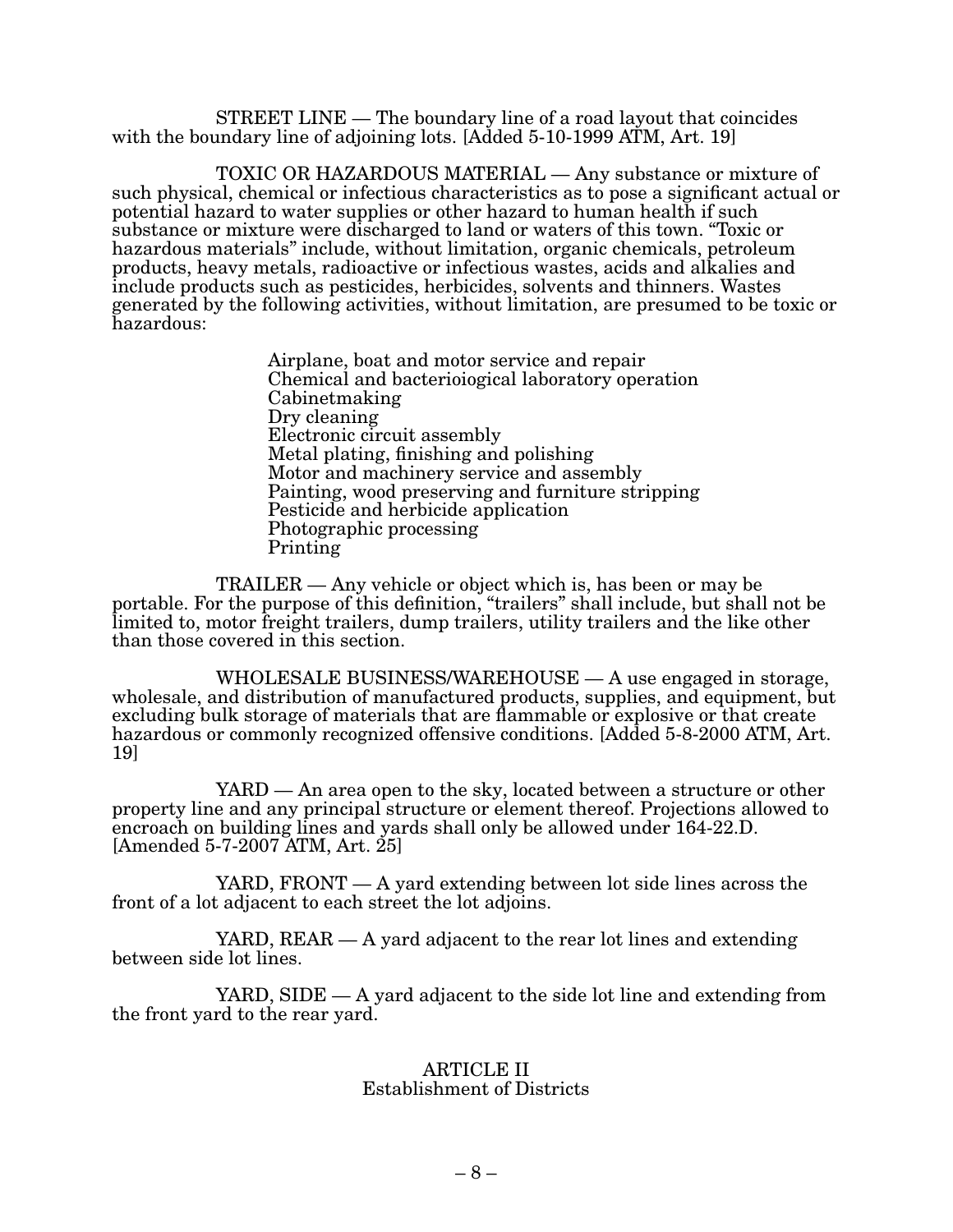§ 164-5. Districts enumerated.

To accomplish the purposes of this chapter, the town is divided into districts which will best preserve their general character as follows:

Residential Districts

Residence District R

Business Districts

Rural Business District RB Limited Business District LB General Business District GB Industrial District I [Amended 5-10-1999 ATM, Art. 20] Marine Business District MB Village Center District VC [Added 10-23-1985 STM, Art. 40]

Other districts

Conservancy District CD Seashore Conservancy District SC (See § 164-14.)

Overlay districts

Water Resource District WR (See  $\S 164-17$ .) Shoreline District S (See § 164-18.) Floodplain District F (See § 164-19.) Residence District RAH [Added 5-12-1998 ATM, Art. 32]

§ 164-6. Location of districts; Zoning Map.

A. These districts are located and bounded as shown on a map entitled "Zoning Map of Orleans, Massachusetts," dated March 11, 1963, as amended and on file in the office of the Town Clerk. This map, with all explanatory matter thereon, is hereby made a part of this chapter. [Map amended  $5-8-2000$  ATM, Art.  $20; 5-7-2001$ ATM, Art. 35; 12-3-2001 STM, Art. 17; 5-13-2002 ATM, Art. 23; 5-13-2002 ATM, Art.  $24; 5-12-2003$  ATM, Art.  $21; 5-9-2005$  ATM, Art.  $31; 5-13-2008$  ATM, Art.  $22]$ 

B. Overlay districts.

(1) [Amended 11-18-1991 STM, Art. 2] Groundwater Protection Districts. The Town of Orleans is hereby divided into four Groundwater Protection Districts which shall be considered to be superimposed over any other districts established by the Town Zoning Bylaws. Land in each Groundwater Protection District shall be subject to the requirements of this § 164.17 as well as all other requirements of Town Bylaws which apply to the underlying zoning districts. A map entitled, "Town of Orleans Proposed Groundwater Protection Districts" dated June 7, 1991 showing the locations of the four Groundwater Protection Districts is on file for public reference in the offices of the Town Clerk, Town Planner and Water Department. The four Groundwater Protection Districts are defined as follows: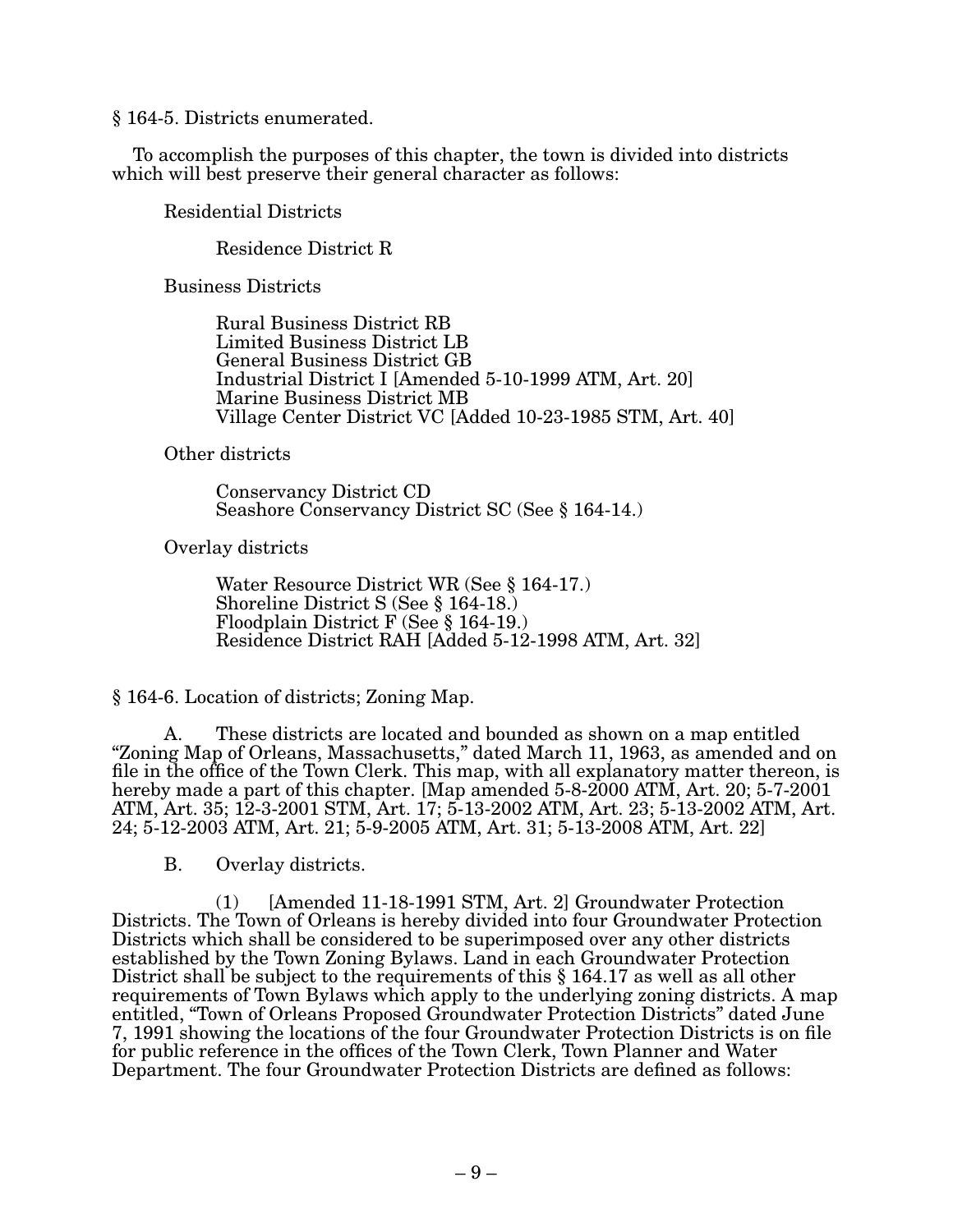District 1 consists of Town Watershed Properties #15 and #91 as delineated on the above referenced map entitled "Town of Orleans Proposed Groundwater Protection Districts," dated June 7, 1991. District 1 also includes those properties shown as parcels 81-05, 81-09, 75-119, 75-87, 68-05 and 68-07 on the Town of Orleans Assessor's maps as of January 24, 2001.

> District 2 consists of all land located in the Zones of Contribution for Town public water supply wells as determined by the Cape Cod Commission in accordance with Massachusetts Department of Environmental Protection regulations, except those portions of the Zones located within District 1, as delineated on the above-referenced map entitled "Town of Orleans Proposed Groundwater Protection Districts" dated June 7, 1991.

District 3 consists of areas formerly established by the Town as part of the Water Resource District as delineated on the above-referenced map entitled 'Town of Orleans Proposed Groundwater Protection Districts" dated June 7, 1991.

District 4 consists of all the areas of the Town except those within Districts 1, 2 or 3, as delineated on the above-referenced map entitled "Town of Orleans Proposed Groundwater Protection Districts" dated June 7, 1991.

(2) Shoreline District. A Shoreline District is hereby created as an overlay district covering areas so designated on the Zoning Map. See § 164-18 for requirements.

(3) Floodplain District.

(a) The Floodplain District is herein established, effective November 28, 1985, as an overlay district. The underlying permitted uses are allowed, provided that they meet the additional requirements of § 164-19, as well as those of the Massachusetts State Building Code dealing with construction in floodplains and coastal high hazards.

(b) The Floodplain District includes all special flood hazard areas designated as Zones A, A1-A30, V and V1-V30 on the Orleans Flood Insurance Rate Map  $\overline{(FIRM)}$  dated December 3, 1991, on file with the Town Clerk, Planning Department, Conservation Commission and Building Department. The boundaries of the District are defined by the 100-year base flood elevation shown on the FIRM and further defined by the Orleans Flood Insurance Study booklet dated December 3, 1991. [Amended 5-12-1992 ATM, Art. 38]

(4) Residential Affordable Housing District (RAH). [Added 5-12-1998, ATM, Art. 32]

(a) The Residential Affordable Housing District is hereby established as an overlay district. The District shall be located as shown on a map on file with the Town clerk dated April 1, 1998."

§ 164-7. Boundaries of districts.

Except when labeled to the contrary, boundary or dimension lines shown approximately following or terminating at street, railroad or utility easement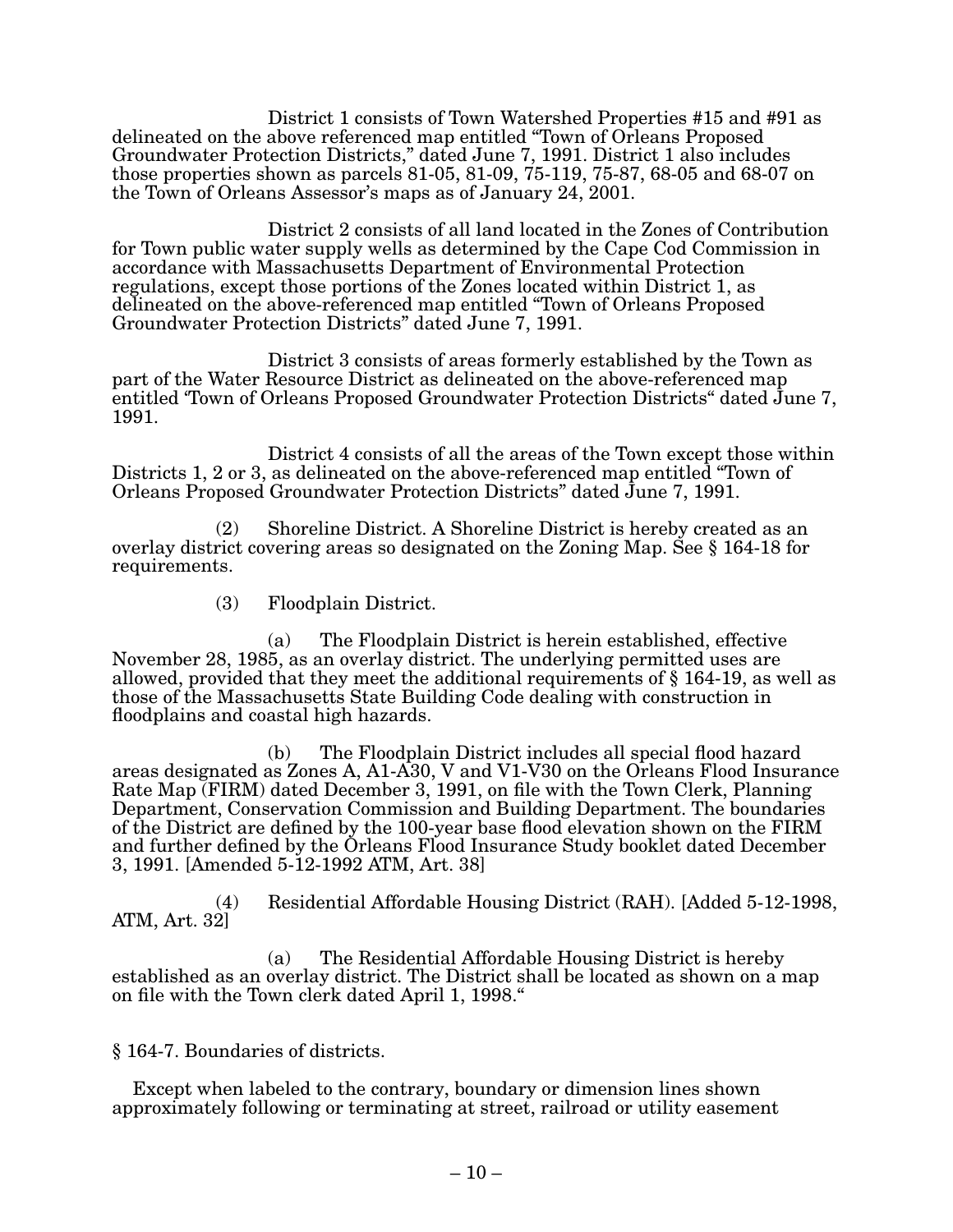centers or layout lines, boundary or lot lines or the channel of a stream shall be construed to be actually at those lines; when shown approximately parallel, perpendicular or radial to such lines, they shall be construed to be actually parallel, perpendicular or radial thereto; and when appearing to follow tidal shoreline, they shall coincide with the mean high-water line. When not locatable in any other way, boundaries shall be determined by scale from the map.

§ 164-8. Lots in two districts.

When a district boundary line divides any lot in one (1) ownership of record at the time such line is adopted, a use that is permitted on one (1) portion of the lot may be extended into the other portion, provided that the first portion includes the required frontage, and provided that a Special Permit is granted by the Board of Appeals.

§ 164-9. Lots located partly in another municipality.

Lots located in part in another municipality shall be regulated as to the portion located in Orleans as if entirety within Orleans.

# ARTICLE III

# Use Regulations

§ 164-10. General requirements; uses enumerated.

A. No building, structure or land shall be used for any purpose or in any manner other than as permitted as set forth in the Schedule of Use Regulations,  $\S$ 164-13, and in accordance with the following notation:

- (1) Use permitted: P.
- (2) Use prohibited: O.

 $(3)$  Use allowed: A, under Special Permit by the Board of Appeals as provided in § 164-44.

B. Permitted uses and uses allowed under Special Permit shall be in conformity with all dimensional requirements, off-street parking requirements and any other pertinent requirements of this chapter.

C. Where an activity might be classified under more than one (1) of the following uses, the more-specific classification shall determine permissibility; if equally specific, the more-restrictive shall govern.

§ 164-11. Prohibited uses.

A. Salvage yards, junkyards and all open-air storage of junk, waste products and salvage materials are expressly prohibited in the town unless owned and/or operated by the town, to include only the town disposal area. The open-air storage of more than one (1) unregistered motor vehicle is prohibited, except on premises used as a new or used car sales and service business or auto body and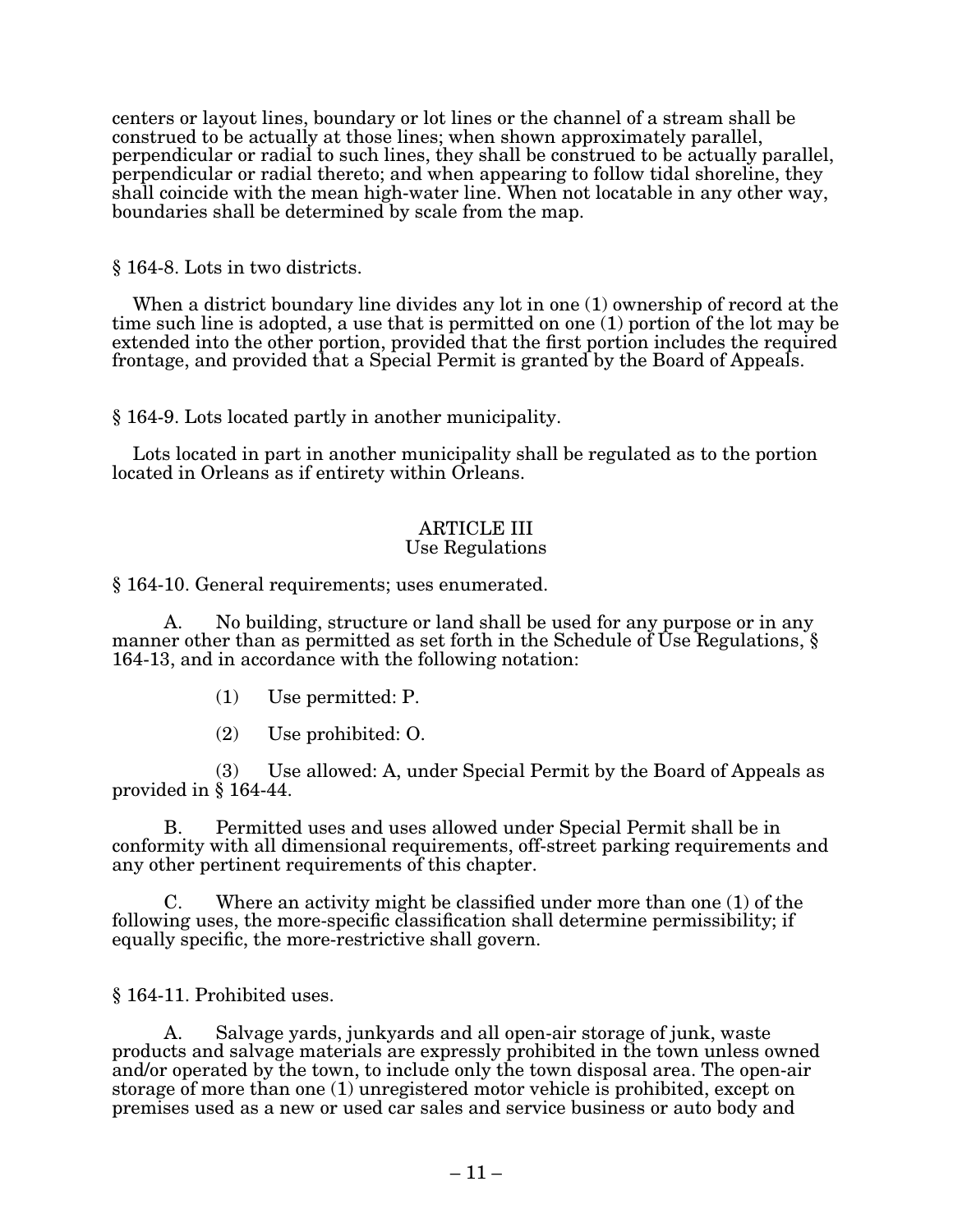motor vehicle repair shop, provided that said storage shall not be deemed by the Building Inspector to be in conflict with the other provisions of this section.

B. The parking of more than one (1) school or other type of bus on a lot is prohibited in the town except in the General Business and Industrial Districts or upon school premises or during permitted functions. Onshore commercial facilities to service or support or accommodate offshore exploration or drilling for fossil fuels, including oil and gas storage tanks, pipelines, warehouses or dockside heliports, airports, airstrips and all air-support facilities whose purpose or intention or principal business is to accommodate or service or support the onshore use of the Town of Orleans for offshore exploration, drilling and transportation of fossil fuels, including but not limited to oil and gas, are prohibited. [Amended 5-10-1999 ATM, Art. 20]

C. Adult bookstores or adult motion picture theatres or adult cabaret, as defined in Section 164-4 of this Chapter are prohibited except that such establishments are permitted under Special Permit from the Board of Appeals in the Commercial District. Within the Commercial District, any such establishment shall be at least three hundred feet from a residential zoning district. [Added 5-9-1989 ATM, Art. 23; amended 5-10-1999 ATM, Art. 18; 5-10-1999 ATM, Art. 20]

D. Filling Stations and/or fuel pumps, as an accessory use and/or incidental to any other use, when used for retail purposes, are prohibited in all zoning districts. [Added  $5-9-2005$  ATM, Art. 30]

#### § 164-12. Exceptions. [Amended 11-18-1991 STM, Art. 3]

This Bylaw shall not prohibit, regulate or restrict the use of land or structures for religious purposes or for educational purposes on land owned or leased by the Commonwealth or any of its agencies, subdivisions or bodies politic or by a religious sect or denomination, or by a nonprofit educational corporation except to the extent allowed by Massachusetts General Laws Chapter 40A, Section 3, which provides that such land or structures may be subject to reasonable regulations concerning the bulk and height of structures, determining yard sizes, lot area, setbacks, open space, parking and building coverage.

In addition to, and in furtherance of, the purposes of this Bylaw as stated in § 164-2, it is the purpose of this Bylaw:

to recognize the special considerations accorded institutional activities, including without limitation educational, religious, and municipal uses of land;

to provide a framework for allowing institutional activities to locate in the various districts of the Town, while protecting certain environmentally sensitive areas from being unduly burdened by institutional activities and maintaining in districts generally buildings of similar scale in order that the character of the Town and its neighborhoods be maintained and that lower-density residential uses in particular not be adversely affected by structures for institutional uses;

and further, while cognizant of institutional considerations with respect to architecture and of institutional needs for larger structures in some instances than would be necessary for other uses, to be mindful of the need for public security from fire, floods and other hazards;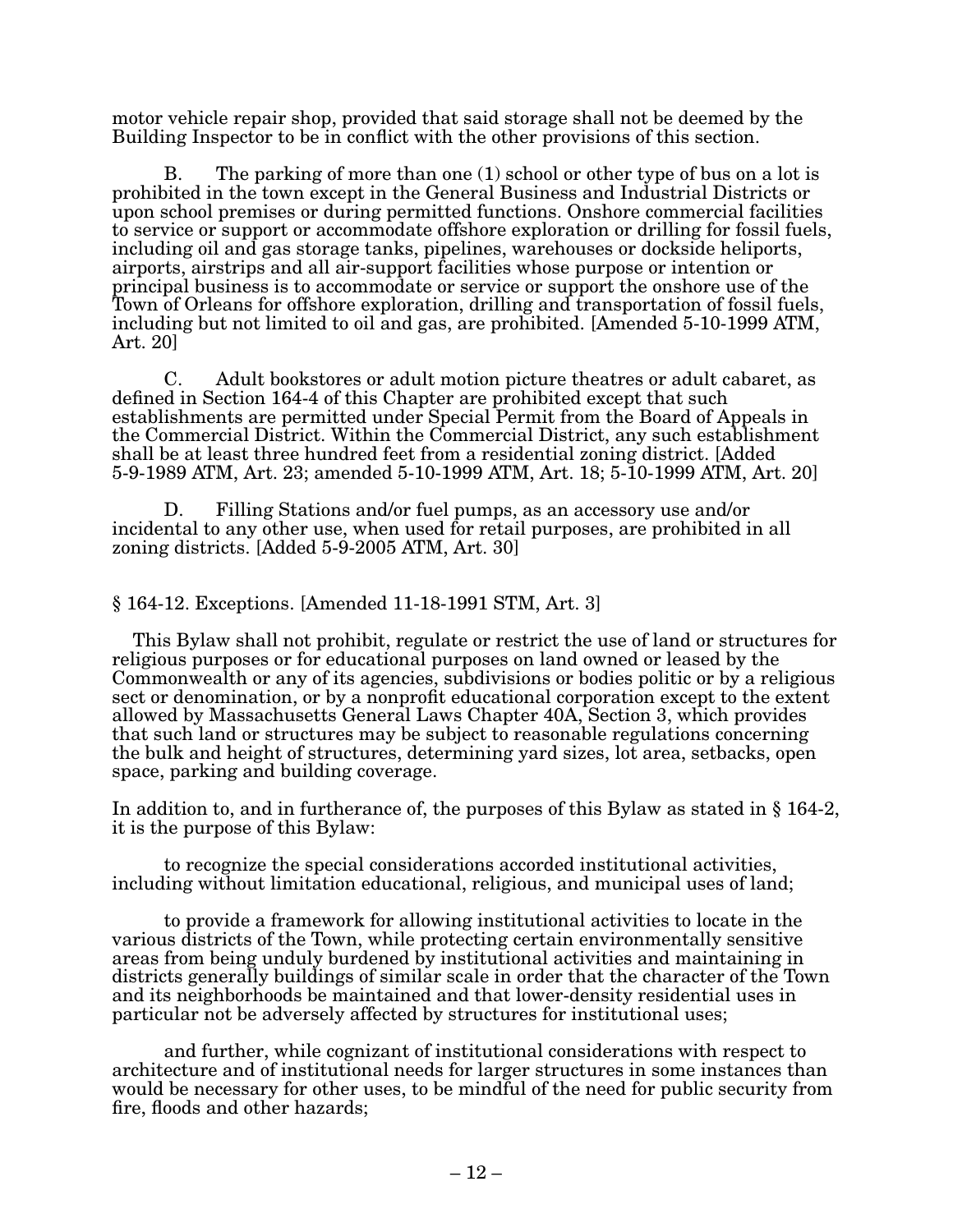to accommodate growth of institutional activities while recognizing the special requirements of institutional activities, such as parking, and that as the character of institutional activities may change over time, so will the special requirements of institutional activities;

to facilitate the adequate provision of parking and open space and other public amenities for all inhabitants of Orleans;

to clarify the provisions of this Bylaw with respect to institutional activities and the application of certain dimensional, parking and other requirements to institutional uses as such requirements existed on the date of the adoption of this provision and as they may be modified by the adoption of this provision and hereafter;

and to ensure the uniform regulation of the classes of buildings, structures and land in Orleans. Accordingly, this Bylaw so regulates such buildings, structures and land as provided herein, including, without limitation, pursuant to the provisions of § 164-40.2.

§ 164-13. Schedule of Use Regulations. [Amended 10-23-85 STM, Art. 40; 5-13-2002 ATM, Art. 24]

The following shall be the Schedule of Use Regulations.<sup>2</sup>

§ 164-14. Seashore Conservancy District SC.

A. The Seashore Conservancy District is intended to further preservation of the Cape Cod National Seashore in accordance with purposes of the Act of Congress of August 7, 1961 (75 Stat. 284,291); to prohibit commercial and industrial uses therein; to preserve and increase the amenities of the town; and to conserve natural conditions, wildlife and open spaces for the education, recreation and general welfare of the public.

B. Permitted uses. No premises or buildings in this district may be used except for the purposes herein stated:

(1) Conservation of land, water, wildlife, vegetation and other natural features and values.

 $(2)$  Facilities deemed by the Secretary of the Interior to be necessary on federally owned property for administration and public use and enjoyment of the Cape Cod National Seashore, provided that, to the extent possible within the purposes of the Act of Congress of August 7, 1961 (75 Stat. 284,292), plans for such facilities are coordinated with the objectives and plans of the Orleans Planning Board.

(3) Recreation related and indigenous to conservation and the natural resources of the seashore such as hunting, fishing, swimming and boating.

(4) Traditional fishing activities.

\_\_\_\_\_\_\_\_\_\_\_\_\_\_\_\_\_\_\_\_\_\_\_\_\_\_\_\_\_\_\_\_\_\_\_\_\_\_\_\_\_\_\_\_\_\_\_\_\_\_\_\_\_\_\_\_\_\_\_\_\_\_\_\_\_\_\_\_\_\_\_\_\_\_\_\_\_\_\_\_\_\_\_\_\_\_\_\_\_\_\_\_\_\_\_\_\_\_\_\_\_\_\_\_\_\_\_\_\_

<sup>2.</sup> Editor's Note: The Schedule of Use Regulations is included at the end of this chapter.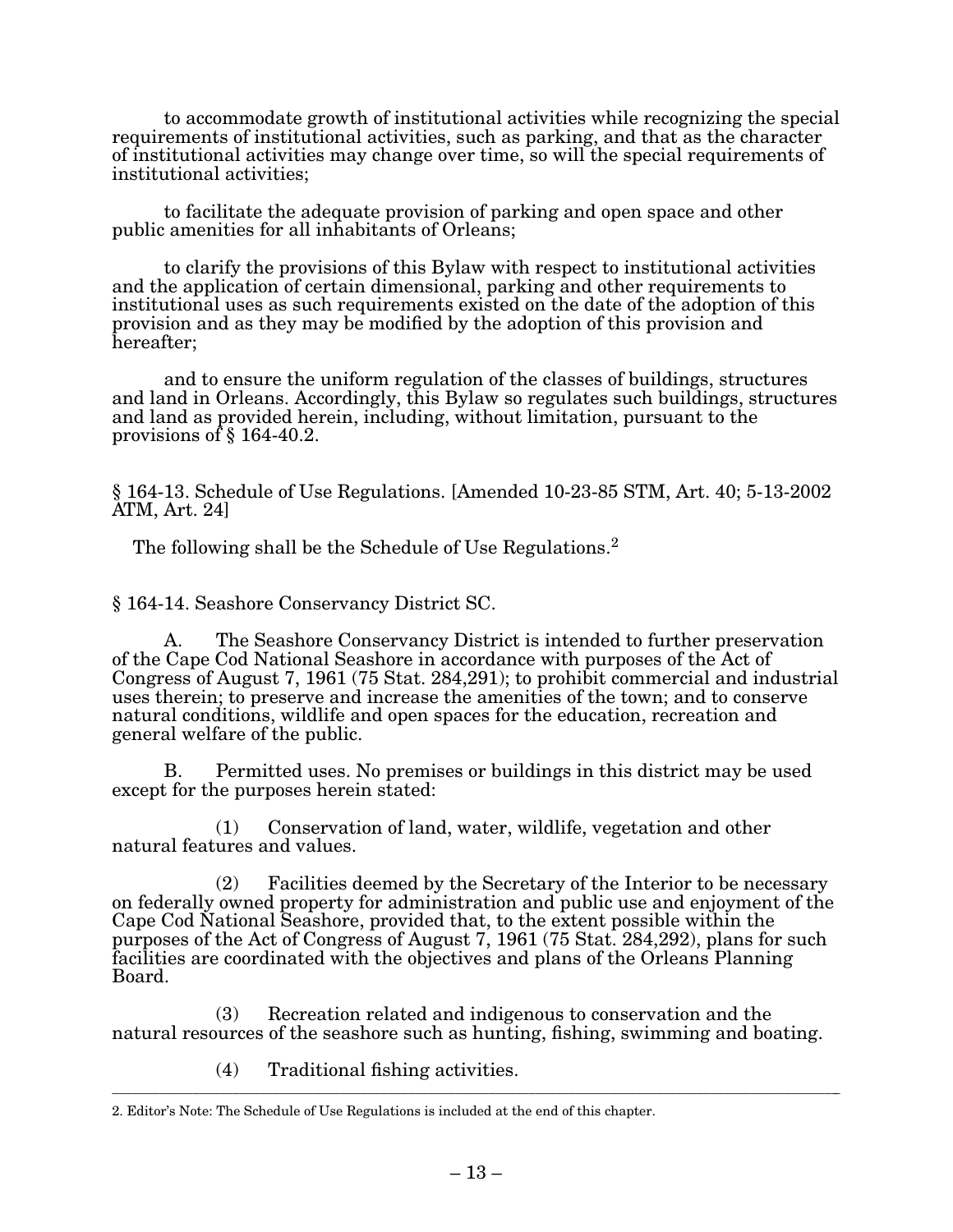(5) Moving, alteration, enlargement, maintenance or repairs of existing\* one-family residential dwellings or the erection of customary structures which will be accessory to the existing\* principal residential use, provided that such improvements to existing\* dwellings and erection of accessory structures will afford not less than a fifty-foot setback from all boundary lines and, further, do not alter essential character of the dwelling as a residence. In appropriate cases, the Board of Appeals may approve lesser setback requirements for improvements to existing\* dwellings or for the erection of accessory structures, provided that they do not alter the residential character of the premises.

\*NOTE: "Existing" means in accordance with the requirement for construction of improved property contained in the Act of August 7, 1961 (75 Stat. 285,290) (September 1, 1959).

- (6) Public utilities.
- (7) Municipal, religious and educational uses.

(8) Detached one-family dwellings and accessory structures, provided that no lot may be used for their construction which has a frontage of less than one hundred fifty (150) feet on a way approved in accordance with the Subdivision Control Law and the rules and regulations of the Orleans Planning Board and an area of less than three (3) acres of upland, and no dwelling or building may be located in such manner as to provide less than a fifty-foot setback from all ways measured at a right angle with the street line and a fifty-foot distance from abutters' property lines, and further provided that no dwelling shall be erected below twenty (20) feet above mean high water.

(9) Agricultural, horticultural, floricultural and aquacultural uses.

C. Prohibited uses. Except as provided above, there shall be in the Seashore Conservancy District:

(1) No burning of cover unless permitted and supervised by the Fire Chief in accordance with MGL C. 48, §§ 41 and 42.

(2) No filling of land, no dumping and no removal of soil, loam, sand or gravel, except for the maintenance and protection of existing\* dwellings.

\*NOTE: "Existing" means in accordance with the requirement for construction of improved property contained in the Act of August 7, 1961 (75 Stat. 285,290) (September 1, 1959).

- (3) No cutting timber except:
	- (a) By an owner for the purpose of reasonably controlling bush

or trees.

- (b) Maintenance cutting in pastures.
- (c) Cutting for clearance or maintenance on a right-of-way.
- (4) No buildings or structures.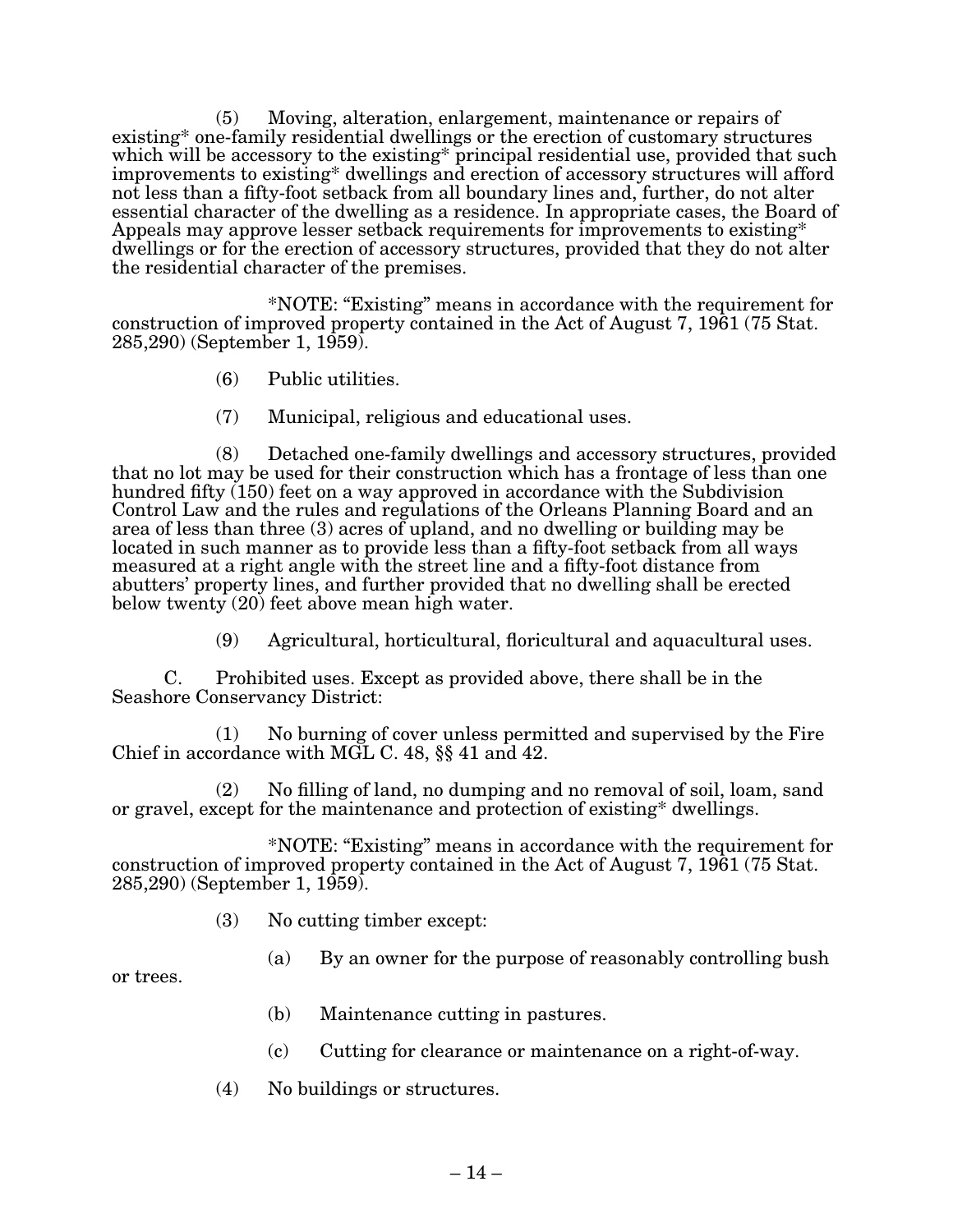(5) No commercial or industrial ventures or activities or signs.

(6) No drainage, damming or relocation of any watercourse except by a publicly authorized agency for the purpose of pest control.

- (7) No continuous storage of materials or equipment.
- (8) No other uses unless specifically permitted as enumerated above.

D. Provisions relating to variances and Special Permits. Applicants for variances and Special Permits within the Seashore Conservancy District shall be promptly notified by the Board of Appeals that the Secretary of the Interior is authorized to withdraw the suspension of his authority to acquire, by condemnation, property which is made the subject of a variance or Special Permit that, in his opinion, fails to conform or is in any manner opposed to or inconsistent with the purposes of the Cape Cod National Seashore. The Secretary of the Interior shall be given notice by the Board of Appeals of all applications or petitions made for variances and Special Permits to the bylaws for the Seashore Conservancy District, and he shall be provided notice by the Building Inspector of all applications for building permits involving the Seashore Conservancy District. Said notices shall be forwarded within seven  $(7)$  days of receipt of each application and petition. Subsequently, to meet the requirements of the Act of Congress of August 7, 1961, the Secretary shall be given notice by the appropriate board or official of any variance, Special Permit or building permit granted or denied for the area within the Seashore Conservancy District.

§ 164-15. Conservancy Districts CD.

A. Conservancy Districts are intended to preserve and maintain the groundwater table on which the inhabitants depend for water supply; to protect the purity of coastal and inland waters for the propagation of fish and shellfish and for recreational purposes; to protect the public health and safety; to protect persons and property from the hazards of flood and tidal waters which may result from unsuitable development in swamps, ponds, bogs or marshes, along watercourses or in areas subject to floods and extreme high tides; to preserve the amenities of the town; and to conserve natural conditions, wildlife and open space for the education and general welfare of the public.

B. Permitted uses. Except as provided in  $\S$  164-3C, buildings, structures and premises in Conservancy Districts may be used only for the following purposes:

(1) Fishing and shellfishing, including the raising and cultivation of fish and shellfish.

(2) The growing and/or harvesting of such crops as cranberries, marsh hay, seaweed, berries and shrub fruits and seeds.

(3) Revetments and other types of erosion control structures.  $[Amended 5-12-1992 ATM, Art. 41]$ 

- (4) Conservation of water, plants and wildlife.
- $(5)$  Publicly regulated utilities. [Amended 5-6-1986 ATM, Art. 76]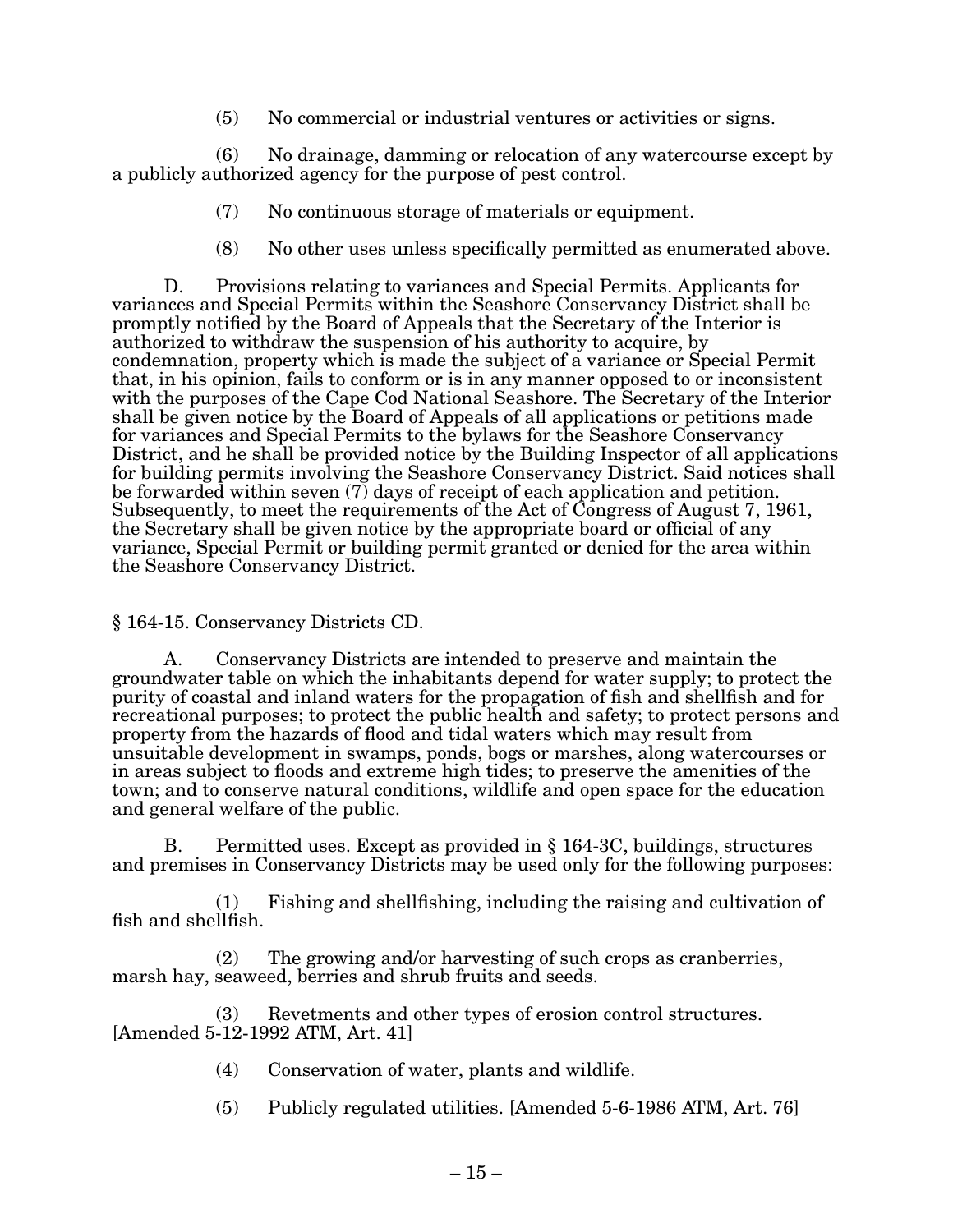(6) Recreation, including swimming, boating, nature study, fishing and hunting, unless otherwise prohibited by other ordinance, law or bylaw.

 $(7)$  The following uses by Special Permit issued by the Board of Appeals, provided that any such building or structure permitted by the Board of Appeals shall not exceed twenty (20) feet in height and shall conform to the setback and side line requirements of the residential area nearest to the site on which it is to be erected:

(a) Nonresidential buildings or structures to be used only in conjunction with fishing, shellfishing, the growing, harvesting and storage of crops raised on the premises and boathouses.

(b) Dams, changes in watercourses or other drainage works, only as part of an overall drainage plan constructed or authorized by a public agency.

(c) Educational and religious uses.

 $(d)$  Fabricated walks or trails, docks, piers and landings for private use or municipal uses.

(e)  $\left[ \text{Added } 5\text{-}5\text{-}1987 \text{ ATM}, \text{Art. } 50 \right]$  Prior to the issuance of a Special Permit for docks, piers and/or landings for private use, the Board of Appeals, in addition to the criteria provided for in  $\S$  164-44C, must find that the following criteria have been met:

[1] Construction. Permanent docks, piers or landings shall not be permitted unless a specific navigational need can be demonstrated.

[2] Size.

 [a] No dock, pier or landing shall exceed eighty (80) feet in overall length, including stairs, ramps and floats, measured from the mean high-water (MHW) line. However, the Board of Appeals may, when considering a petition to extend a dock, pier and/or landing which existed prior to the adoption of this section, allow the overall length, including any such extension, to exceed eighty (80) feet.

[b] No dock, pier, landing, stairs or ramp shall exceed four (4) feet in width, measured outside the support structure (piling, posts or railing).

[c] The total area of any and all floats associated with a dock, pier or landing shall not exceed three hundred (300) square feet, and there shall be no floats above mean low water (MLW).

[d] The height of the deck (walkway) shall not exceed four (4) feet above mean high water (MHW) unless, in the interest of preserving marsh growth, a greater height is required, in which case, the height above the marsh shall not exceed one and five-tenths (1.5) times the width of the deck.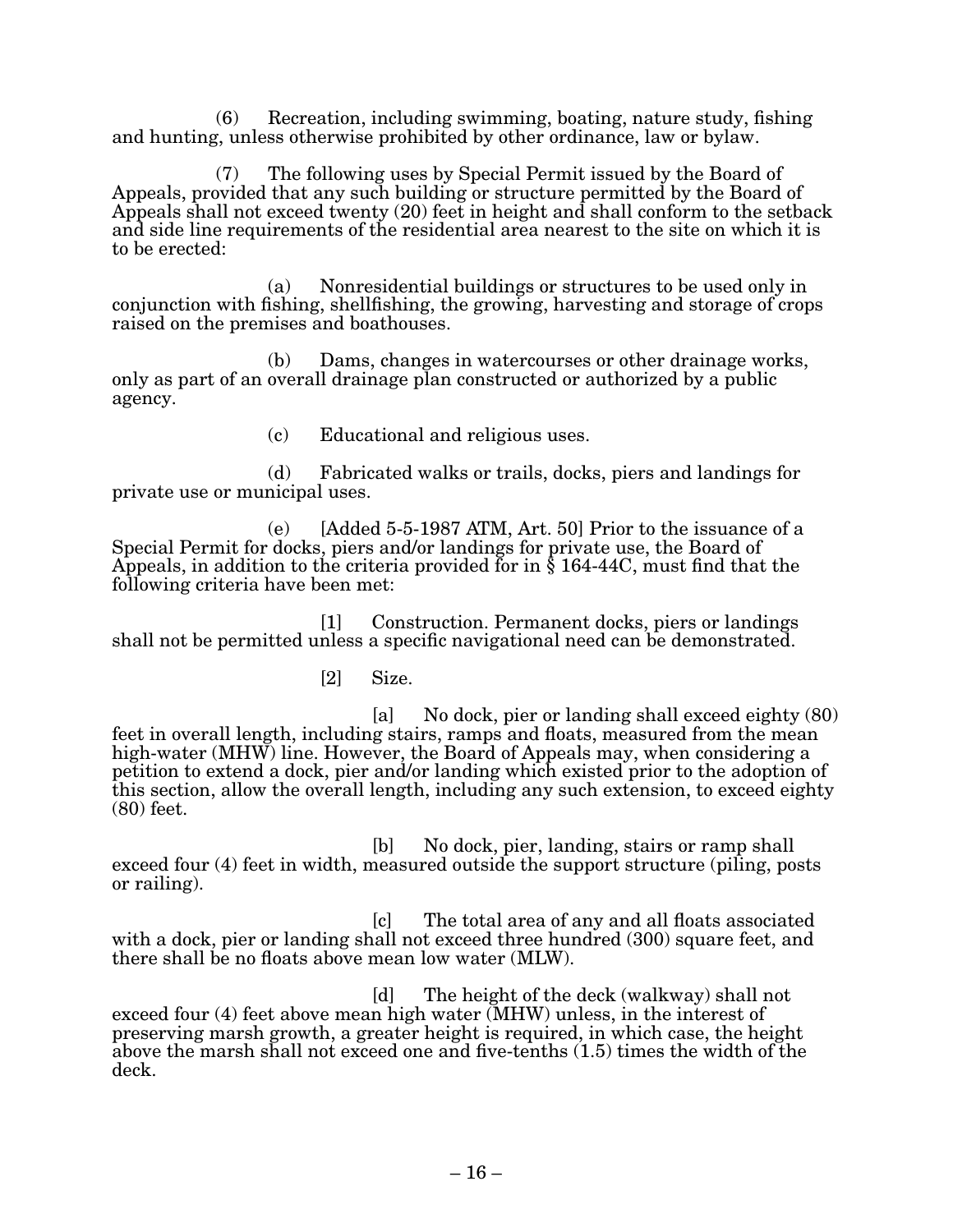$[3]$  Depth of water. At mean low water (MLW), there shall be, without benefit of dredging, sufficient navigable water for the proposed vessel at the end of the dock, pier or landing and/or float system.

[4] Access. At all normal levels of the tide along the shore, pedestrian passage shall be provided.

C. Prohibited uses. Except as provided above, there shall be in the Conservancy Districts:

(1) No landfill or dumping and no removal of soil, loam, sand or gravel.

(2) No drainage other than flood control or mosquito control works by an authorized agency.

D. Boundaries and definitions. Conservancy Districts are all land or lands and areas in the Town of Orleans, but excluding land or areas within the boundaries of the National Seashore:

(1) That border on tidewater, are subject to tidal action and flooding or flowage of coastal salt water and lay below four  $(4)$  feet above the mean highwater mark, being further delineated as by following a contour line of four (4) feet above the plane of mean high water around such land or lands, marshes, salt marshes, beaches, creeks, and including all so-called floodplains and land under water in such areas.

(2) That land inland or freshwater wetland or wetlands, including but not limited to swamps, bogs, unused bogs, dry bogs, cedar swamps, streams, brooks, ponds, lakes and beaches or banks bordering such inland wetland areas, and also including land lying under water in such areas, these areas being delineated by following a contour line of two (2) feet above the plane of the mean high-water level around such areas. All inland wetlands and waters shall be held in a state of conservation against pollution and contamination. Congested natural growth may be removed from areas of freshwater ponds and lakes only with permission of the Conservation Commission upon application by the owner of a pond or lake, presenting in detail the extent or area of such removal, the manner of doing such work and methods that will be used to protect the bottom of the pond or lake against damage. Such permission will not in any way relieve the applicant from complying with other town bylaws or the Wetlands Protection Law of the Commonwealth.

(Note: To the extent possible, areas falling within the boundaries defined above have been delineated upon a set of maps prepared and dated March 1973. This set of maps will be available at the office of the Town Clerk.)

E. Topographic data. If the Building Inspector is uncertain as to the exact location of any contour line bounding a Conservancy District as defined above in the preceding subsection, the submission of sufficient topographic data may be required in order to establish the precise location of said line on any lot affected thereby before issuing a building permit for any building or structure to be located thereon. If any portion of any lot existing at the time of the adoption of this subsection and meeting the requirement of § 164-23 lies within a Conservancy District, the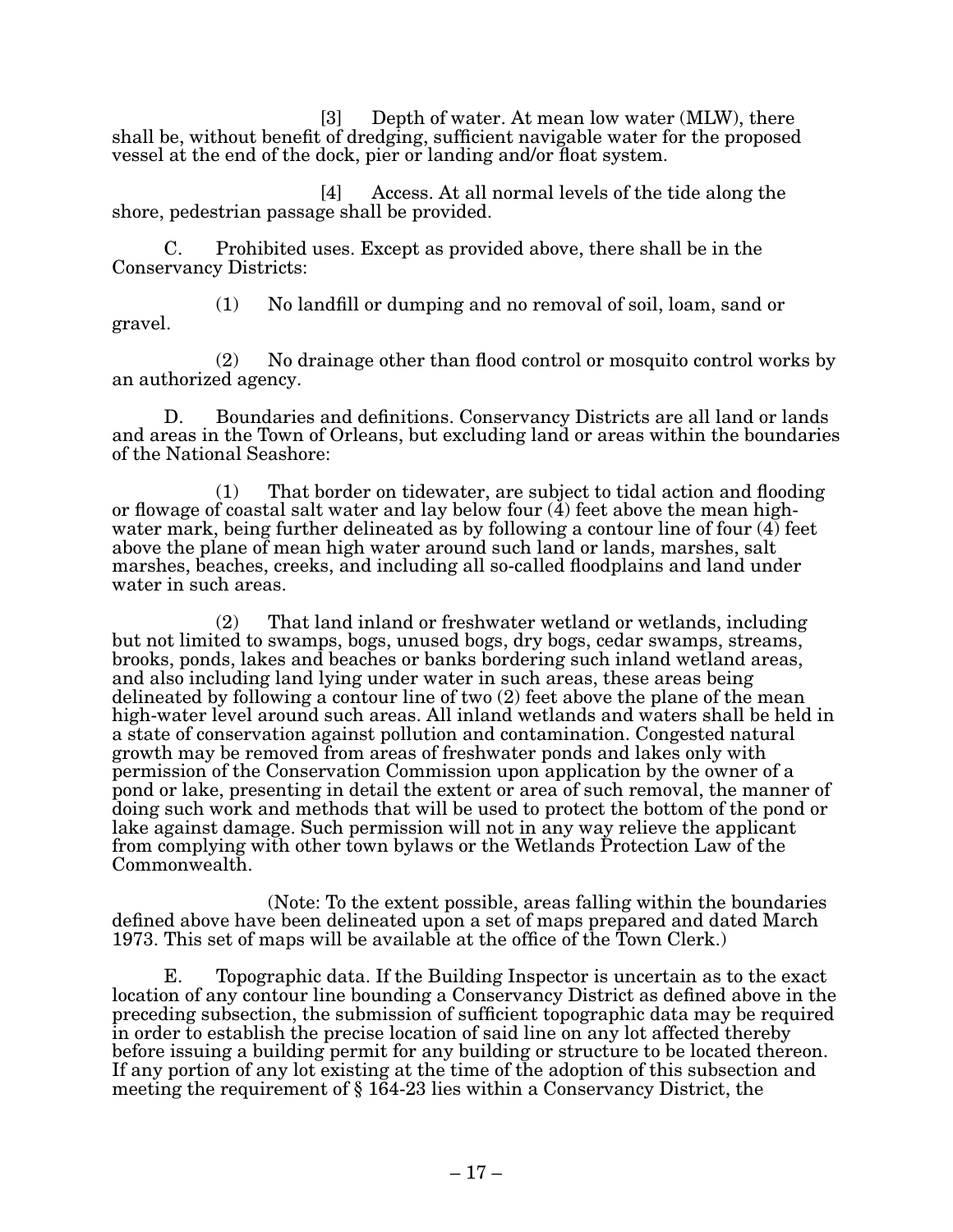conservancy portion shall be considered a part of the buildable lot in computing square footage requirements.

§ 164-16. Accessory scientific uses.

Uses, whether or not on the same parcel as activities permitted as a matter of right, accessory to activities permitted as a matter of right, which activities are necessary in connection with scientific research or scientific development or related production, may be permitted upon the issuance of a Special Permit by the Board of Appeals, provided that the Board finds that the proposed accessory use does not substantially derogate from the public good.

§ 164-17. Groundwater Protection Districts. [Amended 11-18-1991 STM, Art. 2]

A. Purpose.

 Groundwater Protection Districts are herein established to promote the health, safety and welfare of Orleans residents by providing a legal framework for the protection of the Town's groundwater resources.

Orleans drinking water supply is obtained entirely from wells tapping groundwater (an Aquifer). Because the top of this groundwater source is relatively near the surface, it is highly susceptible to contamination resulting from wastewater disposal, improper use or disposal of hazardous materials such as pesticides, herbicides, salt, fertilizers, waste oil, paint, and paint thinners, and from accidental leaks or spills of oil, gasoline, or other hazardous materials. In addition to water quality considerations, groundwater recharge is necessary to provide a sufficient supply of water to meet the future needs of Orleans residents and visitors.

In order to help provide an adequate future supply of high quality Town drinking water, the following zoning bylaw provisions are enacted to (1) establish four Orleans Groundwater Protection Districts, and (2) define lot requirements and regulate land uses within such Districts. Use restrictions for each District vary as a function of the area's sensitivity with regard to protecting public water supply.

B. Definitions.

1. Aquifer: A porous water-bearing geologic formation generally restricted to materials capable of yielding an appreciable supply of water.

2. Groundwater Protection District: One of four such areas which together comprise the entire Town of Orleans and for which there are specified lot requirements and use restrictions.

3. Zone of Contribution: That portion of an aquifer which contributes water to a well and through which contaminants are likely to move and reach the well; it is represented on the surface by the area whose land uses can affect the well's water quality. Zones of Contribution for Orleans public water supply wells have been determined by the Cape Cod Commission in accordance with Massachusetts Department of Environmental Protection regulations.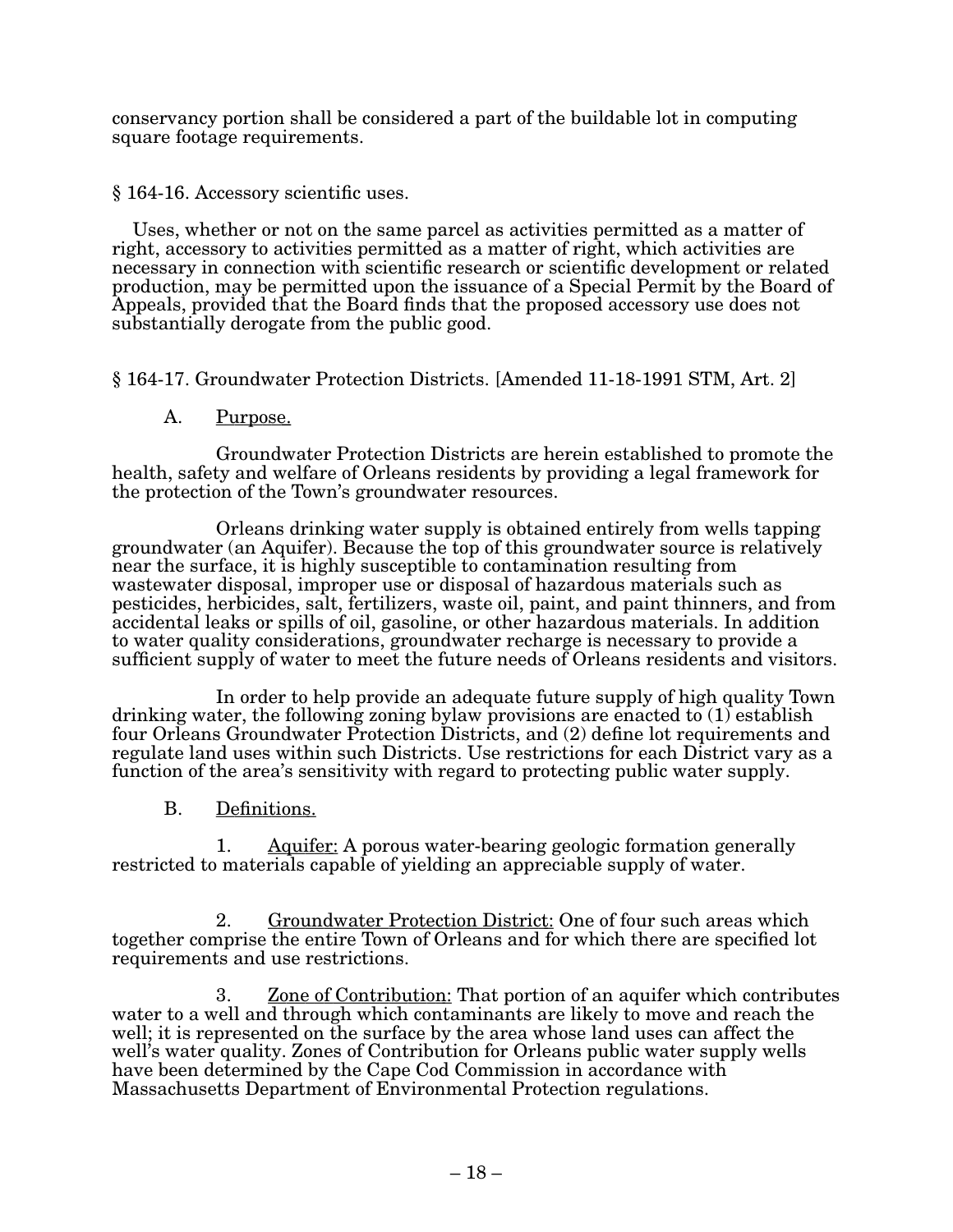C. Scope of Authority/District Delineation: The Town of Orleans is hereby divided into four Groundwater Protection Districts which shall be considered to be superimposed over any other districts established by the Town Zoning Bylaws. Land in each Groundwater Protection District shall be subject to the requirements of this § 164-17 as well as all other requirements of Town Bylaws which apply to the underlying zoning districts. A map entitled "Town of Orleans Proposed Groundwater Protection Districts" dated June 7, 1991 showing the locations of the four Groundwater Protection Districts is on file for public reference in the offices of the Town Clerk, Town Planner and Water Department. The four Groundwater Protection Districts are defined as follows:

<u>District 1</u> consists of Town Watershed Properties #15 and #91 as<br>delineated on the above referenced map entitled "Town of Orleans Proposed Groundwater Protection Districts," dated June 7, 1991. District 1 also includes those properties shown as parcels 81-05, 81-09, 75-119, 75-87, 68-05 and 68-07 on the Town of Orleans Assessor's maps as of January 24, 2001.

> District 2 consists of all land located in the Zones of Contribution for<br>Town public water supply wells as determined by the Cape Cod Commission in accordance with Massachusetts Department of Environmental Protection regulations, except those portions of the Zones located within District 1, as delineated on the above-referenced map entitled "Town of Orleans Proposed Groundwater Protection Districts" dated June 7, 1991.

 $\underline{\text{District 3}}$  consists of areas formerly established by the Town as part of the Water Resource District as delineated on the above-referenced map entitled "Town of Orleans Proposed Groundwater Protection Districts" dated June 7, 1991.

District 4 consists of all the areas of the Town except those within Districts 1, 2 and 3, as delineated on the above-referenced map entitled "Town of Orleans Proposed Groundwater Protection Districts" dated June 7, 1991.

If a Groundwater Protection District boundary passes through a lot which can not be subdivided, such entire lot shall be deemed to be within the District providing the higher level of groundwater protection. If a Groundwater Protection District boundary passes through a lot which may be subdivided, such lot shall be comprised of portions of two Groundwater Protection Districts as delineated by the District boundary; and if such a lot is subsequently subdivided, any created lots will be treated in the same way as a lot which can not be subdivided.

# D. District Regulations.

1. District 1 Allowed Uses: Only those directly or indirectly related to the protection or production of Town drinking water. All other uses are prohibited in District 1. Provided, however, that wind turbines permitted under § 164-35-1 shall be an allowed use, provided that (a) the wind turbines are approved by the Board of Water Commissioners and the Massachusetts Department of Environmental Protection, and (b) all or a portion of the energy produced by the wind turbines is devoted to the production of Town drinking water. [Amended 5-9-2005 ATM, Art. 29]

2. District 2: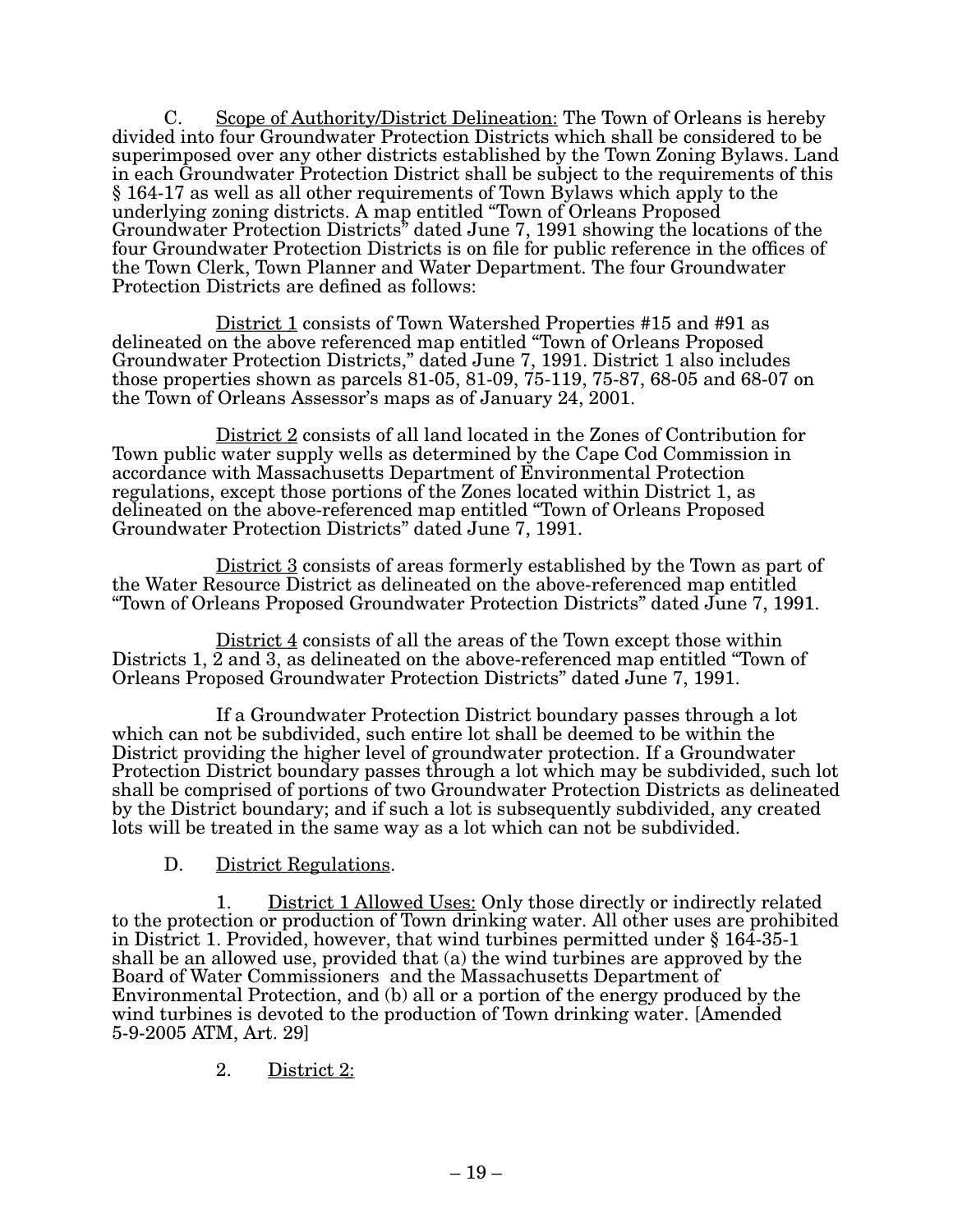a. Lot Requirements: All lots are required to meet the following conditions, and a site plan showing compliance with these conditions must be approved by the Building Inspector prior to the commencement of any site clearing or construction:

1) At least 30% of a lot area shall be retained in its natural state except for minor removal of existing trees and ground vegetation.

2) No more than 15% of a lot area may be rendered impervious unless a system is provided for the artificial recharge of precipitation and such system will not result in the harmful degradation of groundwater quality. Regardless of such artificial recharge, at least 60% of a lot area must be pervious to water.

3) All precipitation runoff generated on a lot shall be recharged within such lot in a manner which assures that no harmful degradation of groundwater quality will occur.

4) Fill material used in construction shall contain no solid waste, toxic or hazardous materials, or hazardous waste. Prior to the use of any fill, adequate documentation shall be provided to the Building Inspector that establishes the acceptable chemical and biological quality of the fill.

b. Land Uses:

1) Allowed: All uses permitted in the underlying zoning districts except those specifically listed as prohibited.

- 2) Prohibited:
	- a) Landfills, open dumps and junkyard.

plants.

c) Land application or storage of sludge or

septage.

d) Automobile graveyards, used car lots and auto

b) Municipal and private wastewater treatment

salvage.

e) Sales, storage or transportation of liquid petroleum products of any kind, except those incidental to (i) normal household use, (ii) the heating of a structure, (iii) required waste oil retention facilities or (iv) emergency generators required by statute, rule or regulation, provided that such storage is either in a free standing container within a building or in a free standing container above ground level with protection adequate to contain a spill the size of the container's total storage capacity.

f) Storage of pesticides, herbicides, fertilizers and soil conditioners except for normal household use or for use in agriculture, horticulture, floriculture or viticulture on parcels of land of more than five (5) acres, provided storage is within a structure designed to prevent the generation and escape of contaminated runoff or leachate.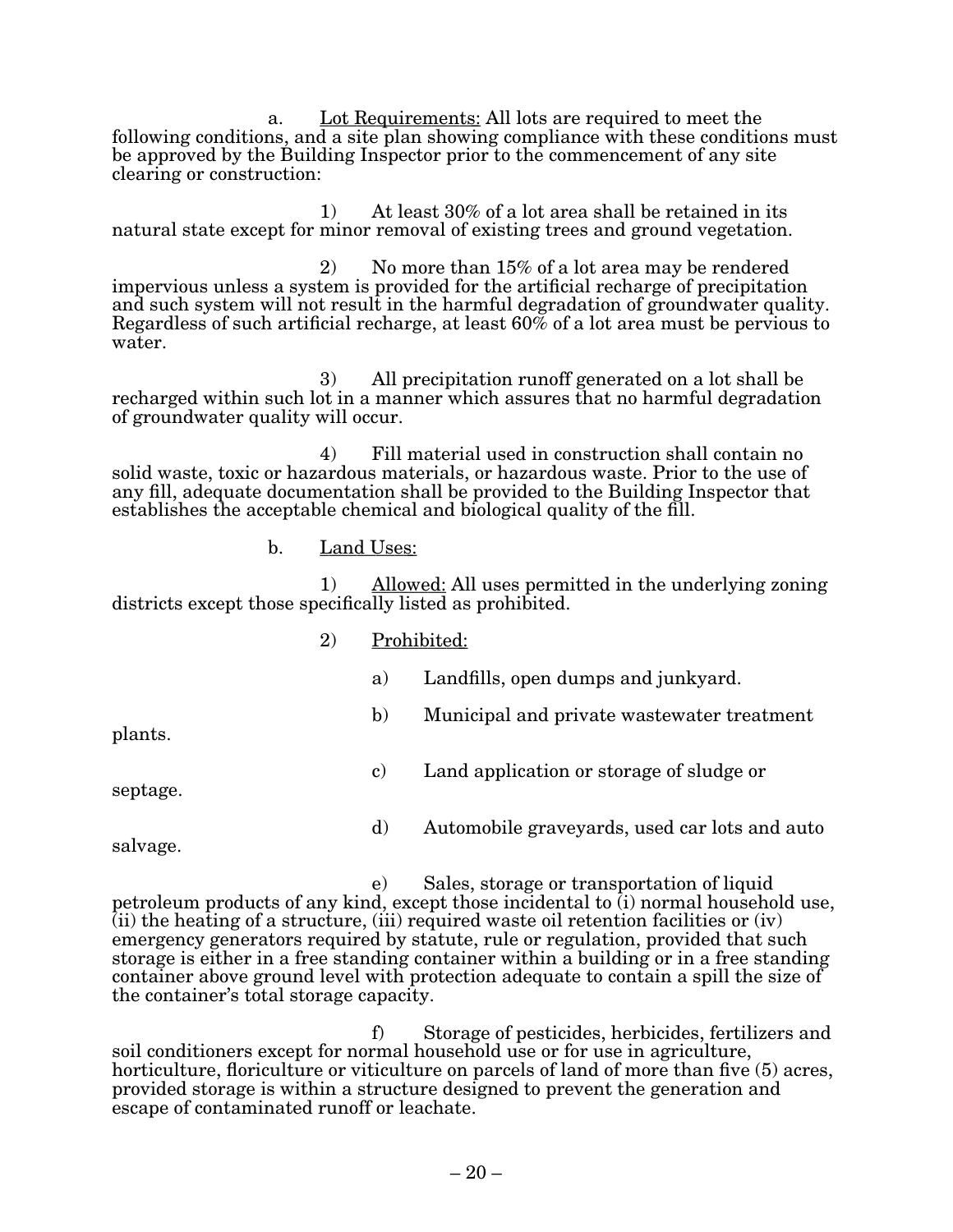g) The use, generation, storage, treatment or disposal of toxic or hazardous materials or wastes in quantities greater than those associated with normal household use.

h) Storage of sodium chloride, calcium chloride, chemically treated abrasive or other chemicals for the purpose of snow or ice removal from roads, or the stockpiling and disposal of snow or ice containing these substances.

i) Car washes, commercial laundries, dry cleaning facilities and metal plating establishments.

establishments.

j) Boat or motor vehicle service or repair

k) Sewage disposal systems with a wastewater flow (as determined by Title V of the State Environmental Code) exceeding 110 gallons per day per 10,000 square feet of lot area, or exceeding 15,000 gallons per day regardless of lot size.

l) Chemical and biological laboratories.

m) Any use which involves on-site disposal of process wastes from operations other than personal hygiene and food for residents, patrons and employees.

n) Animal feedlots or the stockpiling of animal manures, except in a structure with an impermeable cover and liner designed to prevent the generation and escape of contaminated runoff or leachate.

o) Except for excavations for the construction of building foundations or the installation of utility works, the removal of soil, Ioam, sand, gravel or any mineral substances within four feet of the historical high groundwater level, as determined by the Board of Health, unless the substances removed are within 45 days redeposited on site to achieve a final grading greater than four feet above the historical high groundwater level.

p) Commercial or recreational uses that require the wholesale removal of natural vegetation or the application of fertilizers, herbicides or other chemicals in excess of normal household use.

3. District 3:

a. Lot Requirements: All lots are required to meet the following conditions, and a site plan showing compliance with these conditions must be approved by the Building Inspector prior to the commencement of any site clearing or construction:

1) At least 30% of a lot area shall be retained in its natural state except for minor removal of existing trees and ground vegetation.

impervious.

2) No more than 40% of a lot area may be rendered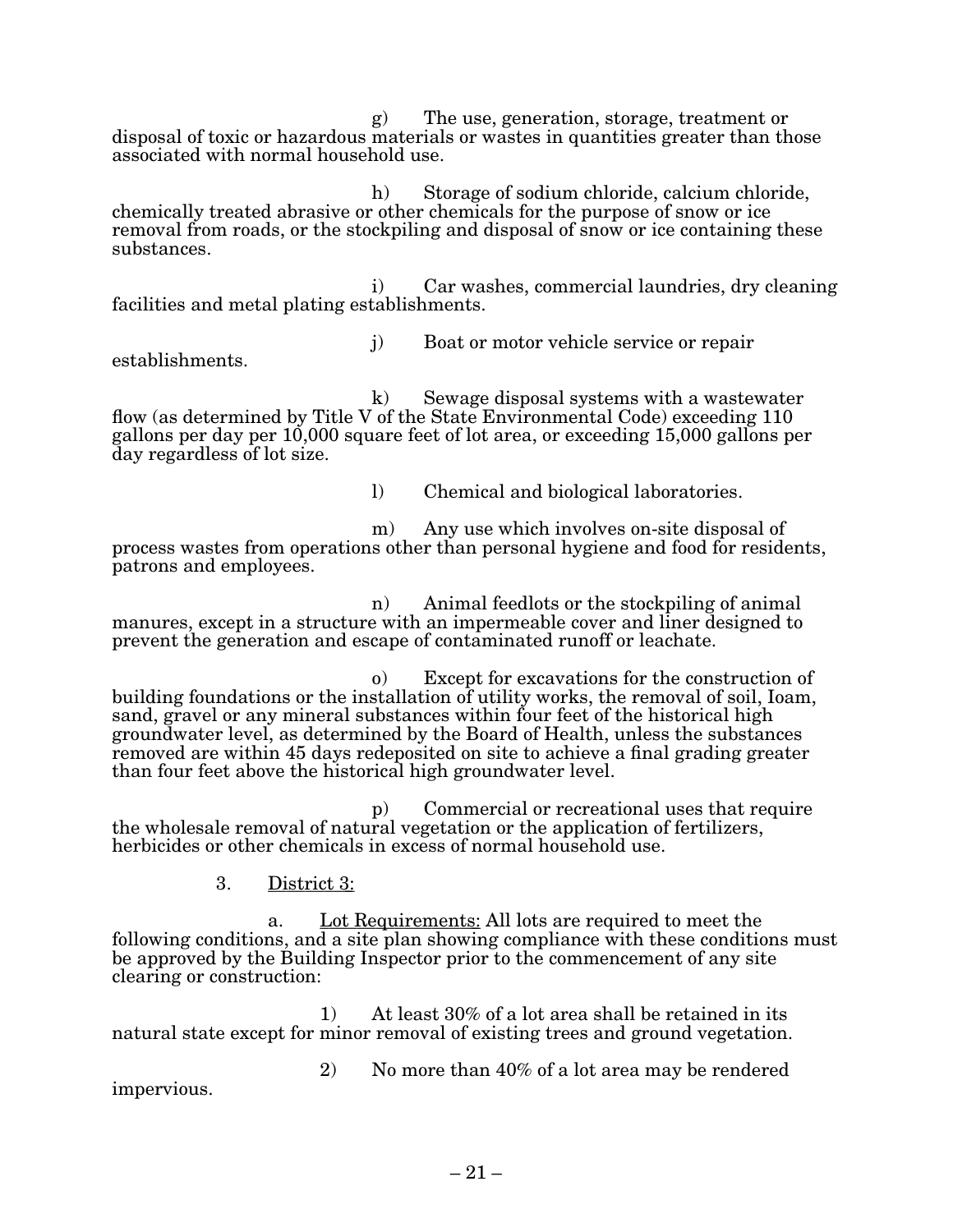b. The Board of Appeals may grant a Special Permit allowing a lot requirement contained in § 164-17 $\overline{D}(3)(a)$  to be reduced, provided the Board of Appeals makes the findings required under §§ 164-17E and 164-44.

c. Land Uses:

1) Allowed: All uses permitted in the underlying zoning districts except those specifically listed as Special P ermit or prohibited uses.

2) By Special Permit, provided the Board of Appeals makes the findings required under §§ 164-17E and 164-44:

gasoline as a principal use.

a) Sales, storage or transportation of fuel oil or

b) Any use which involves on-site disposal of process wastes from operations other than personal hygiene and food for residents, patrons and employees.

c) Any use, other than a single-family dwelling, with a sewage flow, as determined by Title  $\dot{V}$  of the State Environmental Code, exceeding 110 gallons per day per 10,000 square feet of lot area or exceeding 15,000 gallons per day regardless of lot area.

d) Any use involving generation, use or disposal of toxic or hazardous materials in quantities greater than associated with normal household use.

- 3) Prohibited:
	- a) Sanitary landfills, open dumps and junkyard.

b) Municipal sewage treatment facilities with onsite disposal of secondary-treated effluent.

- c) Road salt stockpiles.
- d) Car washes, laundries, dry cleaning and metal

plating facilities.

e) Boat and motor vehicle service and repair.

f) Chemical and biological laboratories.

g) Any other use which involves as its principal activity the manufacture, use, storage, transportation or disposal of toxic or hazardous materials.

d. Within District 3 the following design and operations guidelines shall be observed, except for lots containing single family dwellings:

1) Safeguards: Provisions shall be made to protect against toxic or hazardous materials discharge or loss through corrosion, accidental damage, spillage or vandalism through such measures as provision for spill control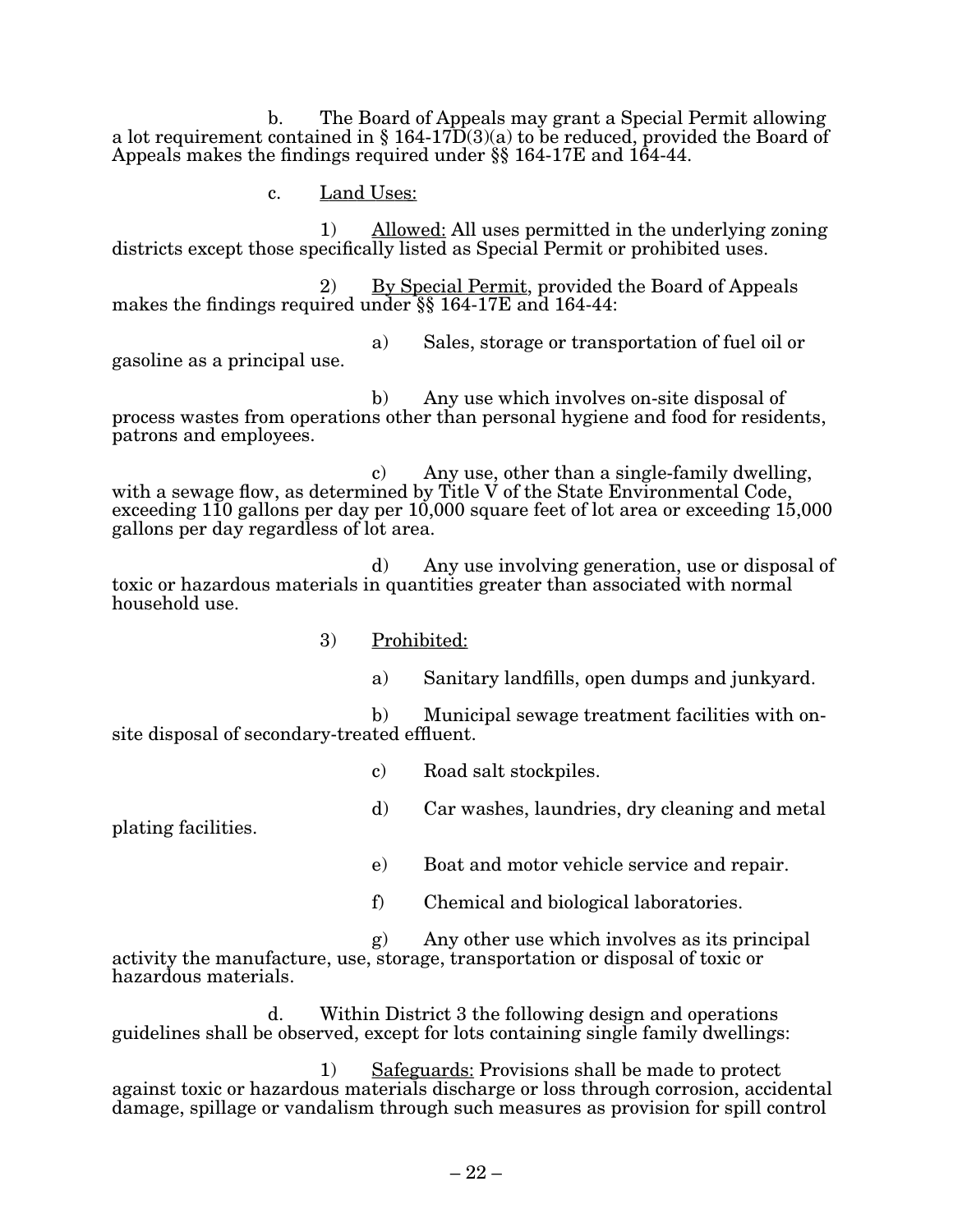in the vicinity of chemical or fuel delivery points, secure storage areas for toxic or hazardous materials and indoor storage provisions for corrodible or dissolvable materials.

2) Location: Where a lot is partially in both Districts 3 and 4, such potential pollution sources as on-site waste disposal systems shall, to the degree feasible, be located in District 4.

3) Disposal: For any toxic or hazardous wastes to be produced in quantities greater than those associated with normal household use, the availability and feasibility of safe disposal must be demonstrated.

 $\begin{array}{c} 4) \quad \text{Drainage:} \text{ All runoff from impervious surfaces of a lot} \\ \text{shall be recharged on that lot and diverted towards areas covered with vegetation} \end{array}$ for surface infiltration to the extent possible. Dry wells shall be used only where other methods are not feasible and shall be preceded by oil, grease and sediment traps to facilitate removal of contamination.

e. The cultivation, propagation and harvesting of cranberries will not be subject to the restrictions of this § 164-17D(3).

4. District 4:

a. No lot requirements in addition to those existing for the underlying zoning districts are applied to District 4.

b. All land uses permitted in the underlying zoning districts are permitted in District 4.

## E. Special Permits.

1. Criteria: Uses or reductions in lot requirements which require a Special Permit under § 164-17D, if consistent with this  $\S$ § 164-17E and 164-44 in all other respects, may be granted by the Board of Appeals, only after it has given due consideration to any comments received from other Town agencies as specified in  $\S$  $164-17E(2)$ . In granting a Special Permit, the Board of Appeals must determine that the benefits outweigh the adverse effects. This determination shall be based on consideration of at least the following:

- a. The impact on the quality of groundwater.
- b. The impact on the recharge volume of groundwater.
- c. The reliability and feasibility of any control measures

proposed.

d. The impact on groundwater quality and recharge volume if the proposed control measures fail.

2. Procedure: Upon receipt of a Special Permit application which has also been filed with the Town Clerk, the Board of Appeals shall transmit one copy each to the Water Superintendent, Board of Health, Planning Board and Conservation Commission for their written comments. Failure to respond in writing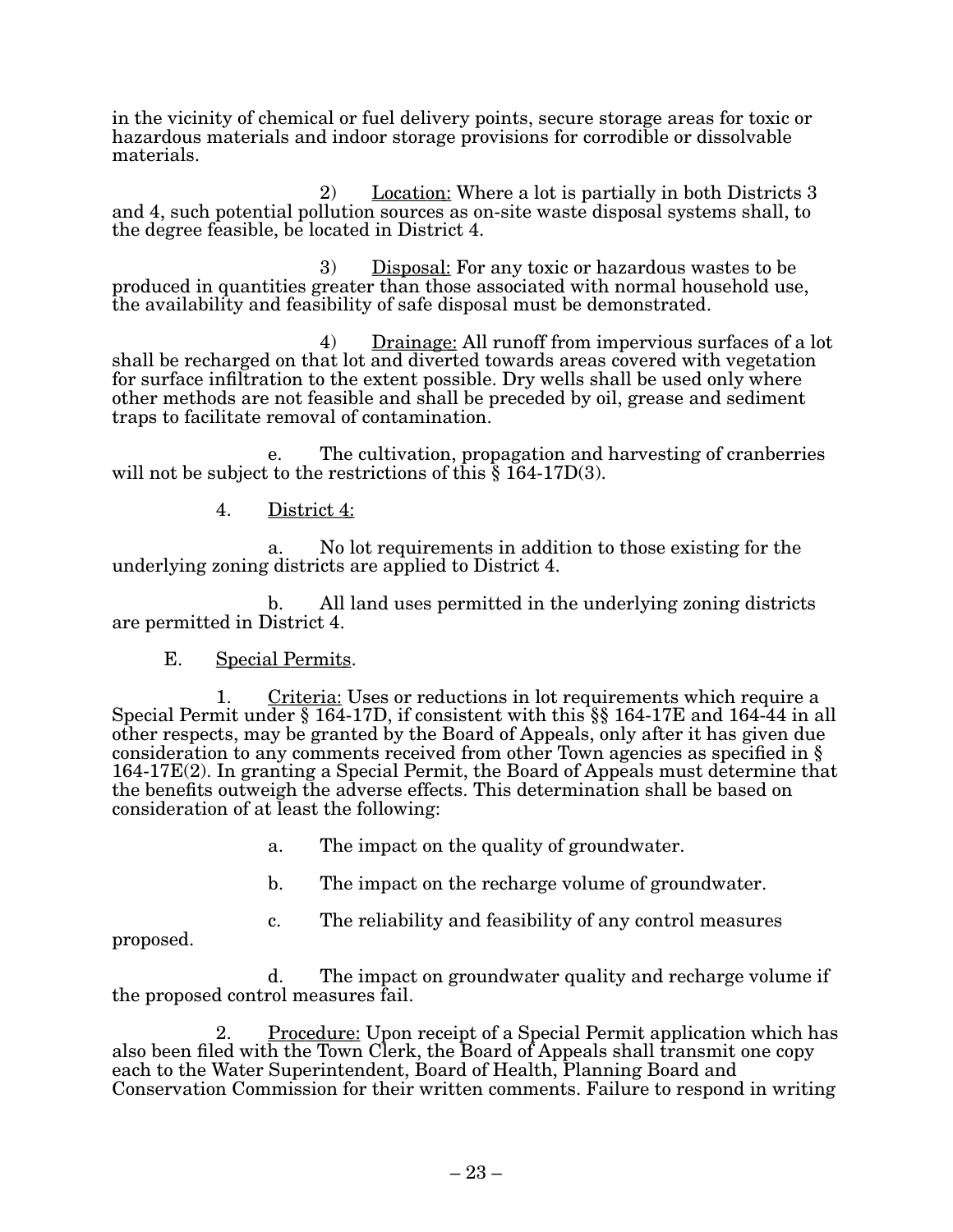within thirty days shall indicate approval by said agencies. The necessary number of copies of the application shall be furnished by the applicant.

3. Submittals: In applying for a Special Permit under this Section, the following information shall be submitted:

a. Complete description of the proposed Special Permit use or requested reduction in lot requirements.

b. Where applicable, one or more of the following:

1) Complete list of all chemicals, pesticides, fuels and other toxic or hazardous materials including an estimate of quantities to be used or stored on the premises in amounts greater than those associated with normal household use, accompanied by a description of measures proposed to protect such materials from vandalism, corrosion and leakage, and to provide for control of spills.

2) For storage of toxic or hazardous materials, evidence of qualified professional supervision of system design and installation and a plan for leak monitoring and containment during system use.

3) Description of toxic or hazardous wastes to be generated, indicating quantities and storage and disposal methods.

4) Evidence of approval by the Massachusetts Department of Environmental Protection or successor agency of any industrial waste treatment or disposal system or any wastewater treatment system over 15,000 gallons per day capacity.

5) Analysis by a professional sanitary or civil engineer registered in the Commonwealth of Massachusetts certifying compliance with the applicable portions of § 164-17.

#### **TABLE I SCHEDULE OF USE REGULATIONS**

#### **ORLEANS GROUNDWATER PROTECTION DISTRICTS**

**(Consult text of § 164-17D for details)**  $[Amended\ 5-9-2005\ ATM, Art.\ 29]$ 

|                                                                                                                                                |  | <b>District</b> |              |    |  |  |  |
|------------------------------------------------------------------------------------------------------------------------------------------------|--|-----------------|--------------|----|--|--|--|
| <b>Land Use</b>                                                                                                                                |  | #2              | #3           | #4 |  |  |  |
| 1. Landfills, open dumps & junkyard                                                                                                            |  |                 | $\left($ )   |    |  |  |  |
| 2. Wastewater treatment:<br>a. Muni plant + on-site disposal of<br>secondary-treated effluent:<br>b. All other wastewater treatment<br>plants: |  |                 | $\mathbf{P}$ |    |  |  |  |
| 3. Land application or storage of                                                                                                              |  |                 |              |    |  |  |  |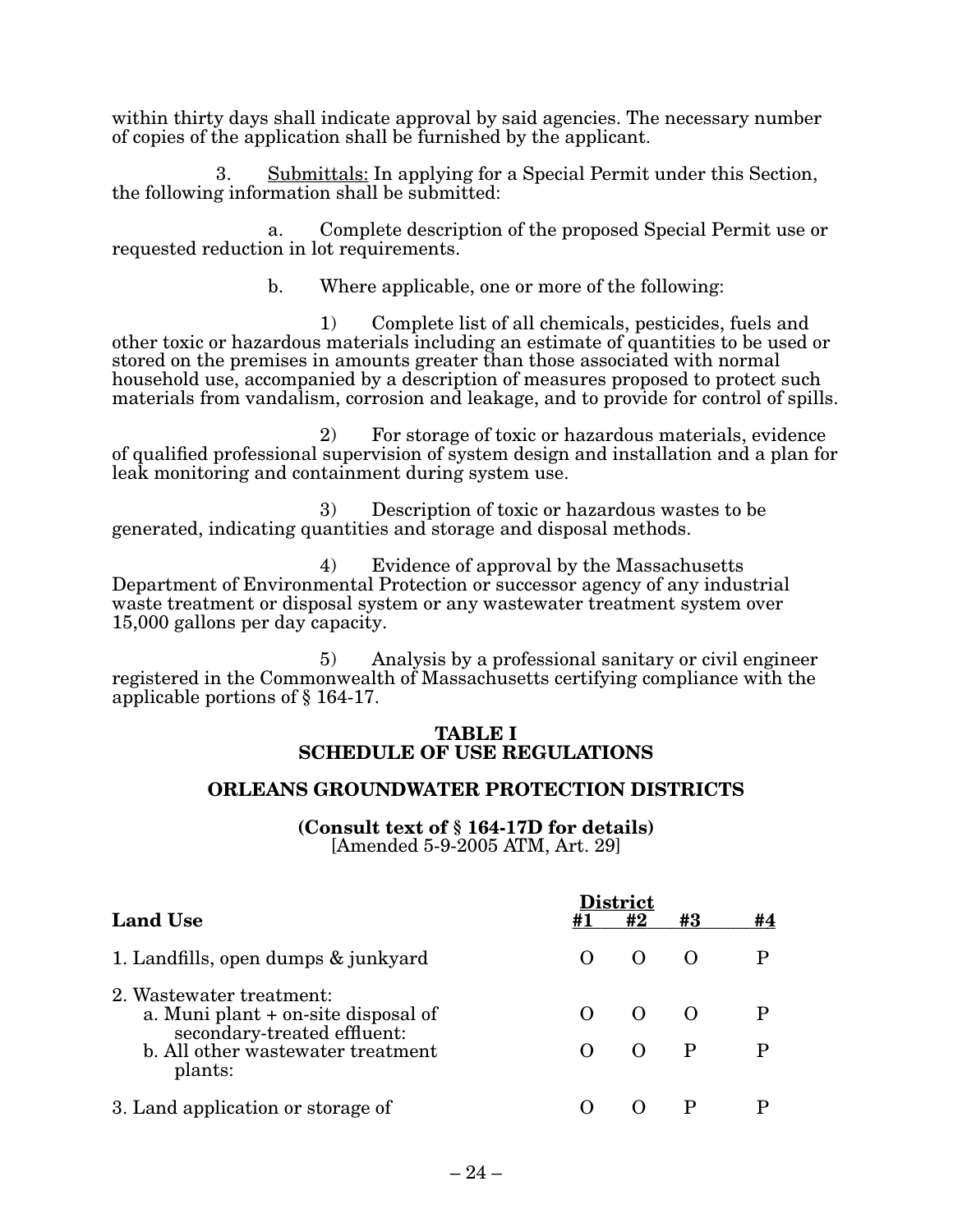sludge or septage:

| 4. Automobile graveyards, used car<br>lots & auto salvage:                                                                   | $\mathbf{O}$            | $\Omega$                 | $\mathbf P$                   | $\mathbf P$                 |
|------------------------------------------------------------------------------------------------------------------------------|-------------------------|--------------------------|-------------------------------|-----------------------------|
| 5. Petroleum/gasoline sales/storage/<br>transport:                                                                           | $O^*$                   | $\Omega$                 | A                             | $\mathbf P$                 |
| 6. Non-household storage of pesti-<br>cides/herbicides/fertilizers/etc:<br>a. Minor activity:<br>b. Principal activity:      | $\mathbf O$<br>$\Omega$ | $\mathbf{O}$<br>$\Omega$ | $\mathbf P$<br>$\overline{O}$ | $\mathbf P$<br>$\mathbf{P}$ |
| 7. Non-household use/generation/<br>storage/disposal of hazardous materials:<br>a. Minor activity:<br>b. Principal activity: | $O^*$<br>$O^*$          | $\Omega$<br>$\Omega$     | A<br>$\Omega$                 | $\mathbf P$<br>$\mathbf P$  |
| 8. Road salt storage:                                                                                                        | O                       | $\Omega$                 | $\mathbf{O}$                  | $\mathbf P$                 |
| 9. Car washes, laundries, dry cleaning<br>& metal plating facilities:                                                        | $\mathbf{O}$            | $\Omega$                 | $\mathbf{O}$                  | $\mathbf P$                 |
| 10. Boat/motor vehicle service/repair:                                                                                       | $\mathbf{O}$            | $\Omega$                 | $\Omega$                      | $\mathbf P$                 |
| 11. Sewage flow greater than 110 gpd<br>per 10,000 sq. ft:<br>a. Single-family home:<br>b. All other structures:             | O<br>$\Omega$           | $\mathbf{O}$<br>$\Omega$ | $\mathbf P$<br>A              | $\mathbf P$<br>$\mathbf P$  |
| 12. Chemical and biological laboratories:                                                                                    | O                       | $\Omega$                 | $\mathbf{O}$                  | $\mathbf P$                 |
| 13. Process waste disposal:                                                                                                  | $\Omega$                | $\Omega$                 | A                             | $\mathbf P$                 |
| 14. Animal feedlots/manure stockpiling:                                                                                      | $\Omega$                | $\bf{0}$                 | $\mathbf P$                   | $\mathbf P$                 |
| 15. Surface soil removal:                                                                                                    | O                       | $\Omega$                 | $\mathbf P$                   | $\mathbf P$                 |
| 16. Certain commercial/recreational<br>uses:                                                                                 | $\mathbf{O}$            | $\Omega$                 | $\mathbf P$                   | $\mathbf P$                 |
| 17. Commercial and Non-Commercial Wind<br><b>Energy Facilities</b>                                                           | $A^{**}$                | $\mathbf{A}$             | $\bf{A}$                      | A                           |
| 18. All other uses:                                                                                                          | $O^*$                   | $\mathbf{P}$             | $\mathbf{P}$                  | P                           |
|                                                                                                                              |                         |                          |                               |                             |

# NOTES:

 P = Allowed use, subject to any applicable restrictions for underlying zoning districts.

> $A = S$ pecial Permit use, subject to any applicable restrictions for the underlying zoning districts.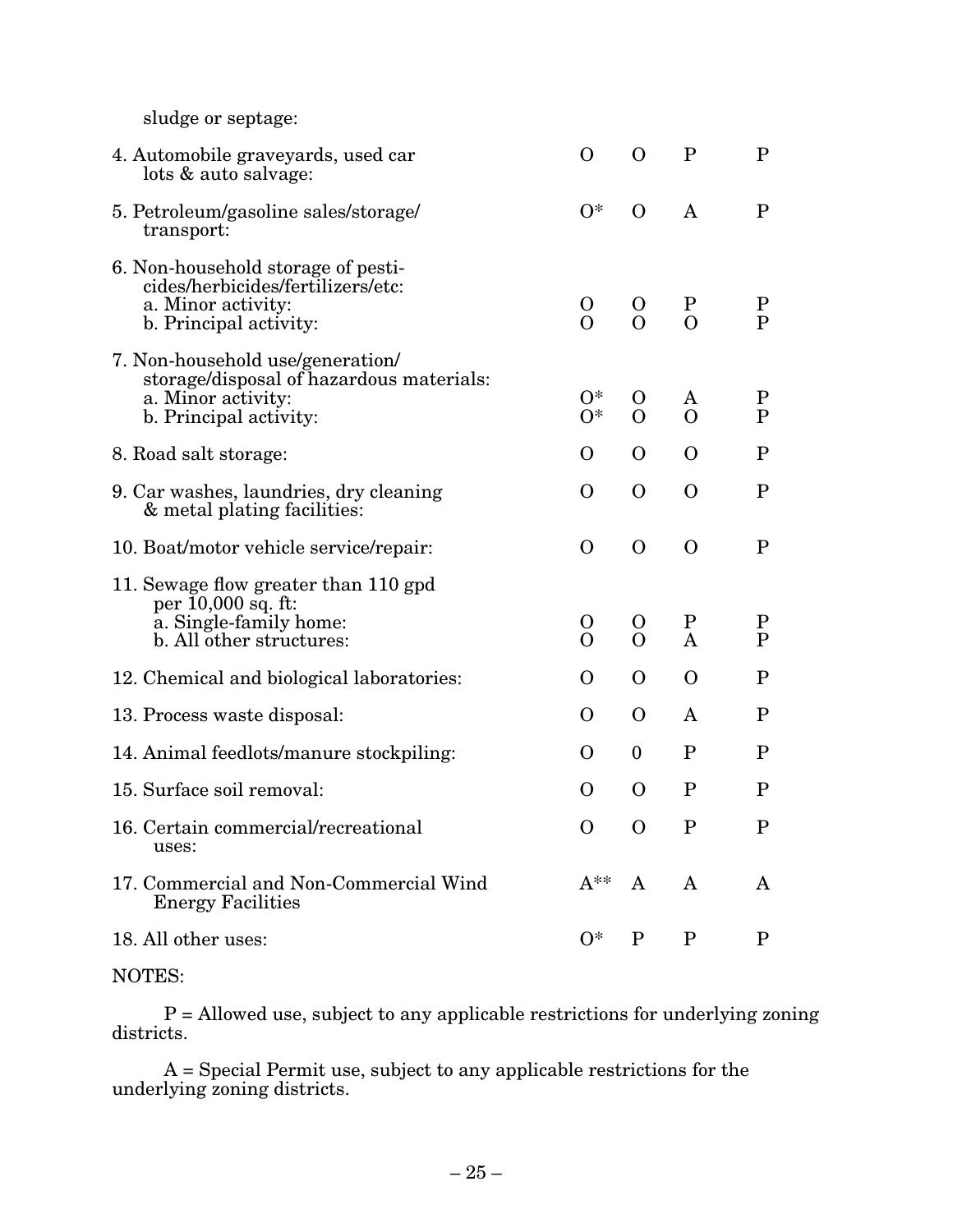$O =$  Prohibited use.

\* = Except for uses directly or indirectly related to the protection or production of Town drinking water.

 $**$  = Special Permit Use, subject to any applicable restrictions for the underlying zoning district and subject to the provisions of § 164-35.1 and to the provisions of § 164.17.D1.

§ 164-18. Shoreline District S.

A. To protect use of shoreline areas, a Shoreline District is hereby created covering areas so designated on the Zoning Map by Town Meeting vote. Such Shoreline District shall be considered to be superimposed over any other districts established in this chapter. Land in the Shoreline District shall be subject to the requirements of this section in addition to those applicable to the underlying zoning districts.

B. Use regulations. Uses shall be authorized only if they are allowed in the underlying district and they also meet the following:

 $(1)$  To be allowed without necessity of a Special Permit, a use must meet all of the following:

(a) Be functionally dependent upon water body access, for example, a marina or aquaculture, or be unequivocably oriented to and substantially benefitting from water body access or visibility, such as a motel or restaurant designed to take advantage of waterfront views.

(b) Provide opportunity for pedestrian access to the water side of any buildings.

(c) Cover less than ten percent  $(10\%)$  of the lot area with

buildings.

(d) Place no building, parking area or disposal facility within one hundred (100) feet of mean high water unless functionally dependent upon the closer proximity.

 $(2)$  All other uses require a Special Permit from the Board of Appeals. Such permit shall be granted only if the Board of Appeals makes the following determinations:

(a) The proposal takes good advantage of the unique qualities of that location, including proximity to a water body.

 $(b)$  Pedestrian access to the water and water visibility are reasonably provided for, unless precluded by safety or similar concerns arising from the nature of the use.

(c) Shoreline ecology is carefully protected through location of proposed alterations and any compensatory or mitigating measures proposed.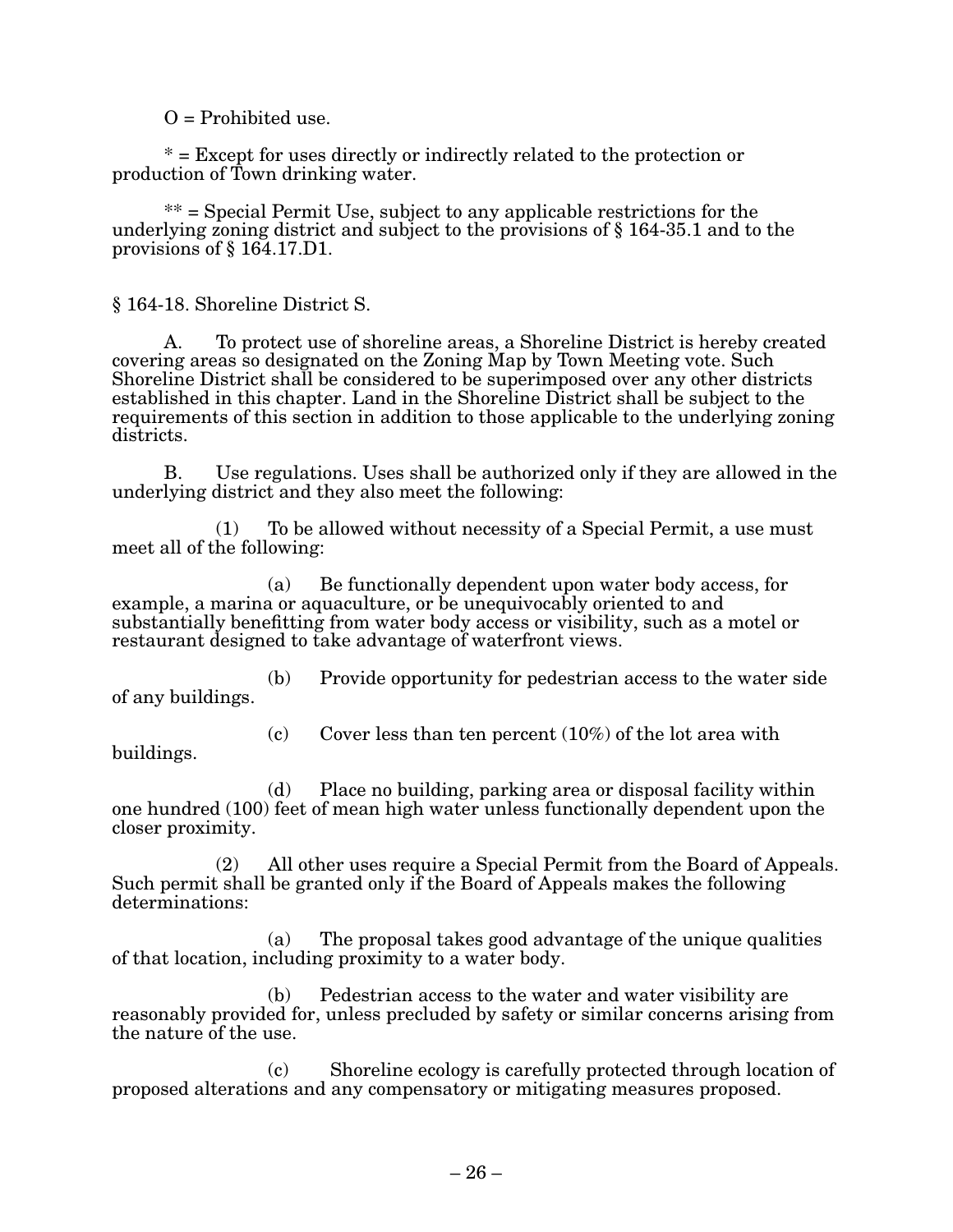(d) Every reasonable effort has been made to provide for visibility of the shoreline and water from public ways and nearby developed properties and to avoid visual dominacy by man-made features as viewed from the water body or opposite shorelines.

C. Design regulations.

(1) Storm drainage. All surface runoff from parking and service areas shall be collected and either recharged or have its impurities removed through oil skimmers, suspended solids settlement or other necessary means before discharge to surface waters.

(2) Visibility. Shoreline visibility shall be promoted through orientation of the long dimension of any building or group of buildings so as to approximately parallel potential sight lines to the shoreline from public ways and by maintaining as a view corridor at least one-third (1/3) of the width of the lot measured perpendicular to those sight lines.

§ 164-19. Floodplain District F. [Amended 5-6-1986 ATM, Art. 83; 5-13-2002 ATM, Art. 31]

The following requirements apply in the Floodplain District:

A. Purpose. The purposes of the Floodplain District are to:

1. Ensure public safety through reducing the threats to life and personal injury;

2. Eliminate new hazards to emergency response officials;

3. Prevent the occurrence of public emergencies resulting from water quality contamination, and pollution due to flooding;

4. A void the loss of utility services which if damaged by flooding would disrupt or shutdown the utility network and impact regions of the community beyond the site of flooding;

5. Eliminate costs associated with the response and cleanup of flooding conditions;

6. Reduce damage to public and private property resulting from flooding waters.

B. Floodplain District Boundaries. The Floodplain District is hereby established as an overlay district. The district includes all special flood hazard areas designated on the Orleans Flood Insurance Rate Map (FIRM) issued by the Federal Emergency Management Agency (FEMA) dated July 2, 1992 as Zone A, AE, AH, AO, A1-30, A99, V, V1-30, and VE. The exact boundaries of the district may be defined by the 100-year base flood elevations shown on the FIRM and further defined by the Flood Insurance Study dated December 3, 1991. The FIRM and Flood Insurance Study are incorporated herein by reference and are on file with the Town Clerk, Planning Department, Building Official, and Conservation Commission.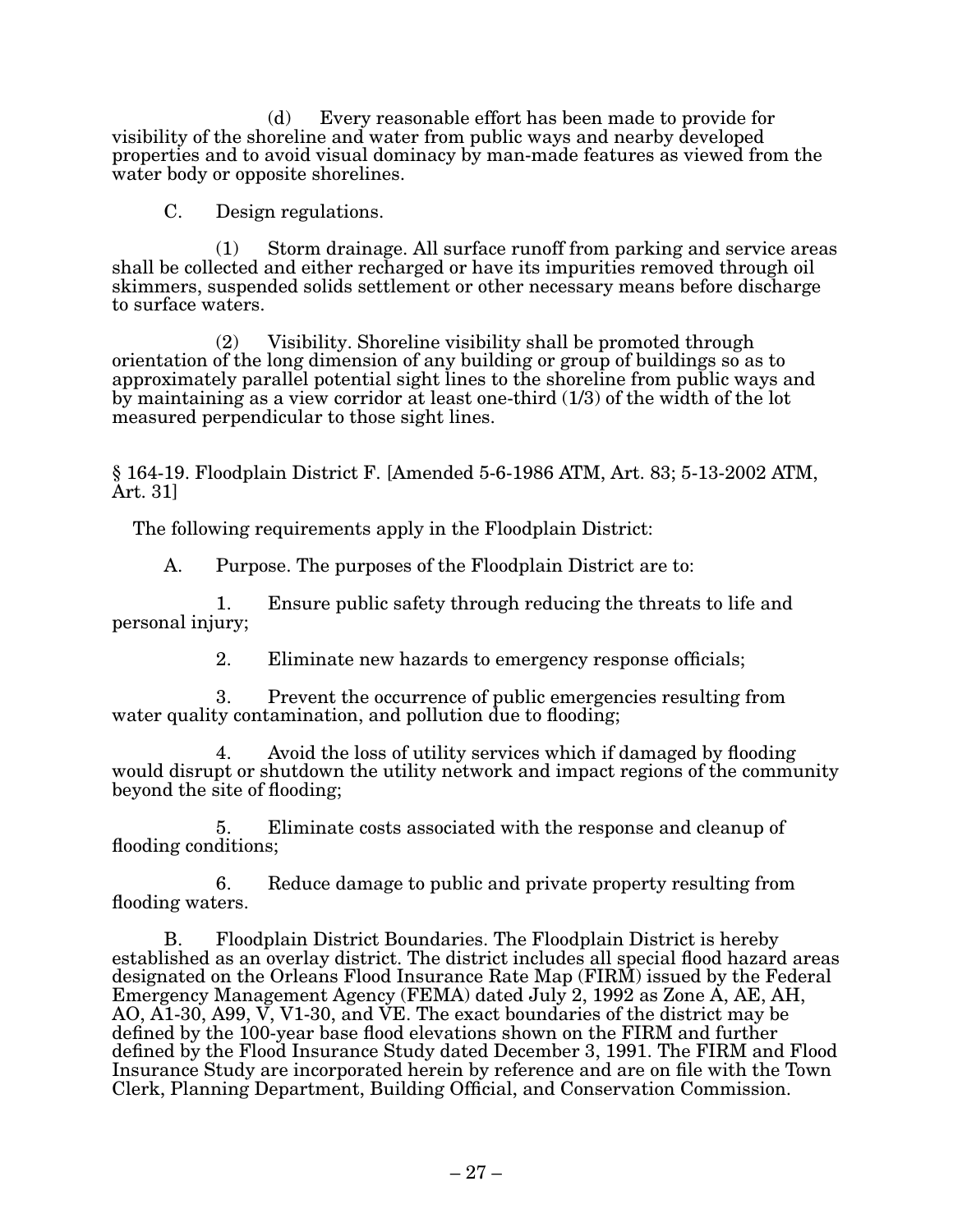C. Base Flood Elevation Data. Base flood elevation data are required for subdivision or other developments greater than fifty (50) lots or five (5) acres, whichever is the lesser, within unnumbered A zones.

Notification of watercourse alteration. The Town shall notify the following of any alteration or relocation of a watercourse:

- 1. Adjacent communities
- 2. NFIP State Coordinator Massachusetts Office of Water Resources 251 Causeway Street Ste 600-700 Boston, MA 02114-2104
- 3. NFIP Program Specialist FEMA Region I, Rm. 462 J.W. McCormack Post Office & Courthouse Boston, MA 02109

E. Reference to existing regulations. The Floodplain District is established as an overlay to all other districts. All development in the district, including structural and nonstructural activities, whether permitted by right or by special permit must be in compliance with Chapter 131, Section 40 of the Massachusetts General Laws and with the following:

(1) Section of the Massachusetts State Building Code which addresses floodplain and coastal high hazard areas (currently 780 CMR 3107.0, "Flood resistant Construction");

(2) Wetlands Protection Regulations, Department of Environmental Protection (DEP) (currently 310 CMR 10.00);

- (3) Inland Wetlands Restrictions, DEP (currently  $302 \text{ CMR } 6.00$ );
- (4) Coastal Wetlands Restriction, DEP (currently  $302 \text{ CMR } 4.00$ );

(5) Minimum Requirements for the Subsurface Disposal of Sanitary Sewage, DEP (currently 310 CMR 15, Title 5);

Any variances from the provisions and requirements of the above-referenced state regulations may only be granted in accordance with the required variance procedures of these state regulations.

F. Other use regulations.

1. Within Zones AH and AO on the FIRM, adequate drainage paths around structures on slopes, to guide floodwaters around and away from proposed structures are required.

2. Man-made alteration of sand dunes within Zones V1-30, VE, and V which would increase potential flood damage is prohibited.

3. All subdivision proposals shall be reviewed to assure that: a) such proposals minimize flood damage; b) all public utilities and facilities are located and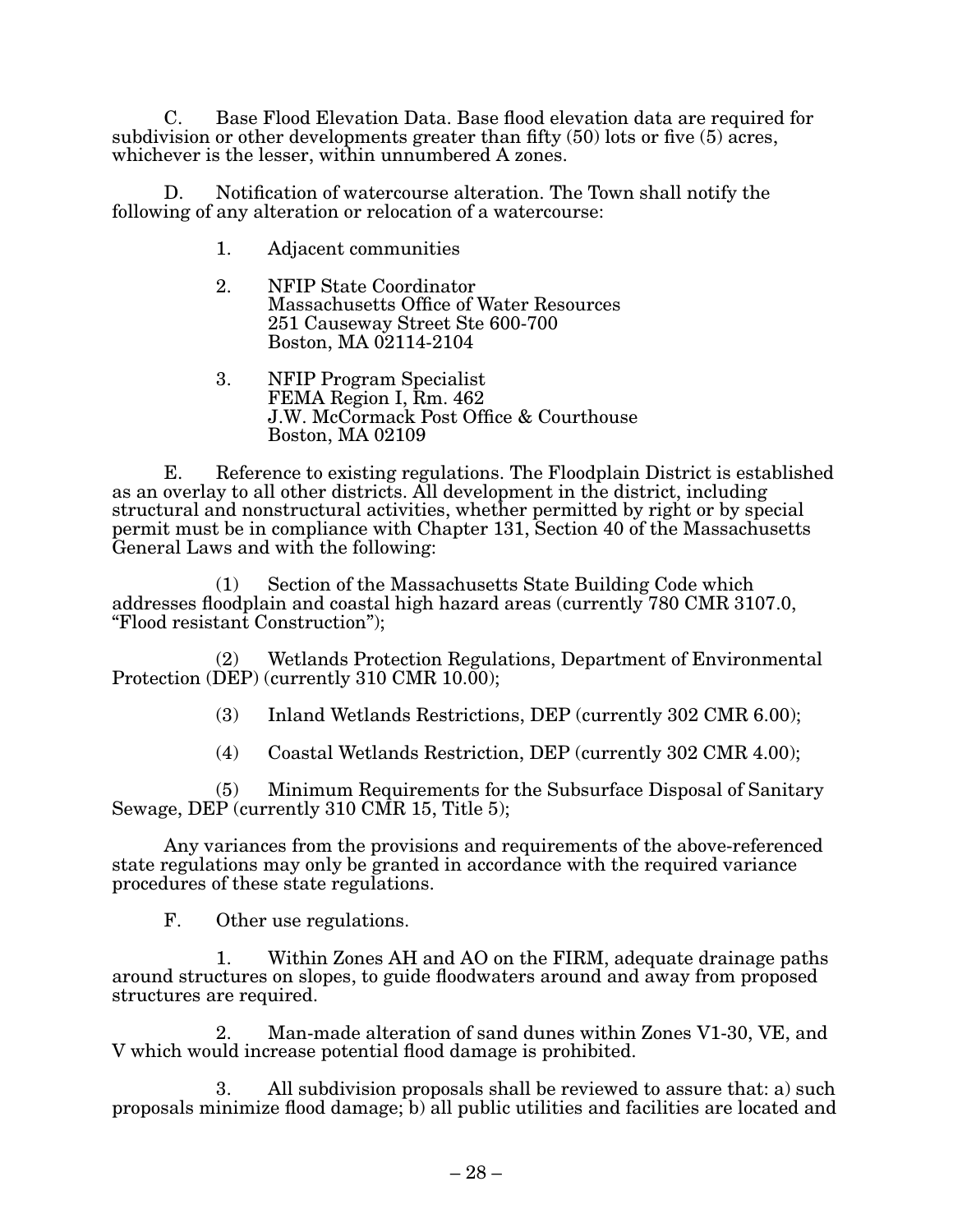constructed to minimize or eliminate flood damage; and c) adequate drainage is provided to reduce exposure to flood hazards.

G. Unnumbered Zone A. Within the unnumbered Zone A (near Baker's Pond), since the base flood elevation is not provided on the Flood Insurance Rate Map (FIRM), the applicant shall obtain any existing base flood elevation data, and it shall be reviewed by the Building Inspector for its reasonable utilization toward meeting the elevation or floodproofing requirements, as appropriate, of the State Building Code.

H. Zone V.

(1) No building shall be erected within areas designated as coastal high-hazard areas (Zone V) since these areas are extremely hazardous due to highvelocity waters from tidal surges and hurricane wave wash.

(2) All new construction within the V Zones shall be located landward of the reach of mean high tide.

- (3) (Reserved)
- (4) (Reserved)

 $(5)$  The use of fill for structural support of buildings within the V Zones is prohibited.

(6) Man-made alteration of sand dunes within the V Zones is prohibited.

§ 164-19.1. Village Center District VC. [Amended 5-8-1989 ATM, Art. 14; 5-13-2002 ATM, Art. 24; 5-7-2007 ATM, Art. 23]

Within the Village Center District, the following use and dimensional limitations shall apply, regardless of the provisions of § 164-13, Schedule of Use Regulations:

A. Auto/pedestrian conflict. No use shall have a drive-in, drive-through, fuel pumps, or other facility servicing autos.

B. Fast food restaurants: Fast food restaurants are prohibited in the Village Center District.

C. Building transparency. For nonresidential buildings, at least one-third (1/3) of the area of the first-floor facade facing the street shall permit visibility of the building interior or window displays, unless exempted on Special Permit from the Board of Appeals, upon the Board's determination that an alternative means of maintaining pedestrian visual interest will be provided.

D. Sidewalks and planting areas. Sidewalks and planting areas shall be provided on all street frontages upon construction of a new principal building or additions or alterations resulting in an increase of fifty percent (50%) or more in required off-street parking, except as exempted on Special Permit by the Board of Appeals, upon the Board's determination that topography or other specific site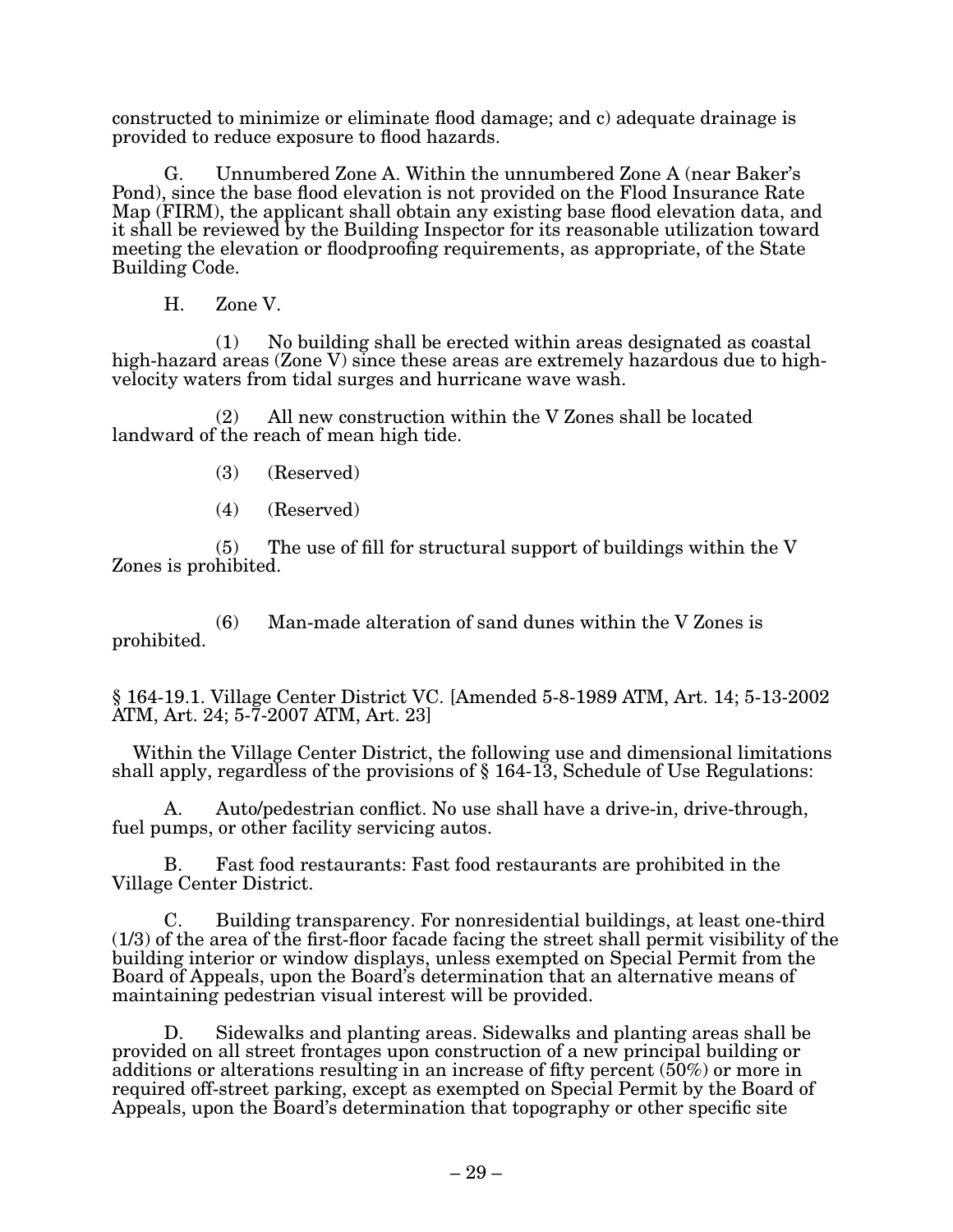conditions would preclude sidewalk usefulness. Such sidewalks shall be constructed of granolithic concrete, bituminous concrete, brick or other material providing allweather pedestrian service, found to be comparable by the Site Plan Evaluation Board, if having jurisdiction, or by the Building Inspector in other cases. The sidewalk shall be located so as to connect with any adjacent sidewalks, preserve existing trees and provide as close to four (4) feet as feasible of planting space between it and the traveled way. The planting space shall be provided with topsoil and plantings.

E. Third Floor Housing. The purpose of this subsection is to allow increased building height in the Village Center District for the development of accessory dwelling units within commercial buildings. Up to four (4) dwelling units shall be allowed on lots when a portion of the units are located on the third floor of a commercial building. The following shall apply:

- 1. The vertical distance from the average undisturbed natural grade at the foundation on the street side of the building to the mean height between the bottom of the eave and the highest point of each ridge on a pitched roof shall not exceed 30 feet. In no instance shall the height to the top of the ridge exceed 42 feet.
- 2. Roof pitch. In accordance with this subsection, the roof must have a pitch greater than or equal to 8/12 (rise of eight for every twelve inch run). Flat roofs are prohibited under this section. No utility equipment may be placed on the roof other than that for solar collection.
- 3. Finished space on the third floor of the structure shall be used for residential purposes and in no case shall it be used for commercial purposes other than storage of goods.
- 4. Gabled and eyebrow dormers are permitted but the face of the dormer shall be set back at least  $\overline{2}$  feet from the eave.
- 5. A site plan shall be submitted and reviewed as provided in § 164-33.
- 6. Architectural Review Committee approval is required, as provided in § 164-33.1
- 7. Where detached residential dwellings exist or are proposed on a lot, this third floor housing provision shall not be applicable for further development, unless authorized by the Zoning Board of Appeals through the issuance of a Special Permit.

§ 164-19.2. Residential Affordable Housing District (RAH). [Added 5-12-1998 ATM, Art. 32]

The purpose of the RAH District is to provide affordable housing for the inhabitants of the Town of Orleans. It is an overlay district which preserves the underlying zoning of the area covered by the RAH District and is intended to permit all uses currently permitted in the underlying zone subject to the applicable area height and bulk regulations for that district.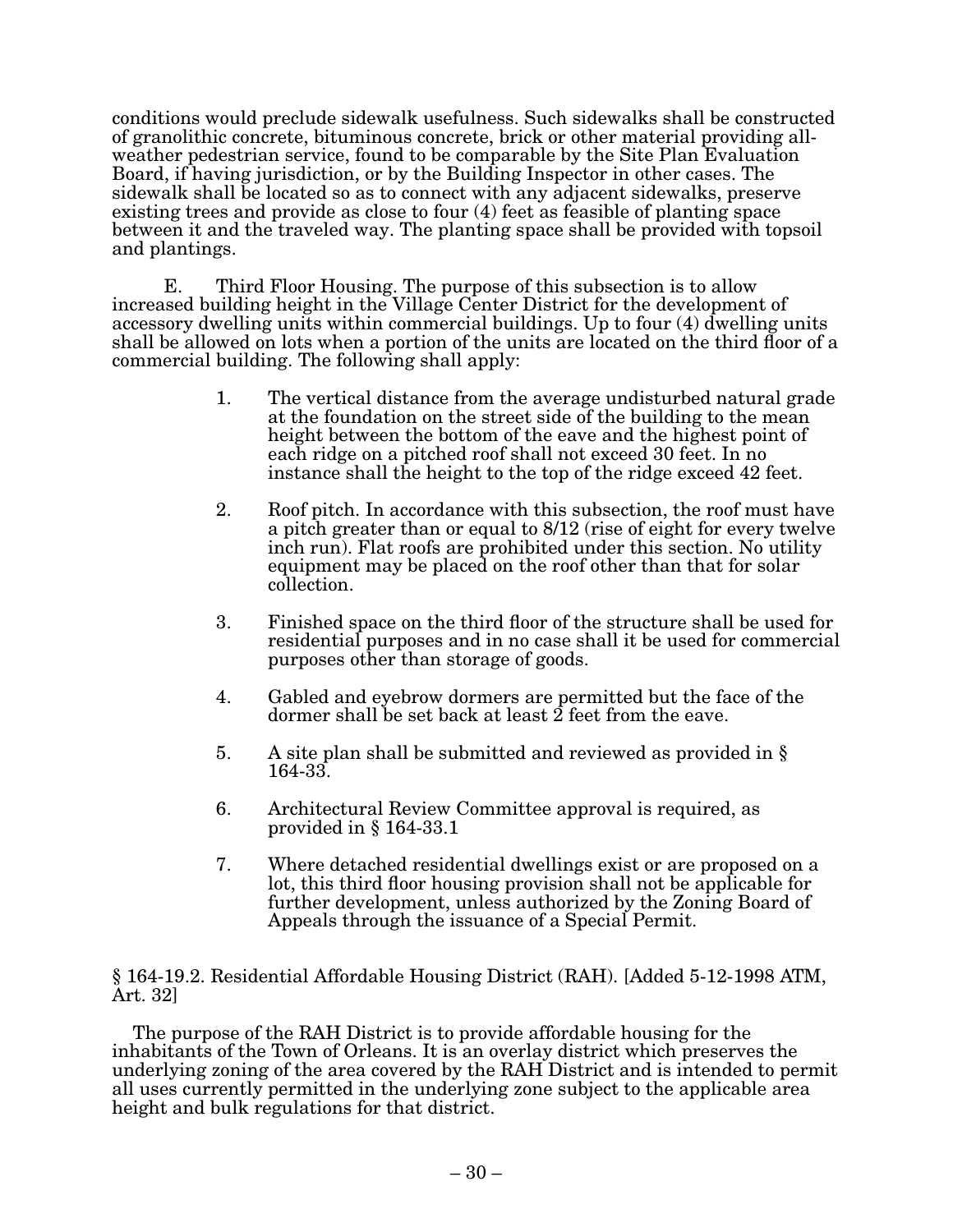$No. 1$  – Permitted Uses. The following uses are permitted in the RAH District:

Affordable detached single family residential dwellings subject to the special bulk regulations contained herein. For the purpose of this Section the term "affordable" shall mean dwellings sold or leased by a nonprofit corporation, a governmental agency, and/or a limited dividend corporation which meets the requirements of Massachusetts General Laws chapter 40B, provided the principal purpose of said entity is to provide housing to eligible tenants and/or buyers.

Any other use currently allowed in the underlying district subject to the applicable lot, yard and bulk requirements.

Schedule of lot, yard and bulk Requirements for Affordable Housing

The following shall be the lot, yard and bulk requirements for Affordable Housing in the RAH District.<sup>1</sup>

| RAH<br>District | Minimum<br>Lot Size<br>(square)<br>feet <sup>1</sup> | Minimum<br>Frontage<br>(feet) | (feet) |    | Minimum<br><b>Yard Dimensions</b><br>Building<br>Front Side Rear (feet) |    |  |
|-----------------|------------------------------------------------------|-------------------------------|--------|----|-------------------------------------------------------------------------|----|--|
|                 | $17,000^{2,3}$                                       | 70 <sup>4</sup>               | 20     | 20 | 20                                                                      | 30 |  |

<sup>1</sup> Unless specifically provided for in the RAH District, all applicable lot, yard, and bulk requirements provided for in this bylaw for the underlying Residential District shall apply.

<sup>2</sup> The maximum number of lots created in the RAH District shall not exceed twelve  $(12)$ .

 $3$  Lot area may be reduced to 10,000 square feet upon the approval by the Planning Board of an Open Space Residential Development under Section 164-40.1. Provided however, the total number of lots in any such Open Space Residential Development shall not exceed twelve  $(12)$ . [Amended  $5-9-2005$  ATM, Art. 32]

 $4$  Lots may be created having a frontage of thirty (30) feet of arc frontage on a deadend turnaround."

#### ARTICLE IV Area Regulations

#### $§$  164-20. General requirements. [Amended 5-9-2005 ATM, Art. 36]

Subject to the provisions of §§ 164-4 and 164-43, a dwelling or structure hereafter erected shall be located on a lot having not less than the minimum requirements set forth in the schedule in  $\S 164-21$ . For each dwelling unit or guesthouse on a lot, there shall be required forty thousand (40,000) square feet of contiguous upland as set forth in § 164-23 unless otherwise provided within this chapter. No lot occupied by a dwelling or structure shall be reduced in area to less than the minimum requirements, nor shall any lot be divided so that the distance between an existing dwelling or structure and the new lot line or new ways shall be less than the minimum requirements set forth in the schedule in  $\S$  164-21. In no case shall the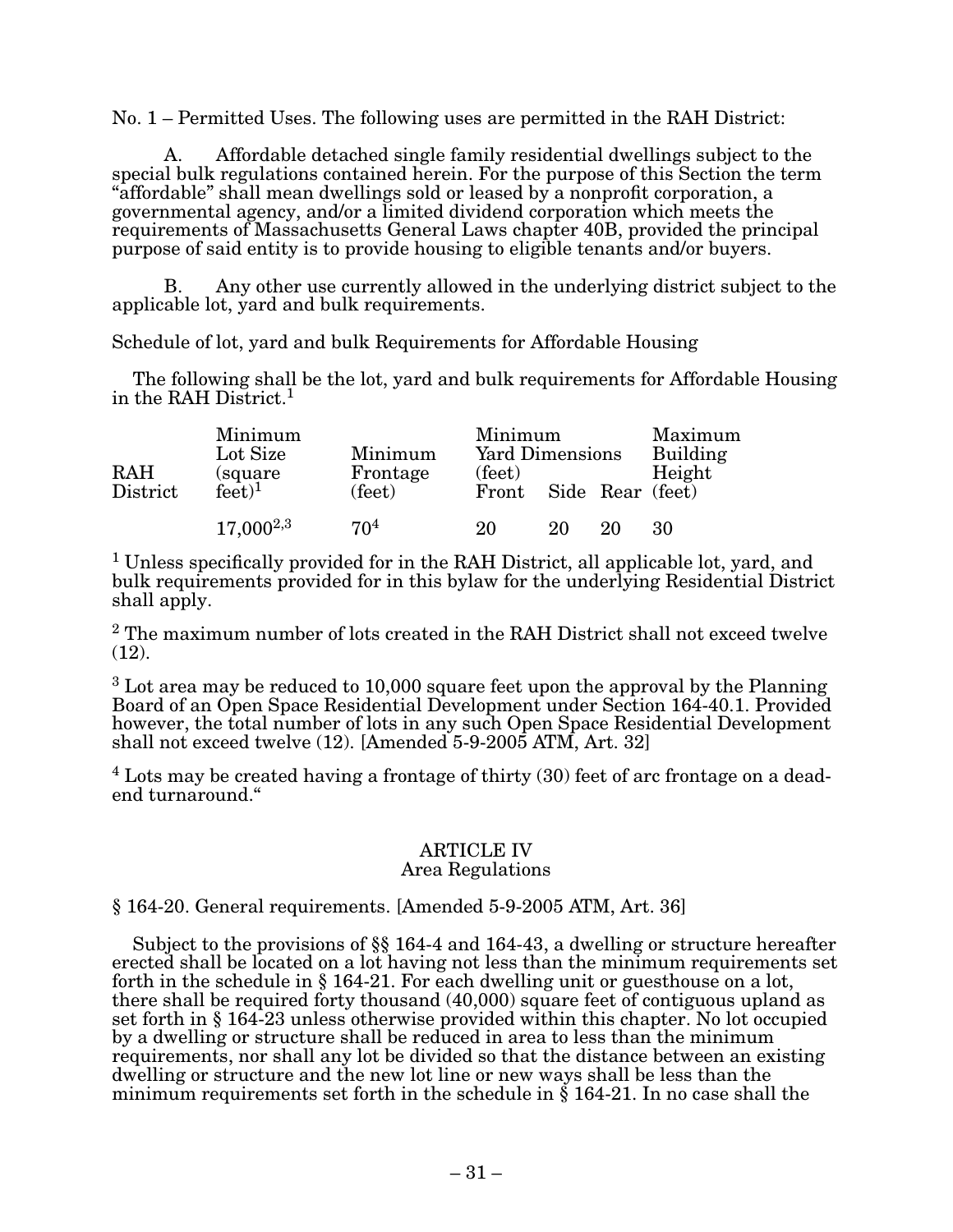total number of single family dwellings, accessory apartments and guesthouse(s) on any lot in the Residence District or on any lot in any other zoning district in which single family dwelling(s), accessory apartments(s) or guesthouse are permitted, exceed two (2).

§ 164-21. Schedule of Lot, Yard and Bulk Requirements. [Amended 10-23-1985 STM, Art. 40]

A. The following shall be the lot, yard and bulk requirements: [Amended 5-5-1981 ATM, Art. 49; 5-15-1989 ATM, Art. 62; 11-18-1991 ATM, Art. 3; 5-19-1997 ATM, Art. 29; 5-12-1998 ATM, Arts. 28, 29; 5-13-2002 ATM, Art. 24; 5-10-2004 ATM, Art. 24; 5-7-2007 ATM, Art. 23]

| <b>District</b>      | <b>Minimum</b><br>Lot Size<br>(square)<br>feet) | <b>Minimum Yard Dimensions</b><br>Frontage<br>(feet) | Minimum<br>Front      | (feet)<br><b>Side</b> | Rear   | <b>Maximum</b><br><b>Building</b><br>Height <sup>8,10</sup><br>(feet) | Maxim<br>Lot<br><b>Shape</b><br><b>Numbe</b> |
|----------------------|-------------------------------------------------|------------------------------------------------------|-----------------------|-----------------------|--------|-----------------------------------------------------------------------|----------------------------------------------|
| $\rm R$              | $40,000^{5}$                                    | $150^{1,2}$                                          | 25                    | 25                    | 25     | 30                                                                    | 22                                           |
| RB                   |                                                 | $100^{1}$                                            | 25                    | 25                    | 25     | 30                                                                    | N/A                                          |
| $\overline{LB}^{11}$ |                                                 |                                                      | 25                    | 10                    | 10     | 30                                                                    | N/A                                          |
| GB <sup>11</sup>     |                                                 |                                                      | 25                    | 10                    | 10     | 30                                                                    | N/A                                          |
| VC <sup>11</sup>     |                                                 |                                                      | See § 164-22, Sub-    |                       | 30     | $30^{12}$                                                             | N/A                                          |
|                      |                                                 |                                                      | section 1             |                       |        |                                                                       |                                              |
| $I^{11}$             | 30,000                                          | 100                                                  | 25                    | $10^7\,$              | $10^7$ | 30                                                                    | N/A                                          |
| $\operatorname{CD}$  |                                                 |                                                      | See $§$ 164-15B $(7)$ |                       |        |                                                                       |                                              |
| <b>SC</b>            |                                                 |                                                      | See § 164-14          |                       |        |                                                                       |                                              |
| MB <sup>11</sup>     | $\overline{\phantom{0}}^3$                      | $100^{4}$                                            | 25                    | 25                    | 25     | 30                                                                    | N/A                                          |

#### NOTES:

<sup>1</sup> Refer to § 164-22H.

<sup>2</sup> Unless granted a Special Permit by the Board of Appeals for buildings in existence at the time of the passage of this amendment, i.e., March 1973.

existence at the time of the passage of this amendment, i.e., March 1973.<br><sup>3</sup> The building coverage may not exceed fifteen percent (15%) of the lot.<br><sup>4</sup> Minimum frontage requirements shall not apply to lots with less than hundred (100) feet and more than fifty (50) feet of frontage which existed prior to the creation of the RB and MB Districts and which are not in common ownership

 $5$  The building coverage in a Residential District shall not exceed fifteen percent (15%) of the buildable upland. However, building coverage in a Residential District shall not exceed four thousand (4,000) square feet without the issuance of a Special Permit under the provisions of  $\S$  164-44. In no event shall the Board of Appeals be authorized to grant a Special Permit which would result in building coverage which exceeds fifteen percent  $(15%)$  of the buildable upland.

 $\frac{4}{7}$  Except 50' set back from any wetland as defined in the Massachusetts Wetlands Protection Act, MGL C. 131 Sec. 40 and the Regulations issued thereunder, 310 CMR 10.04 as of April 1, 1983, or land shown on Assessor's Maps 8, 9, 10, and 11 as Town of Orleans Watershed.

<sup>8</sup> See § 164-40.2 for the dimensional requirements for educational, municipal and religious uses.<br> $^{10}$  Refer to § 164-39C(9) Height for communication structure height limitations.

<sup>11</sup> See also paragraph D, subparagraphs (3) and (4) in Section 164-34 for gross floor area ratio and impervious surface coverage.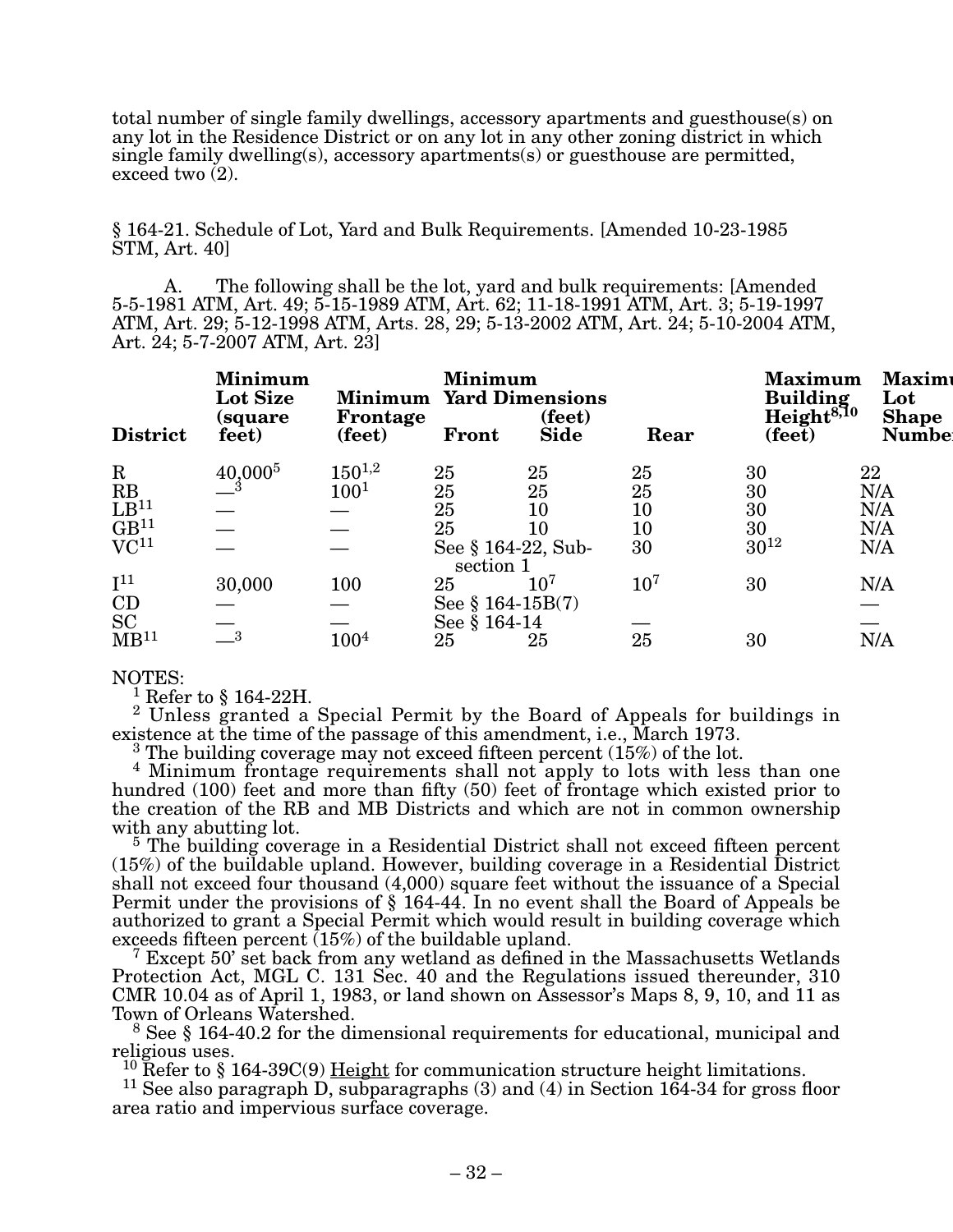<sup>12</sup> See Section 164-19.1 E for alternative building height in the Village Center.

B. Building separation. Any building intended for human habitation, except in licensed boys' or girls' camps, shall be separated from any other such building on the same lot by a distance equal to two (2) times the required side yard unless connected with a solid roofed structure with a permanent floor to create usable space fit for occupancy or access between the two buildings. [Amended  $10-15-1986$  STM, Art.  $3\overline{4}$ ; 5-10-2004 ATM, Art. 25]

C. In all zoning districts, all construction, with the exception of waterdependent facilities, such as piers, docks, floats, boathouses, structures used in conjunction with fishing and shellfishing and structures used for agricultural purposes, shall be set back a minmum distance equal to one and one-half (1 1/2) times the building height from any coastal bank, coastal beach, coastal dune, salt marsh, inland pond, lake or inland bank bordering on any pond or lake. "Building height," for the purpose of this section, shall be the vertical distance from the preexisting natural grade at the foundation on the side of a building facing the coastal bank, coastal beach, coastal dune, salt marsh, inland pond, lake or inland bank bordering on any pond or lake, as defined herein, to the highest point of the building(s). Notwithstanding anything contained in this section, no building shall be required to be set back more than fifty (50) feet from any coastal bank, coastal beach, coastal dune, salt marsh, inland pond, lake or inland bank bordering on any pond or lake. The terms "coastal bank," "coastal beach," "coastal dune," "salt marsh," "inland bank," "pond" or "lake," as used in this section, shall be defined as in the Massachusetts Wetlands Protection Act, MGL C. 131, § 40, and the regulations issued thereunder, 310 CMR 10.04, as of April 1, 1983. [Added 5-5-1987 ATM, Art. 44]

§ 164-22. Modifications.

A. Exempted lots.

(1) A lot or parcel of land in a Residential District having an area, frontage, width or depth less than that required by this section may be developed for single residential use, provided that such lot or parcel complies with the specific exemptions of MGL C. 40A, § 6.

(2) One (1) single-family dwelling may be erected on any lot, regardless of a common ownership with that of adjoining land located in the same Residential District, which, at the time this subsection was adopted, March 9, 1971, contained at least fifteen thousand (15,000) square feet and had a minimum frontage of one hundred (100) feet or has fifty  $(50)$  feet of frontage on a cul-de-sac and the proposed structure is to be located on such lot so as to conform to the minimum requirements for such structures in effect at the time of the building.

(3) One (1) single-family dwelling may be erected on any lot, regardless of a common ownership with that of adjoining land located in the same Residential District which existed on August 2, 1973, which contained at least twenty thousand (20,000) square feet and had a minimum frontage of one hundred twenty (120) feet or has fifty (50) feet of arc frontage on a cul-de-sac and is one hundred twenty (120) feet wide at the building line and the proposed structure is to be located on such lot so as to conform to the minimum requirements of front, side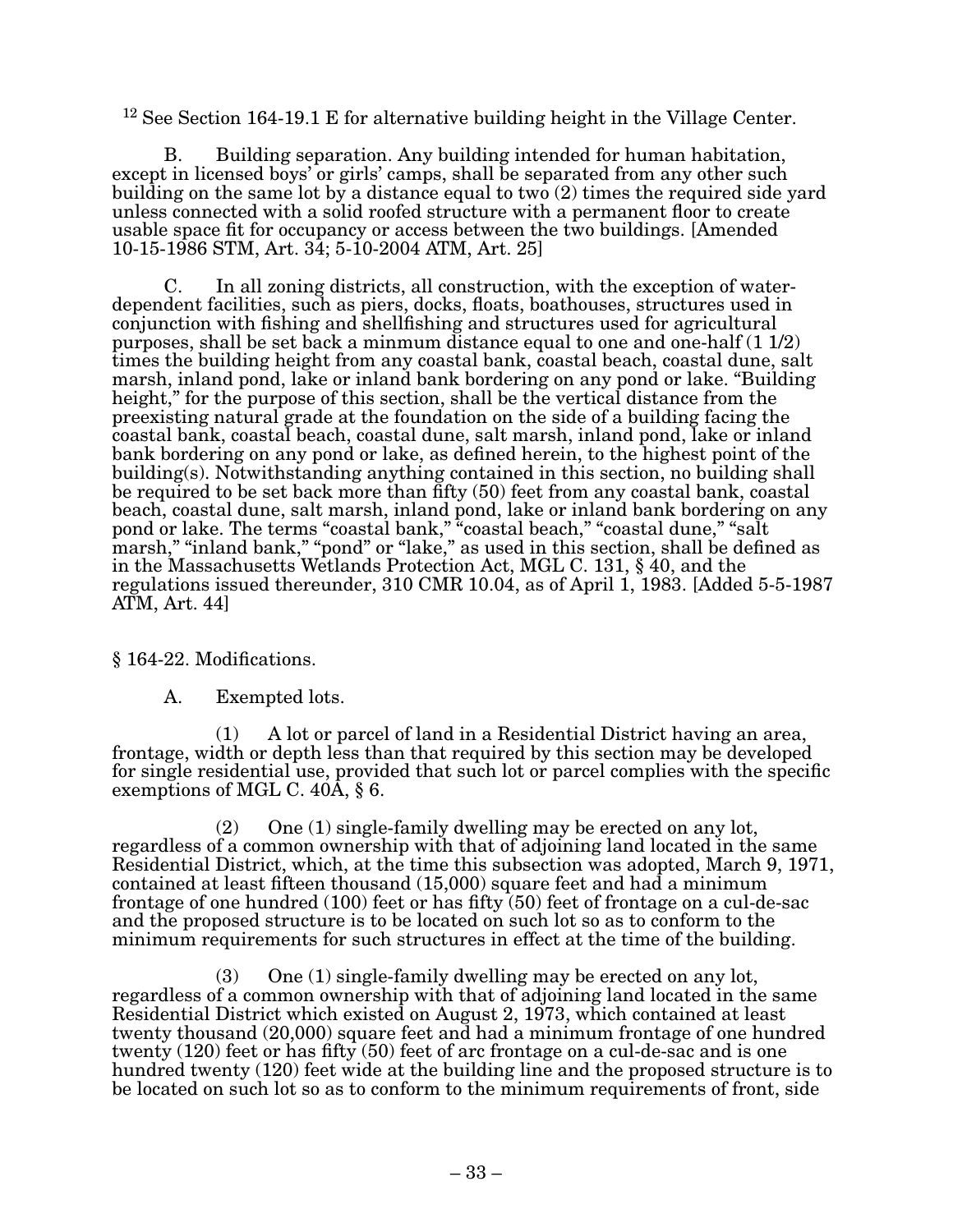and rear yard setbacks and to all other requirements for such structures in effect at the time of the building.

(4) Such nonconforming lots exempted under Subsections  $A(1), (2)$ and (3) may be increased in size or shape or their land area recombined without losing this exemption, so long as the change does not increase the actual or potential number of lots.

 $(5)$  [Amended 5-9-1989 ATM, Art. 25; 5-12-1992 ATM, Art. 18] Panhandle Lots. The Planning Board may waive the lot frontage requirements for up to two (2) lots on a subdivision plan of land located in the Residence District R. Each lot shall be served by a separate access area, although the Planning Board may require the use of common driveways. These access areas must be approved by the Planning Board and clearly shown on the plan. The access area shall not be used in determining minimum lot area. Any panhandle lot shall be limited to one single-family dwelling. Each such lot must meet the following requirements:

(1) The lot shall be capable of containing a circle with diameter equal to the frontage normally required in that district.

 $(2)$  Panhandle frontage shall be at least thirty feet.

(3) The width of the lot, at any point between the street line and the proposed building setback line, shall be no less than twenty (20) feet.

 $(6)$  One  $(1)$  single-family dwelling may be erected on any lot, regardless of a common ownership with that of adjoining land located in the same Residential District, which, at the time this subsection was adopted, May 6, 1982, contained at least forty thousand (40,000) square feet and had a minimum frontage of one hundred fifty (150) square feet or fifty (50) feet of arc frontage on a dead-end turnaround and is one hundred twenty (120) feet wide at the building line or was an approved panhandle lot under Subsection A(5) above and contained at least twenty thousand (20,000) square feet of buildable upland and the proposed structure is to be located on such lot so as to conform to minimum requirements for such structures in effect at the time of the building.

 $(7)$  Two  $(2)$  single-family dwellings, or one  $(1)$  single-family dwelling and one (1) guesthouse, or one (1) two-family dwelling may be erected on any lot which, at the time this subsection was adopted, May 6, 1982, contained at least forty thousand (40,000) square feet and had a minimum frontage of one hundred fifty (150) feet or fifty (50) feet of arc frontage on a dead-end turnaround and is one hundred twenty (120) feet wide at the building line and contained at least forty thousand (40,000) square feet of buildable upland and the proposed structures are to be located on such a lot so as to conform to minimum requirements for such structures in effect at the time of the building. This subsection shall become null and void as of May 6th 2008 and shall thereafter be deleted from the bylaw in its entirety. [Amended  $5-9-2005$  ATM, Art.  $35$ ]

(8) One (1) single-family dwelling may be erected on any lot in a Residential District which, at the time this subsection was adopted, May 7, 1984, contained at least forty thousand (40,000) square feet, of which a minimum of thirty thousand (30,000) square feet shall be of contiguous upland, as set forth in § 164-20, General requirements.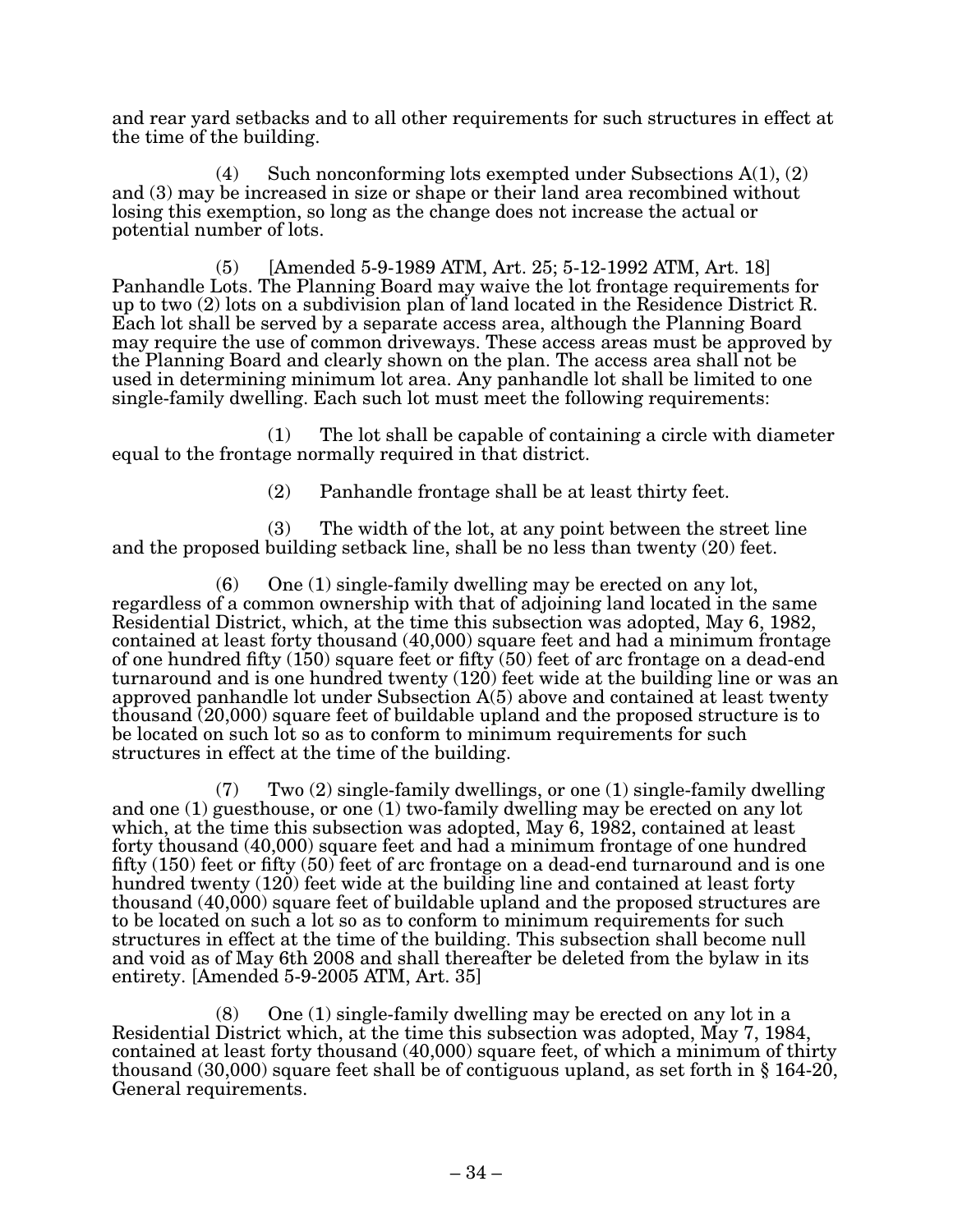(9) Commercial Lots. A lot or parcel of land in the Industrial District which existed at the time this amendment was adopted may be developed for commercial use provided the structure is located on the lot so as to conform with the minimum setbacks in effect at the time of construction. [Added 5-15-1989 ATM, Art. 62; amended 5-10-1999 ATM, Art. 20]

(10) One single-family dwelling may be erected on any lot pre-existing the passage of Section 164-22A(5) which had less than the required frontage and was shown on an approved subdivision plan. [Added 5-9-1989 ATM, Art. 25]

B. Corner lots. A corner lot shall maintain front yard requirements for each street frontage, and at least one (1) of the remaining yards shall be a rear yard.

C. Appurtenant open space. No yard or other open space required for a building by this chapter shall, during the existence of such building, be occupied by or counted as open space for another building.

D. Projections. The projection of steps eaves, chimneys, cornices, bay windows, and other building elements into any required yard shall be allowed. In no event shall the projection of steps and stoops exceed 30 square feet in area nor shall it be covered by a structure. [Amended  $5-7-2007$  ATM, Art.  $25$ ]

E. Visual corner clearance. In any district, no structure, fence, planting or off-street parking [except a transparent fence in which the solid area is not more than five percent (5%) of the total area] shall be maintained between horizontal parallel planes two and one-half (2 1/2) feet and eight (8) feet above street level within the triangular area prescribed by two  $(2)$  street lines and a straight line connecting points on such lines fifteen (15) feet distant from the point of intersection.

F. Location of accessory buildings. No accessory building shall be located within a required front yard, nor in a Residence, Rural Business or Marine Business district shall any accessory building be located closer to any principal building or any lot line than a distance equal to the height of such accessory building. No fence or other structure enclosing animals, except house pets, shall be within fifty (50) feet of any lot line. [Amended  $5-8-1995$  ATM, Art. 14]

G. Location of recreational facilities. Ground-level tennis courts, other paved game surfaces and unenclosed ground-level swimming pools shall be no closer to any lot line than ten (10) feet. Elevated court games and elevated or enclosed swimming pools shall be considered accessory buildings.

H. Lots may be created having a frontage of fifty (50) feet of arc frontage on a dead-end turnaround, provided that the lot in every other respect meets the requirements of  $\S 164-21$  and is at least one hundred twenty (120) feet wide at the building line. The "building line," for the purposes of this subsection, shall be defined as follows: a line which measures at least one hundred twenty (120) feet between the side lot lines measured perpendicular to mid-lot road frontage radial.

I. Yard requirements in the VC District. [Added 10-23-1985 STM, Art. 40]

(1) The minimum setback for a front yard shall be fifteen (15) feet or, if smaller, the front yard existing on the premises on October 1, 1985, or, if smaller,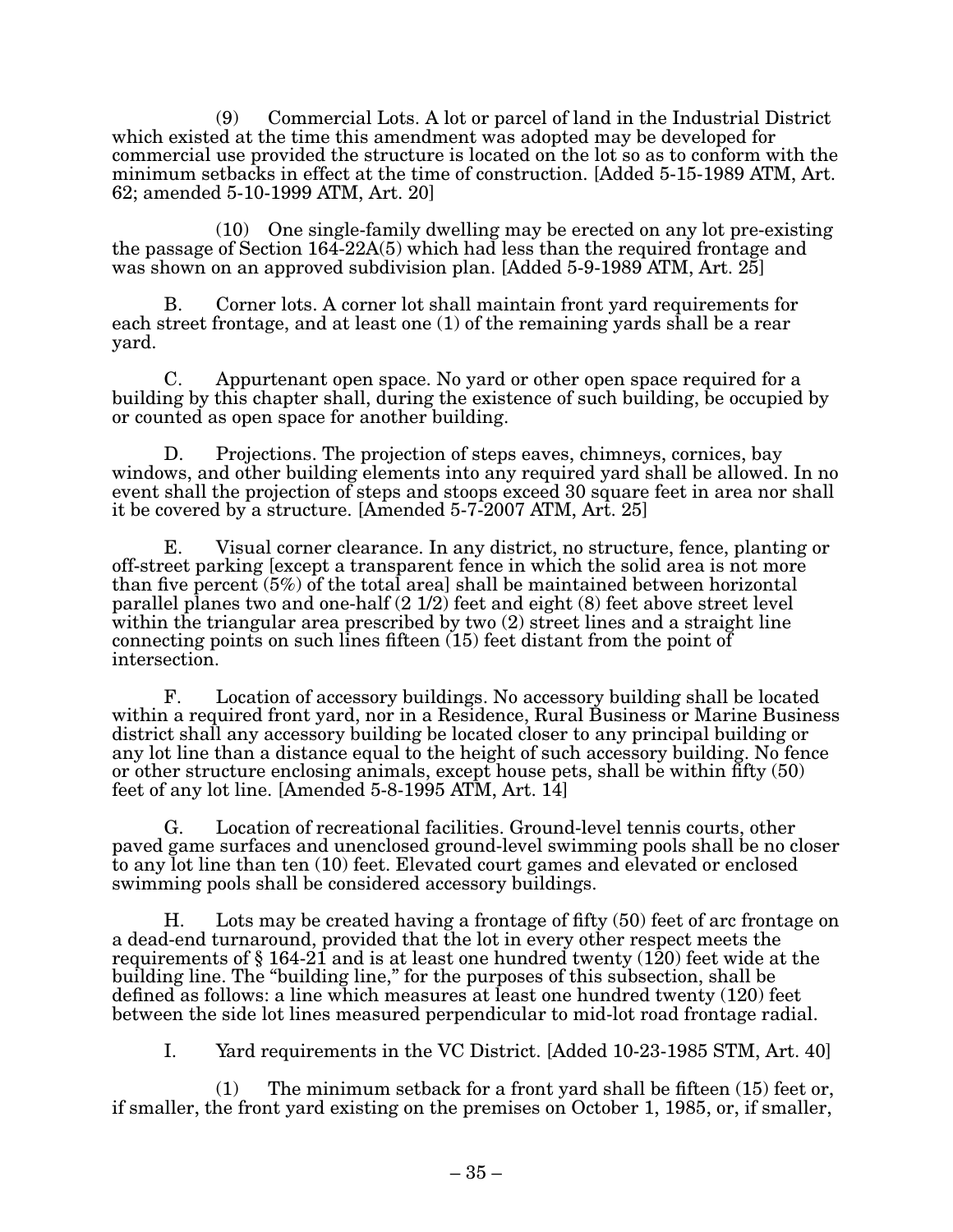the average of the front yards existing on adjacent lots. The maximum setback for a front yard shall be twenty-five (25) feet or, if greater, the shallowest setback where the distance between lot line, measured parallel to the street, exceeds fifty (50) feet. However, no maximum setback is required for development where a building exists and is to be retained on the lot. The required minimum front yard may contain pedestrian areas, terraces, landscaped areas and required driveways approximately perpendicular to the street. [Amended 10-15-1986 STM, Art. 34]

(2) Side and rear yards shall be a minimum of ten (10) feet or more, except that, by Special Permit by the Board of Appeals, following consultation with the Fire Chief and Board of Health, said side and rear yards may be reduced to zero (0) for party wall or similar construction, provided that adequate access is assured for fire or other emergency and public services and that satisfactory provisions have been made for storm drainage and sewage disposal.

(3) Side yards shall contain no parking spaces.

§ 164-23. Minimum lot size conditions.

The minimum required area of a lot, when used for building purposes, shall not be less than the minimum required by this chapter for the district in which it is located. Said lot shall not be interpreted to include any area below mean water level on freshwater and below mean high water on tidal water or within the limits of any defined way, nor shall less than forty thousand (40,000) square feet consist of contiguous upland (see § 164-4), exclusive of marsh, bog, swamp and wetland, except as provided for in § 164-22A.

#### ARTICLE V Special Regulations

§ 164-24. Soil removal.

A. No topsoil, gravel, loam or stone in the town may be removed to be transported outside the Town of Orleans except, from an established pit, stockpile or surplus, unless authorized by a Special Permit from the Board of Appeals.

B. No topsoil, subsoil, gravel, loam, sand, stone or other earth in the town may be removed to be transported either outside the town or from place to place within the Town of Orleans, nor may any land be filled, unless the entire area of such removal or filling shall be graded and replanted with soil-improving plants, with a permanent cover crop or by reforestation so that any scars resulting from such removal shall not remain unplanted for a period of longer than six (6) months, with the exception of the town disposal area.

§ 164-25. Tidewater marshland areas.

The removing, filling, dredging, excavating, obstructing or otherwise altering of tidewater marshland areas or inland wetland areas and areas of exposed groundwater table in the town shall be prohibited unless authorized by a Special Permit from the Board of Appeals. The Board shall establish such rules, regulations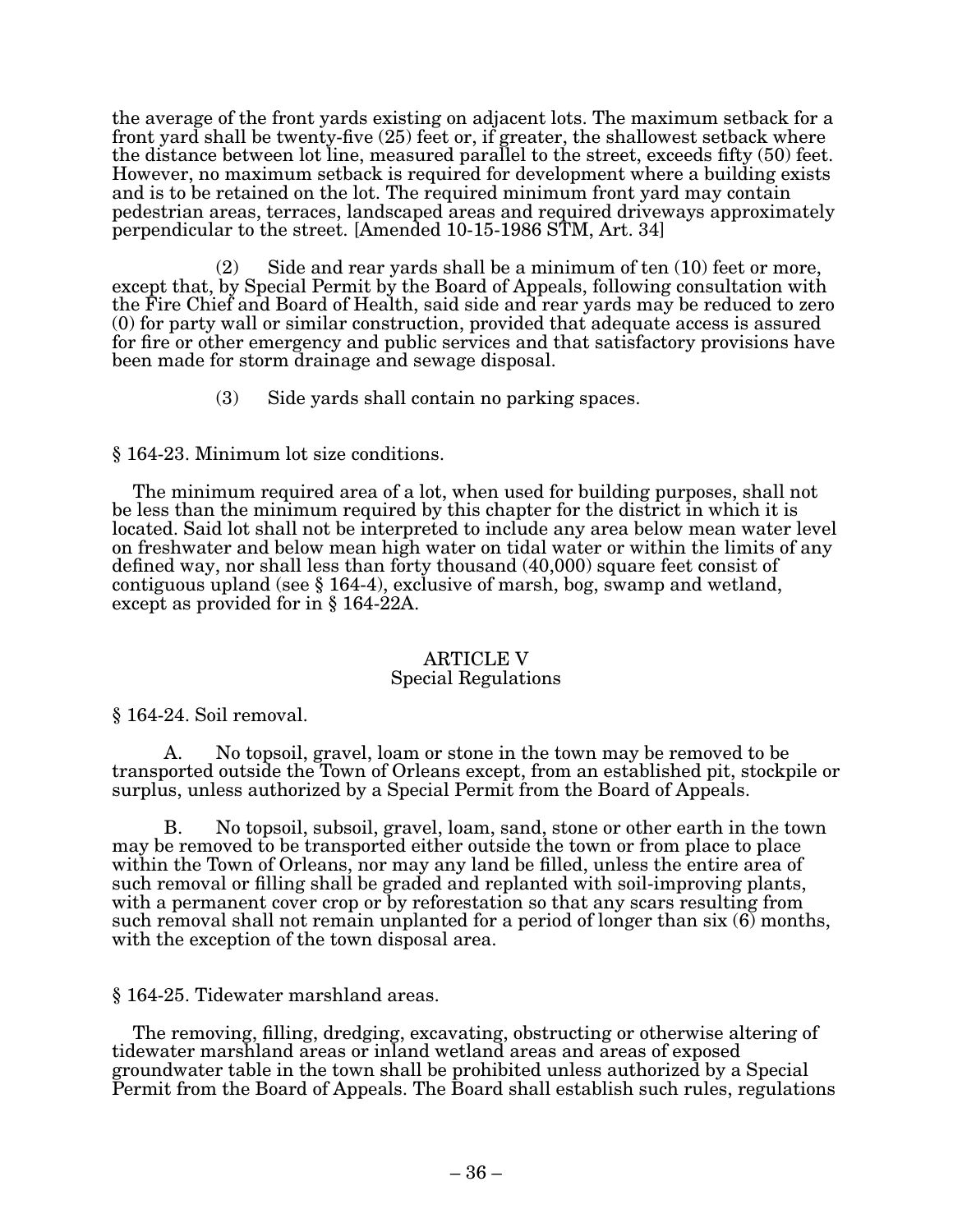and standards consistent with state or federal law as may be necessary to establish the basis upon which permits shall be granted under authority of this section.

## § 164-26. Motels.

The following provisions shall apply to the design and use of hotels, motels or motor inns wherever provided for in this chapter and wherever the words "motel" or "motels" appear, it shall apply equally to hotels, inns, motels and other accommodations for tourists and guests.

A. For each lot upon which a motel is to be erected, there shall be a minimum frontage of two hundred (200) feet and a minimum of three thousand (3,000) square feet of contiguous buildable upland lot area for each of the first ten  $(10)$  motel units. For each motel unit in excess of ten  $(10)$  motel units, there shall be provided an additional two thousand (2,000) square feet of contiguous buildable upland lot area. [Amended  $5-13-2002$  ATM, Art.  $26$ ]

B. No motel or addition to a motel shall be erected or placed on a lot which will result in the covering by all buildings of more than twenty-five percent (25%) of the lot.

C. For each lot upon which a motel is erected, there shall be provided a front yard or setback distance of not less than fifty (50) feet, a side yard on each side of not less than twenty-five (25) feet and a rear yard of not less than twenty-five (25) feet. No other uses are permitted in these yard areas except that of a driveway in the front or side yard, provided that said driveway is not within five (5) feet of the property side line. All yard areas shall be appropriately landscaped and adequately maintained.

D. A site plan for each proposed motel shall be submitted to the Building Inspector with the request for a building permit. Said site plan shall show, among other things, all existing and proposed buildings, structures, parking spaces, driveway openings, driveways, service

areas and other open uses, all facilities for sewage, refuse and other waste disposal and for surface water drainage and all landscape features, such as fences, walls, planting areas and walks, on the lot. Three (3) copies of the site plan shall be filed with the Building Inspector, one (1) of which shall be forwarded forthwith to the Architectural Advisory Committee for its review and recommendations. In reviewing a site plan, the Architectural Advisory Committee and the Building Inspector shall consider, among other things, the following:

(1) Protection of adjoining premises and the general neighborhood from any detrimental use of the lot.

(2) Convenience and safety of vehicular and pedestrian movement within the site and in relation to adjacent streets, properties or improvements.

(3) Adequacy of the methods of disposal for sewage, refuse and other wastes and of the methods of drainage and surface water.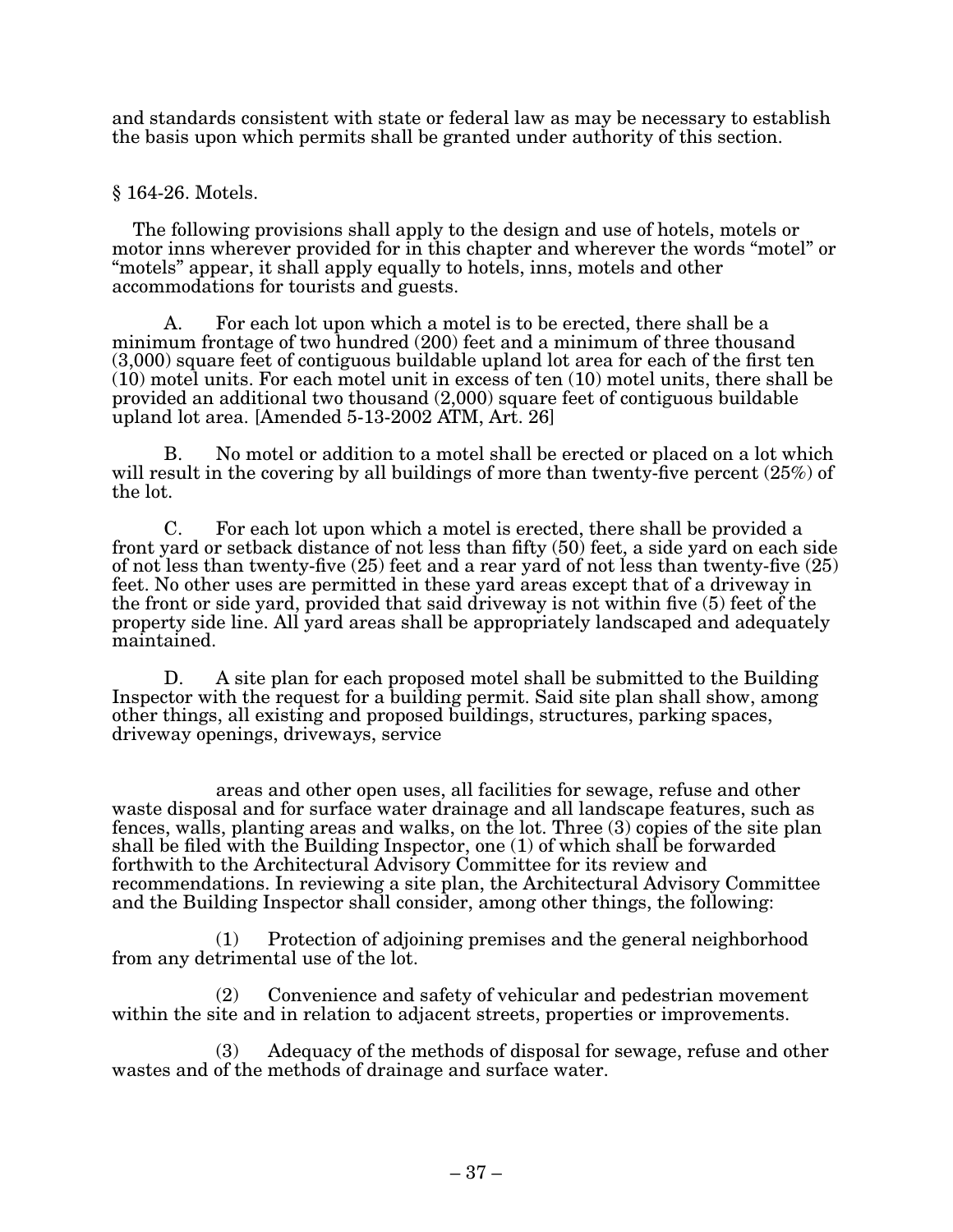(4) Provision for off-street loading and unloading of vehicles incidental to the servicing of the buildings and related uses on the lot.

(5) Adequacy of all other municipal facilities relative to fire and police protection, education, recreation and other municipal services.

 $§$  164-27. Tents, trailers and mobile camping units.

A. No person shall park, store or occupy a tent or trailer for living or business purposes except in a garage or other accessory building or in the rear half of a lot owned or occupied by the owner of the tent or trailer, if placed so as to conform to the yard requirements for main buildings in the same district, but its use for living and/or business purposes is prohibited, unless temporary occupancy for a period not exceeding six  $(6)$  months in any one (1) calendar year is permitted by the Board of Selectmen in connection with the construction of a permanent home.

B. Trailers used for the purpose of storing goods, materials, equipment and the like or warehousing are prohibited unless the use is incidental to the construction of a permanent home or business. A temporary permit may be issued by the Building Inspector for a period not to exceed six (6) months with one (1) sixmonth renewal allowed. [Amended 5-12-2003 ATM, Art. 24]

§ 164-28. Conversion of existing dwellings to multiple dwellings.

A. Existing dwellings may be converted to multiple dwellings of not more than three (3) apartments subject to the provisions herein.

B. The area of any lot shall provide not less than seven thousand five hundred (7,500) square feet for each apartment unit and off-street automobile parking space in accordance with the provisions of § 164-34.

There shall be living quarters of not more than two  $(2)$  stories above finished grade level and none below said level.

D. Exterior additions, not to exceed fifteen percent (15%) of the ground area of the existing dwelling, shall be permitted, provided that front line setback and abutter's line requirements are maintained.

E. There shall be not less than a five-foot buffer strip of planting of grass between any driveway or parking area and the abutter's line and around the dwelling, and no parking area shall be less than ten (10) feet from the side line of the street or way.

F. The sewage disposal system shall be approved by the Board of Health before a permit may be granted for any such remodeling.

§ 164-29. Cottage colonies.

An existing nonconforming cottage colony may not be converted to single-family dwelling use under separate ownership unless the lot upon which each dwelling is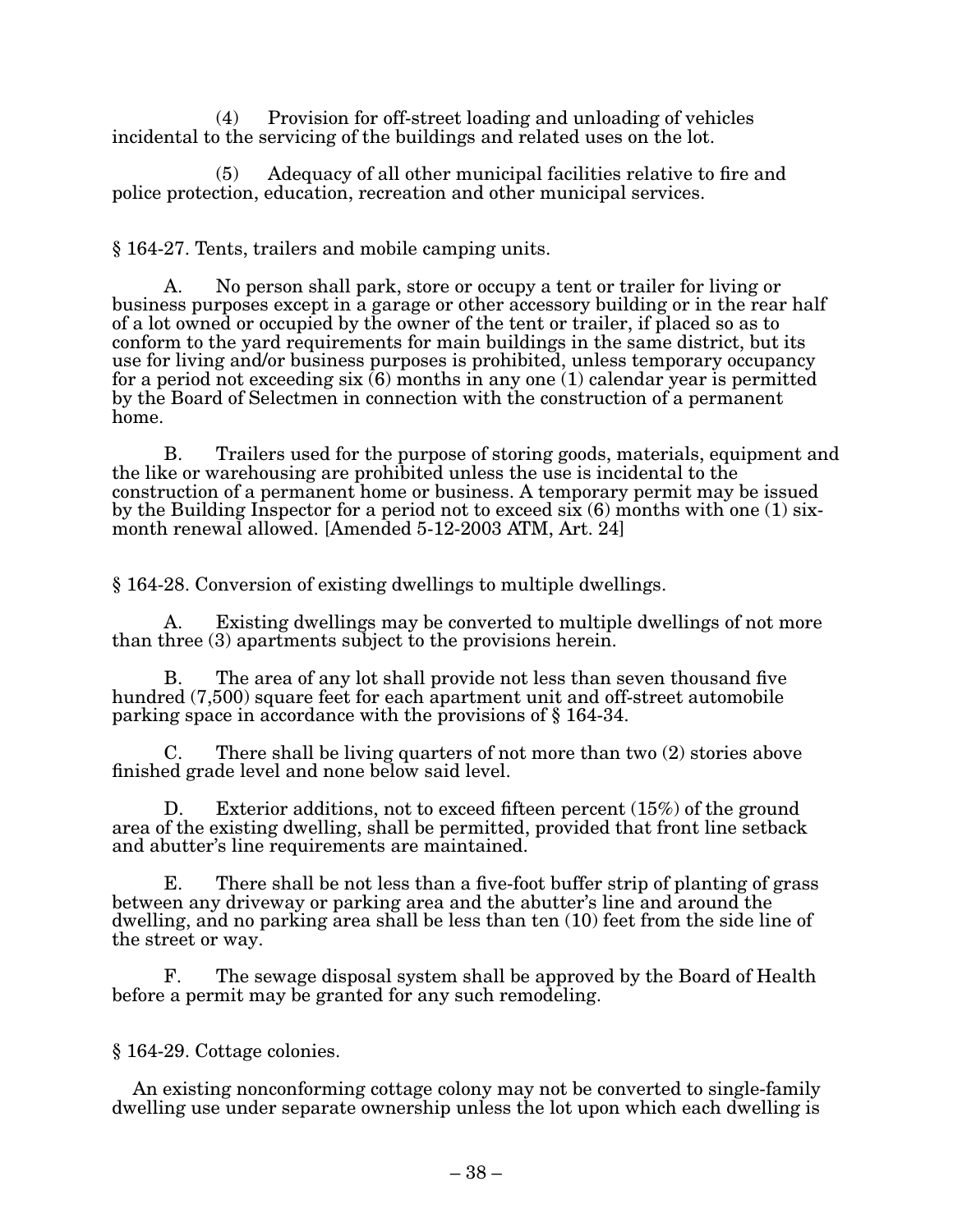located complies with the minimum requirements for single-family dwellings in the zoning district in which the land is located, and such nonconforming cottage colony may not be converted to a single-family use under condominium-type or cooperative ownership unless the lot meets the minimum zoning requirements for single-family dwellings in the zoning district in which the land is located.

§ 164-30. Time-sharing and interval ownership.

Time-sharing or interval ownership of a building or structure shall be permitted only after a Special Permit has been granted by the Board of Appeals. When granting a Special Permit hereunder, the Board of Appeals must find the use involved will not be detrimental to the established or future character of the neighborhood and the town. In making its determination, the Board of Appeals shall consider, among other things, the following:

A. Adequacy of the site, in terms of size, for the proposed use.

- B. Suitability of the site for the proposed use.
- C. Impact on traffic flow and safety.

D. Impact on the neighborhood visual character, including views and vistas.

E. Adequacy of the method of sewage disposal, source of water and drainage.

F. Adequacy of utilities and other public services.

G. Noise and litter.

 $§$  164-31. Apartment development. [Amended 5-5-1987 ATM, Art. 47]

A. [Amended 5-12-1998 ATM, Art. 31] Applicability. Apartments may be developed only in districts as provided in Section 164-13. A special permit for apartments shall be granted only in accordance with Subsections B through D of this section and only upon these findings being made by the Board of Appeals:

(1) By virtue of its sponsorship, financing or design, the housing will serve an important unmet housing need of the community, such as the need of area residents for year-round housing, and there is enforceable assurance that the housing will continue to meet such need for at least twenty (20) years.

(2) The housing will not adversely affect business operations on that or other premises within the district or be detrimentally affected by such uses.

B. Lot Area. Minimum lot area shall equal sixty thousand (60,000) square feet contiguous buildable upland area. Seven Thousand (7,000) square feet of contiguous buildable upland area shall be provided per dwelling unit, except that in the Rural Business District fourteen thousand (14,000) square feet of contiguous buildable upland area shall be provided per dwelling unit. Alternatively, in each structure in which the floor area devoted to dwellings is less than that devoted to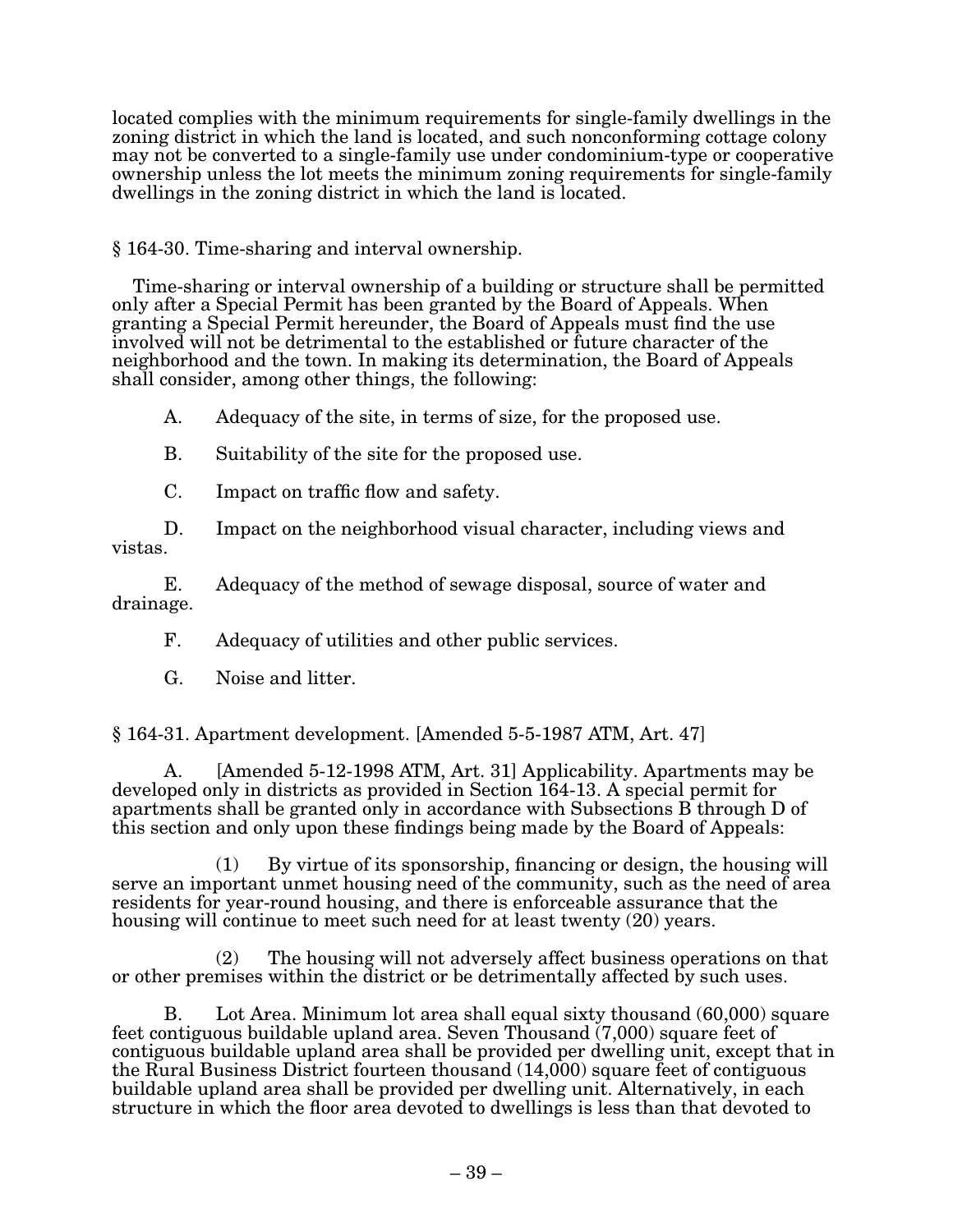business, minimum lot area shall equal three thousand five hundred (3,500) square feet contiguous buildable upland area per dwelling unit, plus the area covered by the building, plus the area required for parking servicing the business use.  $[Amended\ 5-13-2002\ ATM, Art. 26; 5-7-2007\ ATM, Art. 26]$ 

C. Other dimensional requirements. The normally applicable district frontage, yard and building height requirements shall be observed.

D. Design requirements. No structure shall contain more than twelve (12) dwelling units. No dwelling unit shall have its lowest floor below grade at its entire perimeter.

E. No Special Permit shall be issued by the Zoning Board of Appeals for an apartment or other multi-family housing development where the density exceeds two (2) units per acre of buildable upland area unless the Board of Health certifies that the septic system is designed to achieve an effluent nitrogen concentration of 19 milligrams per liter (mgl) or less, as measured at the discharge. [Added  $5-13-2002$  ATM, Art.  $30$ ]

§ 164-32. Dwellings in commercial structures or accessory to commercial uses. [Amended 5-15-1989 ATM, Art. 62; 5-7-2001 ATM, Art. 33; 5-7-2007 ATM, Art. 22]

Dwellings in commercial structures or accessory to commercial uses may be permitted where allowed under § 164-13, subject to the following conditions:

- 1. General Requirements
	- a. A site plan shall be submitted and reviewed as provided in § 164-33.
	- b. Architectural Review Committee approval is required, as provided in § 164-33.1
	- c. Prior to occupancy of any dwelling unit in a commercial structure, screening as described in § 164-34D(1) and as required under Site Plan approval must be installed along side and rear lot lines, except in the Village Center District.
- 2. Village Center District

Up to three (3) units may be permitted on a lot either within the commercial structure or in a separate structure located on the same lot<sup>1</sup>. The following criteria must be met:

- a. In mixed use buildings, first floor units fronting on streets shall be reserved for commercial uses.
- b. Any building used exclusively for residential purposes must be located behind other buildings that have frontage on the street. In no case shall any building used exclusively for residential purposes front the street.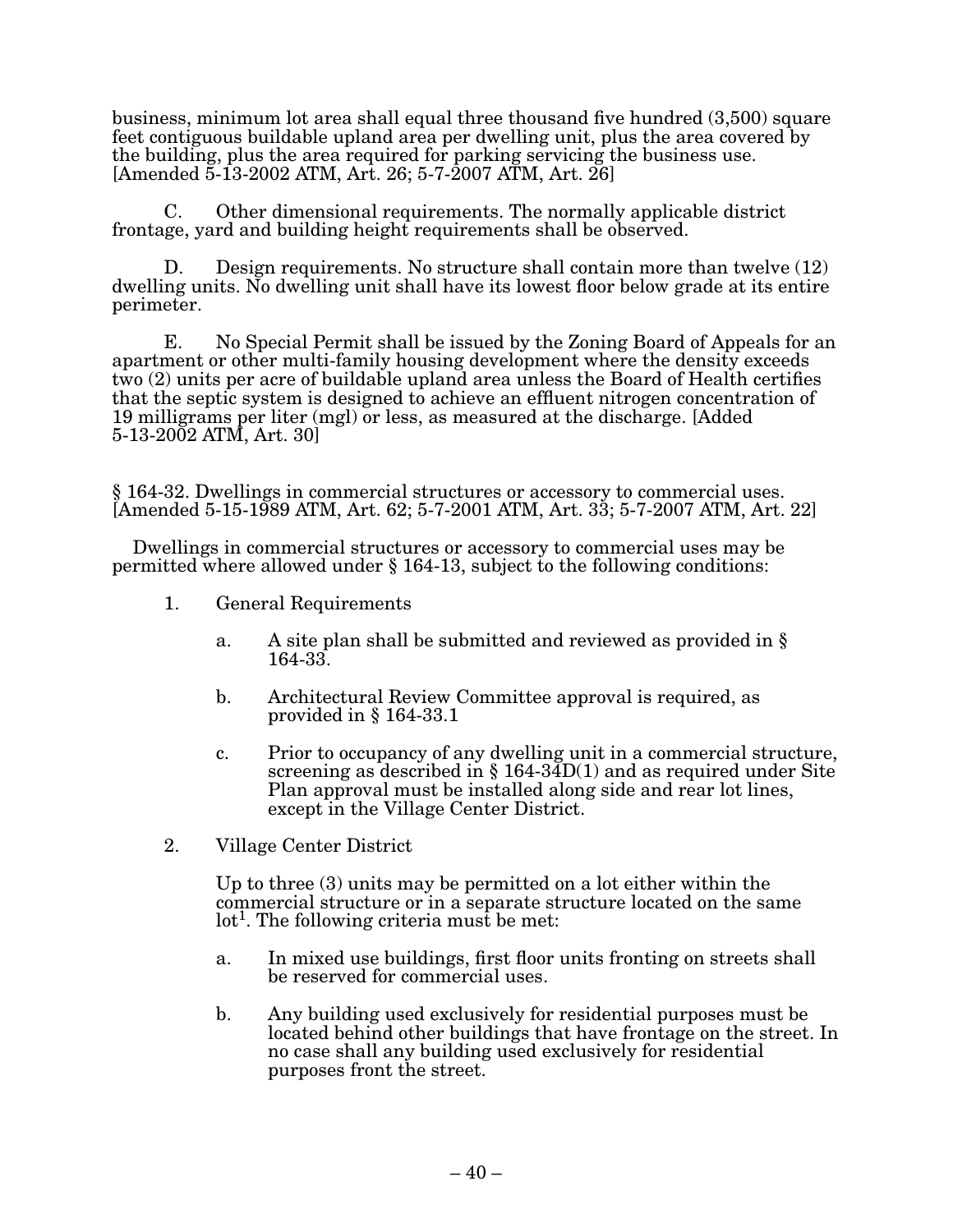- c. In the event of a corner lot the Site Plan Review Committee shall determine which street frontage will be the primary street frontage.
- d. At least 30% of the floor area on the parcel shall be used for commercial purposes.
- e. One (1) off-street parking space will be required for each dwelling unit. When units with two  $(2)$  or more bedrooms are proposed parking must be provided that meets the requirements of § 164-34 or an affidavit must be supplied to the building commissioner indicating the provision, through a shared parking agreement or other means, of the off-street parking spaces.
- 3. Other Business Districts

No more than two (2) dwelling units may be allowed on a lot within a structure used for commerce through new construction, addition, or conversion. The following criteria must be met:

- a. The principal use of the structure must be devoted to the commercial use.
- b. Lot area shall equal at least two thousand two hundred (2,200) square feet for each dwelling unit in addition to the area required for the commercial use.
- c. Off-street parking shall be provided for the dwelling units as per requirements of this chapter.
- d. For each dwelling unit having in excess of one  $(1)$  bedroom, unpaved open space of at least four hundred fifty (450) square feet shall be provided.

1 Up to four (4) units may be allowed, see Section 164-19.1. E.

§ 164-33. Site plan review. [Amended 5-6-1986 ATM, Art. 69; 10-15-1987 STM, Art. 58; 5-8-1990 ATM, Art. 40; 5-9-1994 ATM, Art. 32; 5-12-1998 ATM, Art. 33]

I. PURPOSE. The purpose of site plan review is to provide a forum to familiarize project applicants with applicable Town requirements and to ensure the design and layout of certain developments permitted as a matter of right or by special permit will constitute suitable development and will not be detrimental to the neighborhood or the environment. The Site Plan Review Committee is also intended to provide an inexpensive forum to familiarize the applicants with the requirements that pertain to a project.

# II. APPLICABILITY.

 A. The provisions of this section shall not apply to any construction, reconstruction, alteration or extension to single or two family residential dwellings and permitted accessory structures thereto, nor to subdivisions or divisions of land.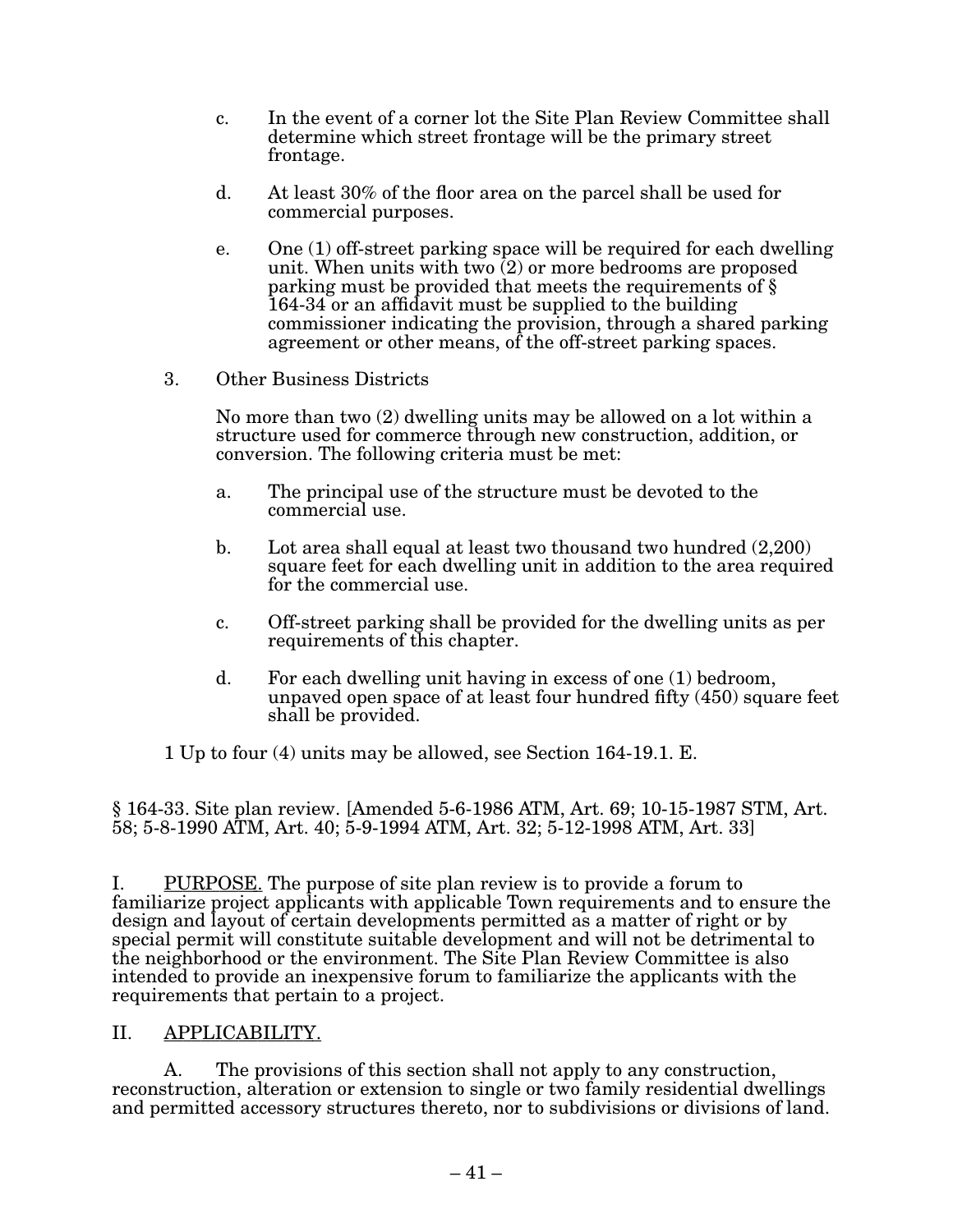B. The provisions of this section shall apply to:

1. Any project that requires a special permit.

2. Any new construction and any addition or alteration to existing structures which expands the gross floor area 1000 square feet or more.

3. Any activity that will alter parking, if there is a total of twenty or more existing spaces or ten proposed spaces or alters egress therefor.

4. Any activity that would affect drainage, utilities, lighting or sewage disposal requirements.

5. Any change of use of an existing structure or land, except for a change of use of a structure to a single or two family dwelling or any use accessory thereto.

C. Applicants with prospective projects that would otherwise be exempt from these provisions may apply for an Informal Site Plan Review to assist them in their planning.

# III. PROCEDURES.

A. APPLICATIONS. Applications for meeting with the Site Plan Review Committee are available at the Planning and Building Departments. Appointments with the Site Plan Review Committee can be scheduled at the Planning Department.

B. RULES AND REGULATIONS. The Site Plan Review Committee may, following a properly advertised public hearing, adopt and from time to time amend regulations for the administration of this section, including establishing a schedule of fees sufficient to defray the costs of technical services and other expenses of the Committee. Copies of the Committee's regulations will be available at the Town Clerk's Office.

C. INFORMAL REVIEW. Any applicant may request an informal review of a proposed project. The purpose of informal review is to provide an applicant with information early in the project planning process as to what approvals will be needed from local or state boards, committees or agencies. It is intended to save the applicant time and money by providing information in one location pertinent to the local permitting process.

1. Submission Requirements for Informal Review. The applicant shall submit the following documents at least five business days prior to meeting with the Site Plan Review Committee:

- a. completed application form
- b. plot plan (copy of Assessor's Map is acceptable)

c. sketch of proposed development showing buildings, improvements, parking and other features which may be of assistance to the Committee in understanding the proposal.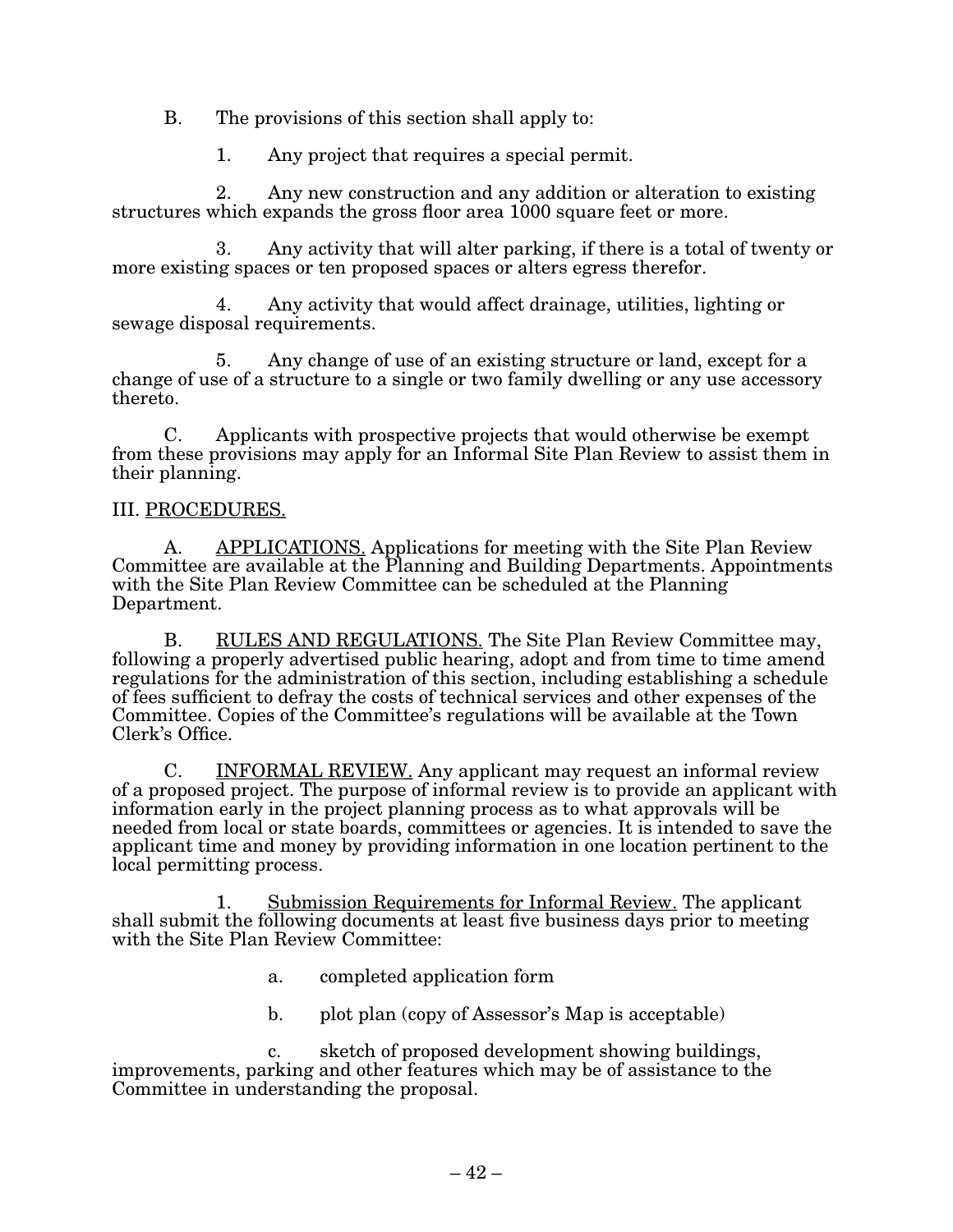2. Informal Review Meeting. The Site Plan Review Committee shall give the applicant information and feedback on the feasibility and applicable regulations for the proposed project at the Informal Review meeting. The feedback shall include written comments prepared by each participating committee member.

3. Waiver of Formal Review. The Site Plan Review Committee may, after review and comment from each committee member, waive the Formal Review required by Section 166-33, III.D., if they find that the project's impacts do not require Formal Review or the informal plan submitted meets the requirements for Formal Review.

## D. FORMAL REVIEW.

1. Unless a waiver is granted under Section III, Paragraph  $C$ , Subparagraph 3, Informal Review, the Committee shall require an applicant to proceed with the Formal Review for projects meeting the thresholds set forth in Section II, Paragraph B, Subparagraphs 1 through  $\bar{5}$ .

Submission Requirements for Formal Review. The applicant shall submit the following documents at least five  $(5)$  business days prior to meeting with the Site Plan Review Committee:

#### a. completed application form

b. site plan prepared by a professional engineer or a licensed land surveyor which shall include one or more appropriately scaled maps or drawings of the property clearly and accurately indicating such elements of the following information as are pertinent to the development activity proposed:

- 1. boundaries of lot
- 2. adjacent streets
- 3. existing and proposed structures, fences, and walls
- 4. existing and proposed topography at 2' contour

intervals

5. walkways, driveways, parking areas, loading and service areas, parking space dimensions, screening

location of plantings

- 6. proposed landscaping showing the size, type and
- 7. on-site wells, water lines and all other underground

utilities

- 8. sewage disposal systems
- 9. dumpster
- 10. existing and proposed stormwater drainage system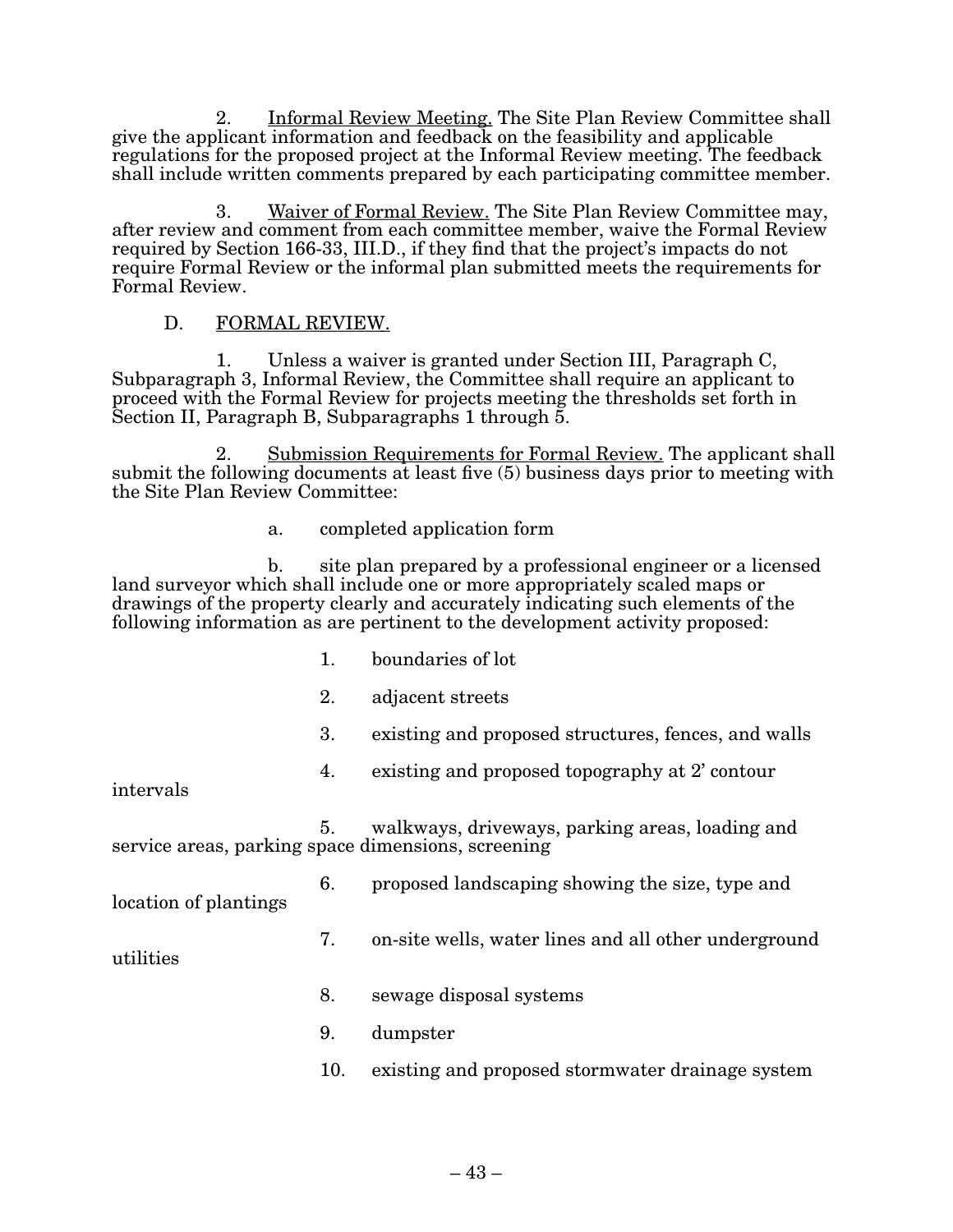11. wetlands/resource areas as defined by local conservation commission regulations

- 12. architectural plans with elevations of buildings
- 13. proposed erosion control measures
- 14. drawings of proposed signs
- 15. location and type of proposed outdoor lighting.

c. The committee may waive certain site plan requirements if the applicant presents sufficient evidence that the requirements are not applicable or necessary for their application.

3. Prior to the scheduled meeting date the Planning Department shall distribute copies of the Site Plan to the members of the Site Plan Review Committee and to such other Town agencies or departments as he/she deems necessary to properly review the project.

4. Site Plans shall be reviewed by the appropriate committee member(s) for consistency with zoning and other applicable regulations and standards including the criteria set forth in Section IV. herein.

5. Within thirty (30) calendar days of receiving a Site Plan, the Site Plan Review Committee shall render a decision to approve, approve with conditions or disapprove the Site Plan. The Committee shall notify the applicant in writing of any approval, conditional approval or disapproval, stating the reasons therefor. The Committee may disapprove a site plan if the applicant fails to submit the required documents.

6. Any decision on a Site Plan under this section may be appealed to the Zoning Board of Appeals by any party having standing, including town officers and boards, as provided in Massachusetts General Laws Chapter 40A, § 8.

7. Approval of a Site Plan shall expire one (1) year after the date of approval unless, in the case of construction, a special permit or building permit has been applied for within said one year period and ultimately issues; or in the case of change of use, the new use has commenced within said one year period, or, if required, a special permit has been applied for within said one year period and ultimately issues. The Site Plan Review Committee may grant such extensions of time as it deems necessary to carry any site plan into effect; the Committee shall notify the Building Inspector of any such extension of time and the date on which it shall expire.

8. Performance Guarantee. Prior to issuance of a certificate of occupancy, or certification of compliance with zoning in accordance with section 164-42 B., all work associated with an approved site plan, including installation of all required improvements, facilities, and structures must be completed as per the approved site plan. The Building Commissioner and the Director of Planning and Community Development, jointly, may issue a certification that work has been completed in accordance with the approved site plan. The Site Plan Review Committee may authorize the granting of an occupancy permit prior to the completion of work associated with the approved site plan if the completion of such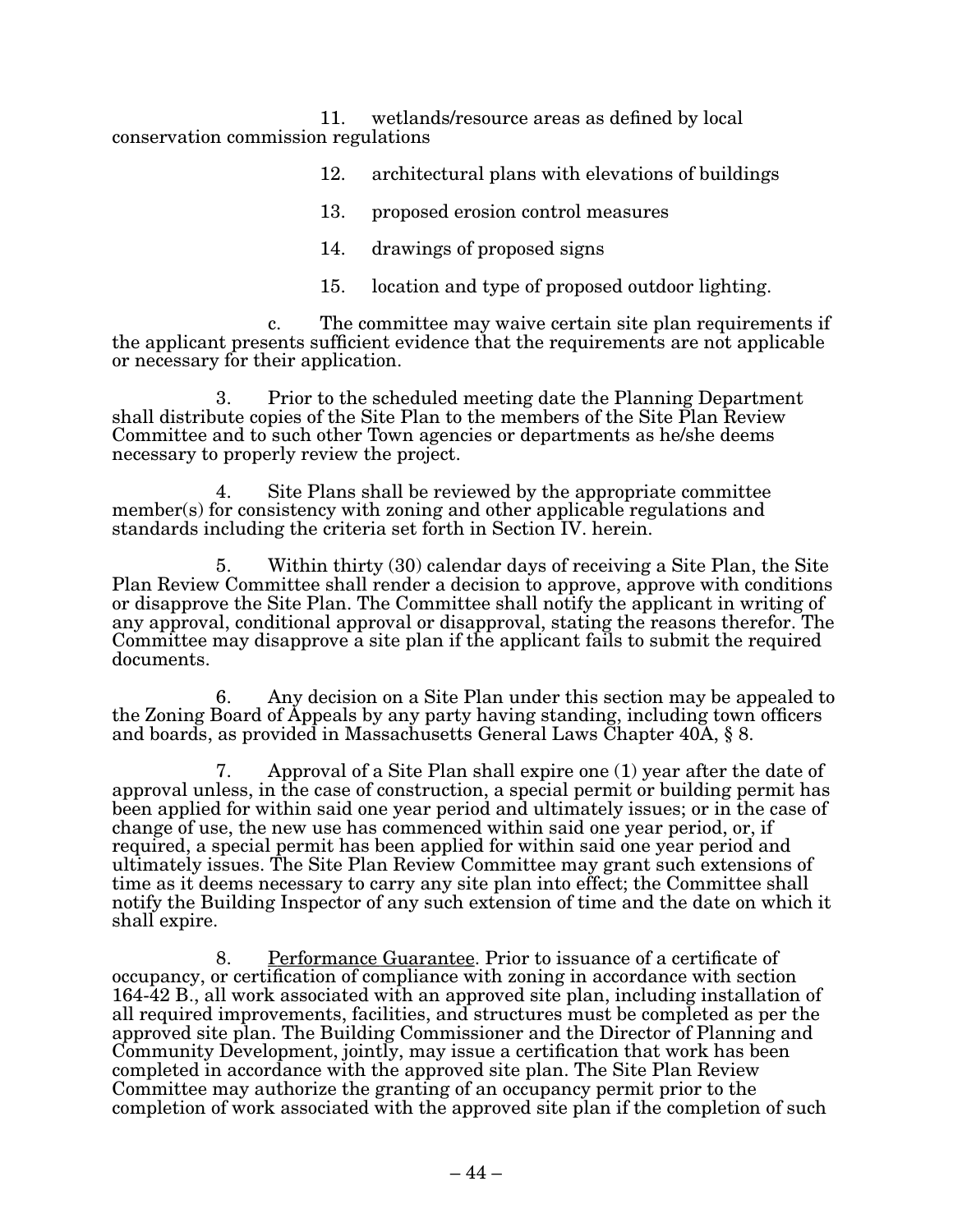work is secured by the posting of a bond, sufficient in the opinion of the Site Plan Review Committee, to secure completion of the required improvements. The Site Plan Review Committee shall specify the time within which such improvements shall be completed. After such time, if the required improvements have not been completed, the Site Plan Review Committee may cause work to be done to complete the improvements. Following full or partial completion of the required improvements, the bond may be either fully or partially released by the Site Plan  $Review Committee. [Added 5-7-2001 ATM, Art. 34]$ 

## IV. REVIEW CRITERIA.

A. Site development shall provide for access to each structure for fire service equipment and shall provide for stormwater drainage on site without erosion or ponding.

B. A reasonable effort shall be made to conserve and protect natural features that are of some lasting benefit to the site, its environs and the community at large.

C. The placement of buildings, structures, fences, lighting and fixtures on each site shall not interfere with traffic circulation, pedestrian use, safety and appropriate use of adjacent properties.

D. Every reasonable effort shall be made to place buildings, structures, fences, lighting and fixtures on each site in such a manner to provide for visibility of the shoreline and water from public ways or adjacent developed properties.

E. Stormwater drainage shall be contained on the development site, away from wetland resources and designed to handle calculated flows from a 25 year storm. See Section 164-34, C-7.

F. Existing trees of six inch caliper at chest level shall be incorporated into landscape areas when their retention will not prevent the provision of the required minimum number of parking spaces without the need for other relief. See Section 164-34, C-4.

G. New driveways shall oppose existing ones where offsets of 100 feet cannot be attained. See Section 164-34, C-4.

H. No more than one curb cut at the major street frontage shall be permitted unless the total number of parking spaces on the site does or will exceed 50 spaces and no other access is proposed. See Section 164-34, D-1.

I. Parking areas shall be screened from the street and adjacent properties used or zoned for residential use. Screening shall be installed in the manner described in  $\S 164-34$ . D. 1. [Amended 5-7-2001 ATM, Art. 34]

J. Sight distance at site driveways shall be in accordance with Section 164-34, C-4.

K. Parking Interconnections. Parking areas of twenty  $(20)$  or more spaces shall provide, or provide future planned accommodations for, interconnections, where feasible, to adjacent parking areas. As a result the total number of parking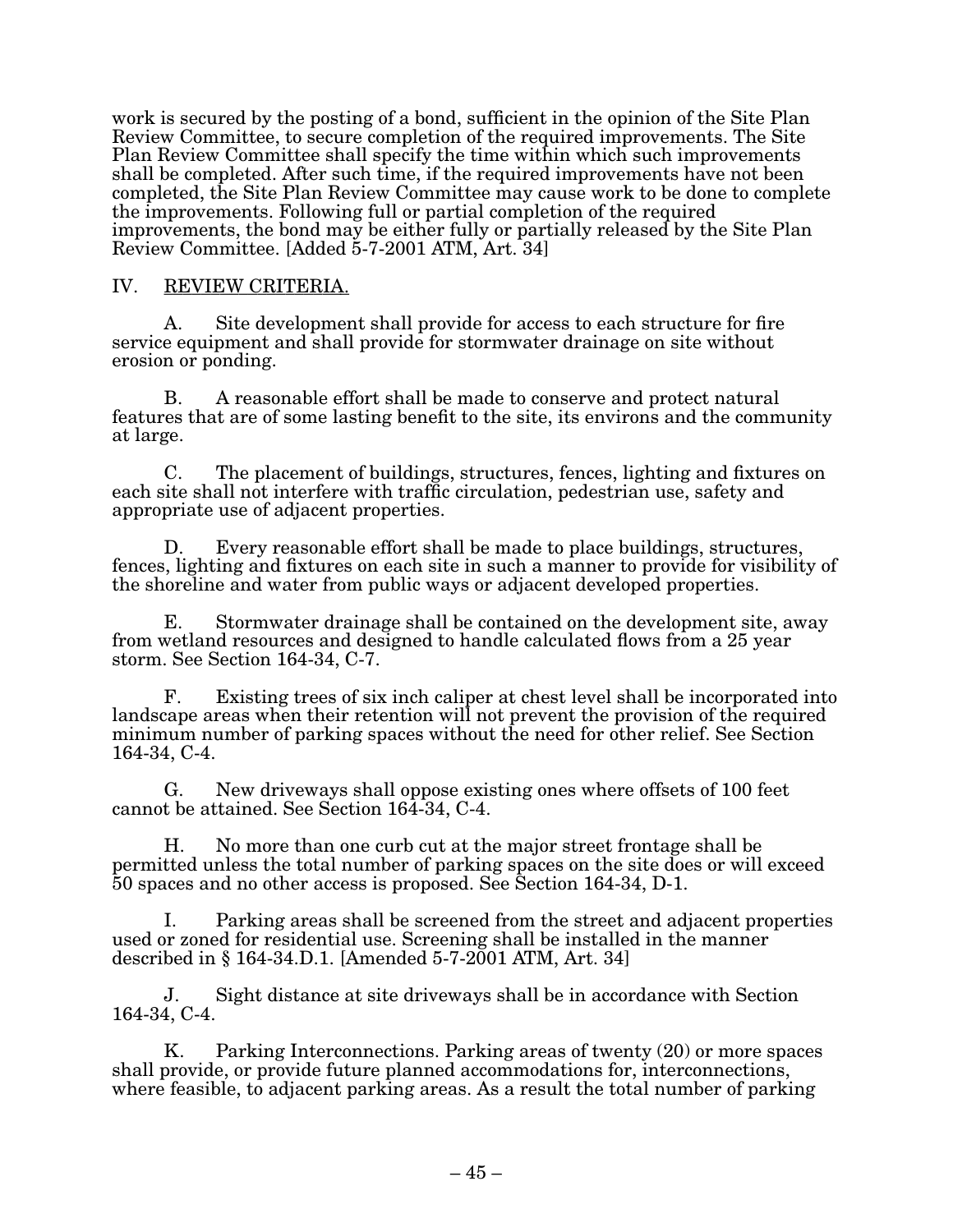spaces required for the proposed project can be reduced by 10%. [Added 5-8-2006  $\overline{ATM}$ , Art. 26]

V. SITE PLAN REVIEW COMMITTEE. The Site Plan Review Committee shall consist of the following officials or their designees:

- A. Building Commissioner
- B. Director of Planning and Community Development
- C. Health Agent
- D. Conservation Administrator
- E. Highway/Disposal Area Manager
- F. Water Superintendent
- G. Fire Chief

H. Such other officials as may be determined by the Site Plan Review Committee to be necessary to review the proposed project, including but not limited to the Traffic Study Committee and the Old Kings Highway District Committee.

#### VI. APPROVED SITE PLAN/WHEN REQUIRED.

A. No building permit, special permit, or occupancy permit shall be issued for any activity or use within the scope of § 164-33 II.B. herein unless a Site Plan Review has been approved therefor or the deadline for action has expired.

B. No activity within the scope of § 164-33 II.B. herein shall be carried out without an approved Site Plan therefor. Any work done in deviation from an approved Site Plan shall be a violation of this Bylaw, unless such deviation is approved in writing by the Building Commissioner as being of no significant detriment to the achievement of the purposes set forth in Section 164-33-I herein.

 $§ 164-33.1.$  Architectural review. [Added 5-8-1990 ATM, Art. 40]

Whereas the Town of Orleans contains a number of buildings from the eighteenth and nineteenth centuries which reflect its unique past as a rural coastal community and nineteenth century commercial center, and whereas the architectural styles of these eras and its later twentieth century Colonial-revival brick buildings give the town its distinct character of a desirable community for summer visitors and yearround residents alike, the following Architectural Review process is intended to promote the continuation of attractive building and landscaping styles, with good blending of the old and the new.

A. Purpose. The purpose of this bylaw is to preserve and enhance the town's cultural, economic and historic resources by providing for a detailed review of the appearance of structures and sites which may affect these resources. The intent of the review process is to: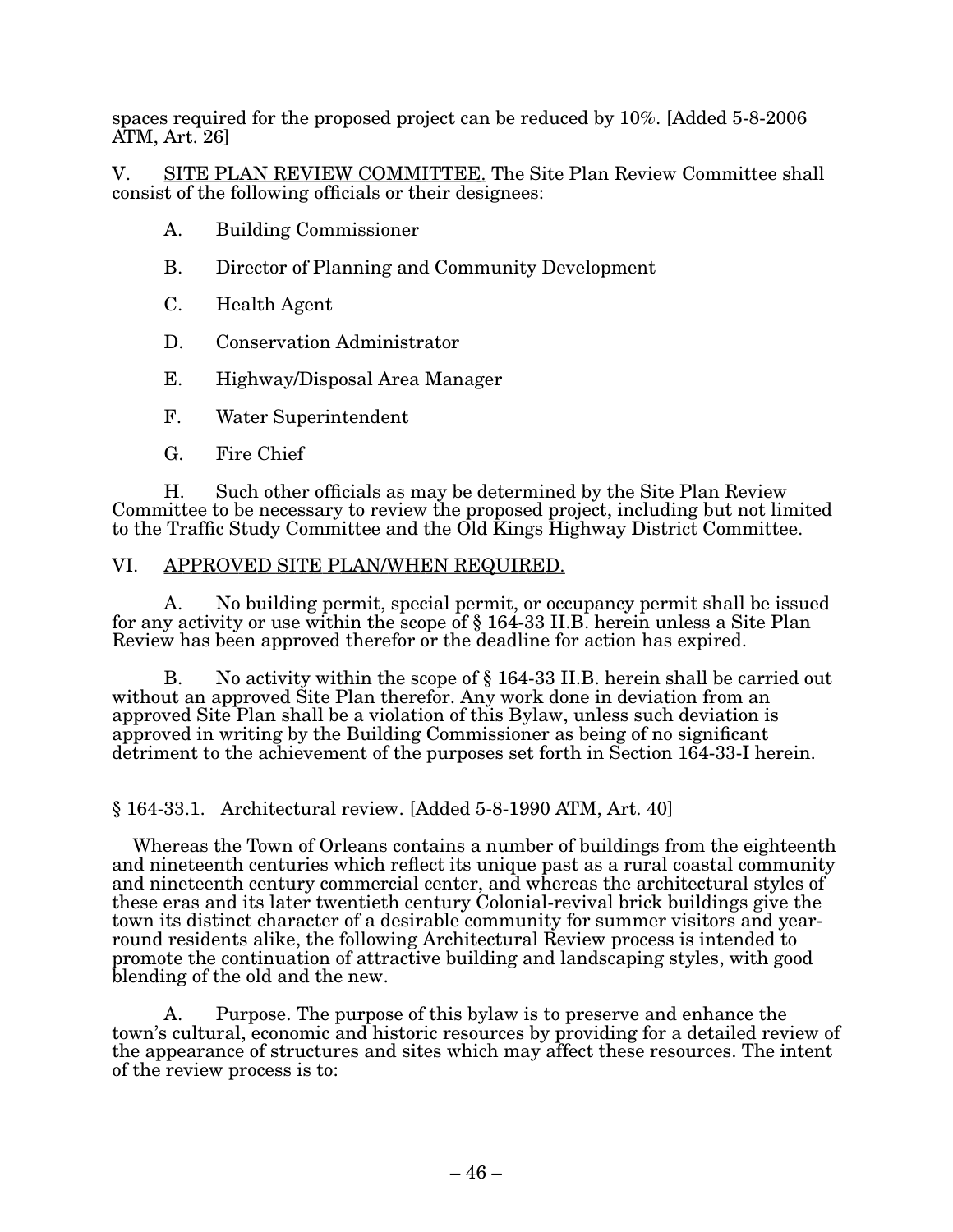(1) Prevent new construction or alterations that are incompatible with older, existing building styles or that are of inferior quality or appearance;

(2) Promote conservation of buildings and groups of buildings that have aesthetic or historic significance;

(3) Enhance the social and economic viability of the town by preserving property values and promoting visual attractiveness; and

(4) Encourage flexibility and variety in future development.

B. Architectural Review Committee. An Architectural Review Committee is hereby created and shall consist of five members appointed by the Board of Selectmen, preferably including at least two members with professional or educational backgrounds in design or architecture, two members with professional or educational backgrounds in historic preservation or with an appreciation for local history, and one additional member. Two associate members shall be appointed to act as alternates in case of the absence of regular members. After initial appointments with staggered terms, future appointments shall be for three years.

C. Applicability. The review process described in this § 164-33.1, shall apply to all building permit and Special Permit applications, including those for alterations, renovations, additions, demolitions and relocations, except those for new or existing one- and two-family dwellings intended for continued residential use, buildings or structures accessory to them, any building permit or Special Permit application involving property in the Industrial District or the Old Kings Highway Regional Historic District, or any interior alteration not visible from the exterior of a building. Changes which affect the appearance of a building whether or not such work requires a building permit, including but not limited to changes in the color, design or character of exterior building materials, windows or doors, light fixtures, signs and appurtenant elements shall be subject to review as provided in the sections on Preliminary and Final Plan Review below. [Amended 5-10-1999 ATM, Art. 20]

D. Procedure.

 (1) Preliminary Review. The Architectural Review Committee shall provide Preliminary Review of proposed buildings or alterations at their regular meetings later than two weeks of receipt of an application. A brief description of the proposed construction or improvements shall be included on the applications, which shall be available in the Building Department. Plans or sketches are required.

Signs, new or modified, decks, accessory structures such as fences, flagpoles and trellises, and installation of siding or roofing, door and window replacements, and work which does not require a building permit are generally subject only to Preliminary Review. A Plan Review Report will be forwarded to the Building Department. In all other cases, Preliminary Review will be optional, but available at the request of the applicant for exchange of information and ideas before plans for Final Review are submitted. [Amended 5-8-2006 ATM, Art. 27]

(2) Application for Final Plan Review. Application for plan approval under Final Plan Review shall be made by submitting an application and sufficient copies of the Site Plan and other required materials as described below to the Building Department or Committee Recording Secretary. Applications shall be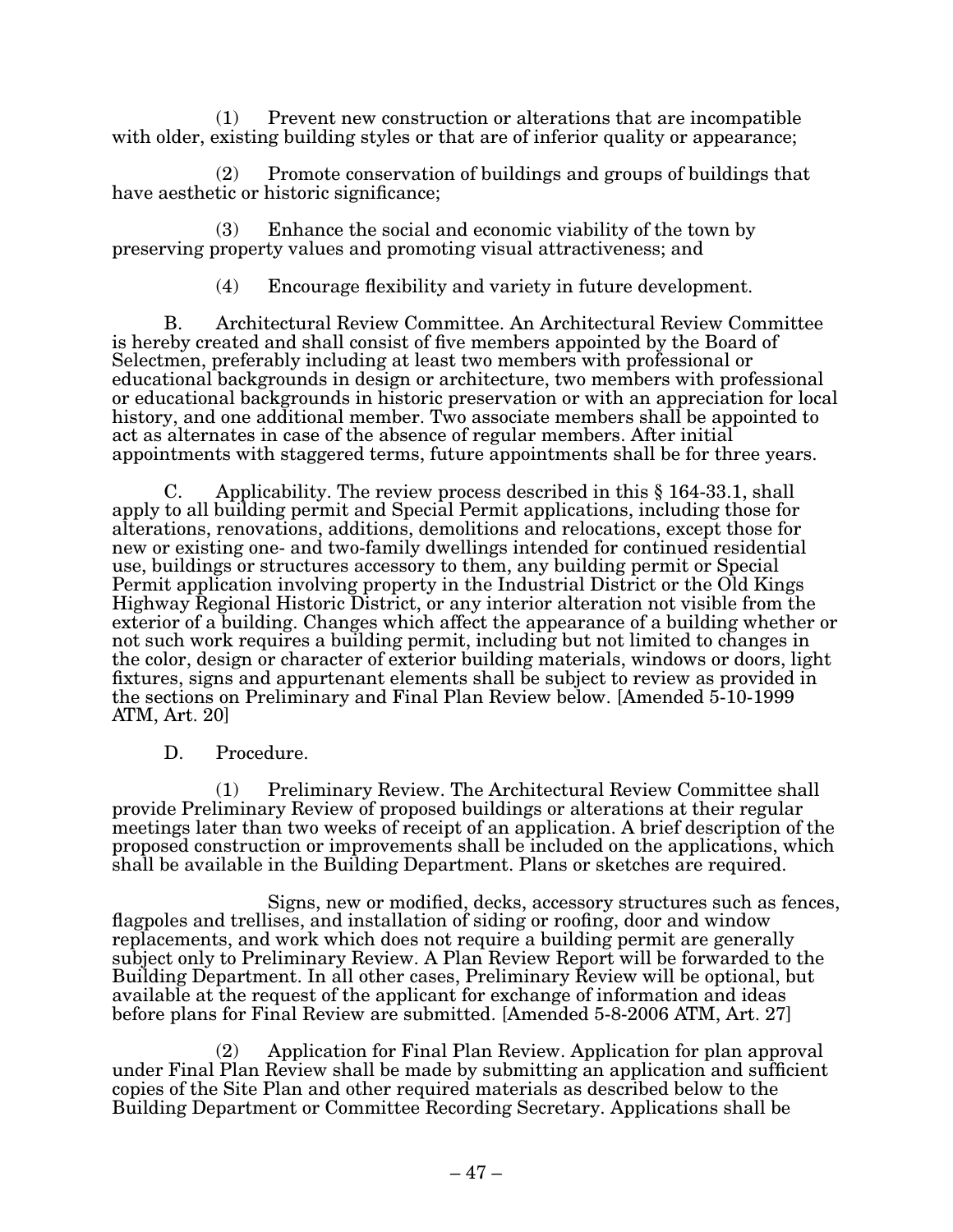available in the Building Department. Notice of the time, date, and place of review and the location of proposals scheduled for Final Plan Review shall be published in a local newspaper not less than seven (7) days prior to the date of the review.  $[Amended 5-8-2006 ATM, Art. 27]$ 

(3) Drawings and Materials for Final Plan Review.

a. Site Plan. Site plans shall include boundaries and dimensions of the lot; parking areas, driveways, walkways and loading areas; existing and proposed structures; information relating to the intensity and extent of proposed lighting; a landscaping plan showing location of trees 6" or greater in diameter to be removed or retained, and type and location of other existing or proposed plantings; existing or proposed benches, footpaths or other pedestrian amenities; and principle dimensions of signs.

b. Architectural Elevations. Building facades, building height, roof pitch, fenestration, doors, floor to floor height shall be shown at a minimum of  $1/8" = 1 = 0" scale.$ 

c. Photographs. Polaroid or other photographs of the site and abutting properties shall be required.

d. Samples. Samples of exterior building materials including color shall be part of the application.

e. Historical Information. Information on year built, historical significance, if any, and historic use shall be included in materials for review.  $[Added 5-8-2006 ATM, Art. 27]$ 

(4) Final Plan Review Report and Recommendations. Within thirty (30) days of their receipt of the application for Final Plan Review, the Architectural Review Committee shall review applications and forward a Final Plan Review Report containing its description and recommendations to the Building Inspector. This deadline may be extended at the request of the applicant. The Final Plan Review Report shall be based on consideration of the design criteria in Subsection E below and shall state in all cases the Committee's decision to approve, approve with modifications or disapprove of the plan and shall contain specific written findings relating to compliance with the design criteria.

The committee may disapprove a proposal if it fails to meet the design criteria in Subsection E and there is a resultant negative visual impact on the town. In the case of disapproval, the committee shall state clearly how the proposal fails to comply and describe the resultant negative impact. A copy of this report shall be hand delivered or mailed by certified mail to the applicant no later than the day it is forwarded to the Building Inspector. If the proposal requires a variance or Special Permit, the Building Inspector shall immediately transmit the Architectural Review Committee's report to the Special Permit Granting Authority.

 $(5)$  Issuance of Building or Special Permits. Neither the Building Inspector nor the Special Permit Granting Authority shall issue a building permit or Special Permit for construction subject to these requirements unless the Architectural Review Committee has approved the plans, the deadline for action has expired, or an appeal of this bylaw or an Exemption from Final Plan Review has been granted. In the event of Architectural Review Committee disapproval of a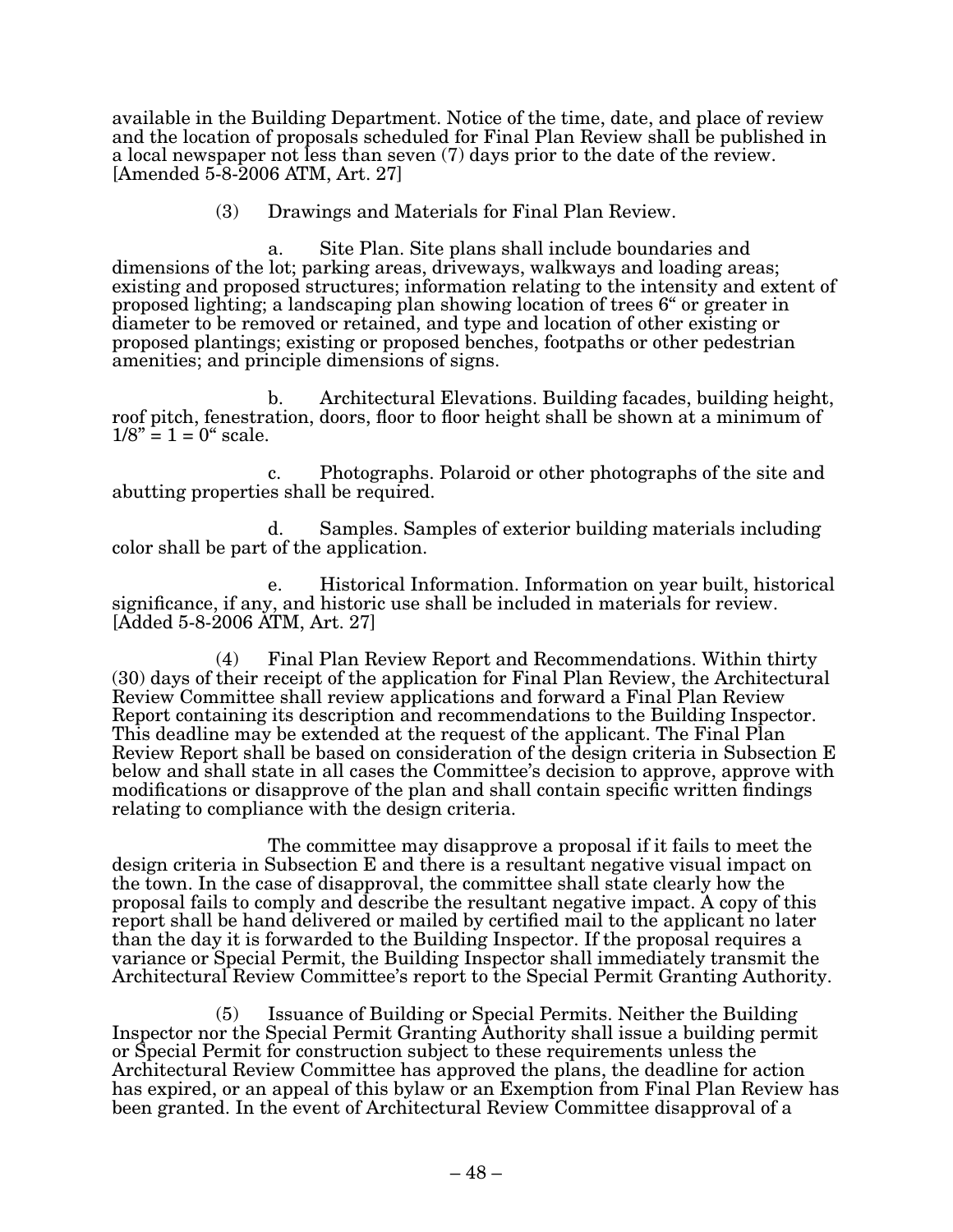proposal, the Building Inspector shall not issue a building permit nor shall the Special Permit Granting Authority issue a Special Permit.

(6) Appeals. Any decision by the Architectural Review Committee under this section may be appealed to the Board of Appeals by any party having standing, including town officials and boards, as provided under M.G.L. Ch. 40A, § 8.

E. Design Criteria. The following criteria shall be used as a guide for the Architectural Review Committee when reviewing applications. No project shall be approved unless the Architectural Review Committee finds that it meets the overall intent of the design criteria described in this bylaw. [Amended 5-8-2006 ATM, Art. 27]

(1) Character. The proposal shall complement the existing Cape Cod community character that is illustrated by the variety of architectural styles set throughout Orleans. Contemporary or nontraditional designs should not be discouraged if they can be shown to be compatible with the surrounding environment.

(2) Distinguishing Features. Original stylistic features or examples of skilled craftsmanship of historic or aesthetic significance on a building shall be preserved and maintained or replaced with similar elements where possible and where desirable.

(3) Architectural Details. The architectural details, including signs and use of building materials, should be harmonious with the building's overall architectural style and preserve and enhance the character of the surrounding area.

(4) Scale. The proposal demonstrates balanced proportions in relation to height and width, roof shape and pitch, and windows and doors. Scale should be consistent with other structures in the surrounding area.

(5) Massing and Bulk. There should be an overall relationship between the building size & scale and the lot that is consistent with surrounding properties. Nearby structures built in proportion to one another are desirable.

(6) Setback. The proposed setback from the street re-enforces the existing building setbacks in the surrounding area where the existing setbacks are desirable. Providing continuity of this setback line maintains the character of the street.

(7) Height. There should be a relationship between the height of the proposed structure and that of adjacent properties that is consistent within the surrounding area.

(8) Building Materials. The exterior siding, roof, windows, doors, and trim should be compatible with desirable and traditional materials used in the community. Exterior building materials such as stucco and exposed concrete, though in existence, are not desirable. The use of innovative building materials shall not be discouraged by this criteria provided they are compatible with traditional Cape Cod style.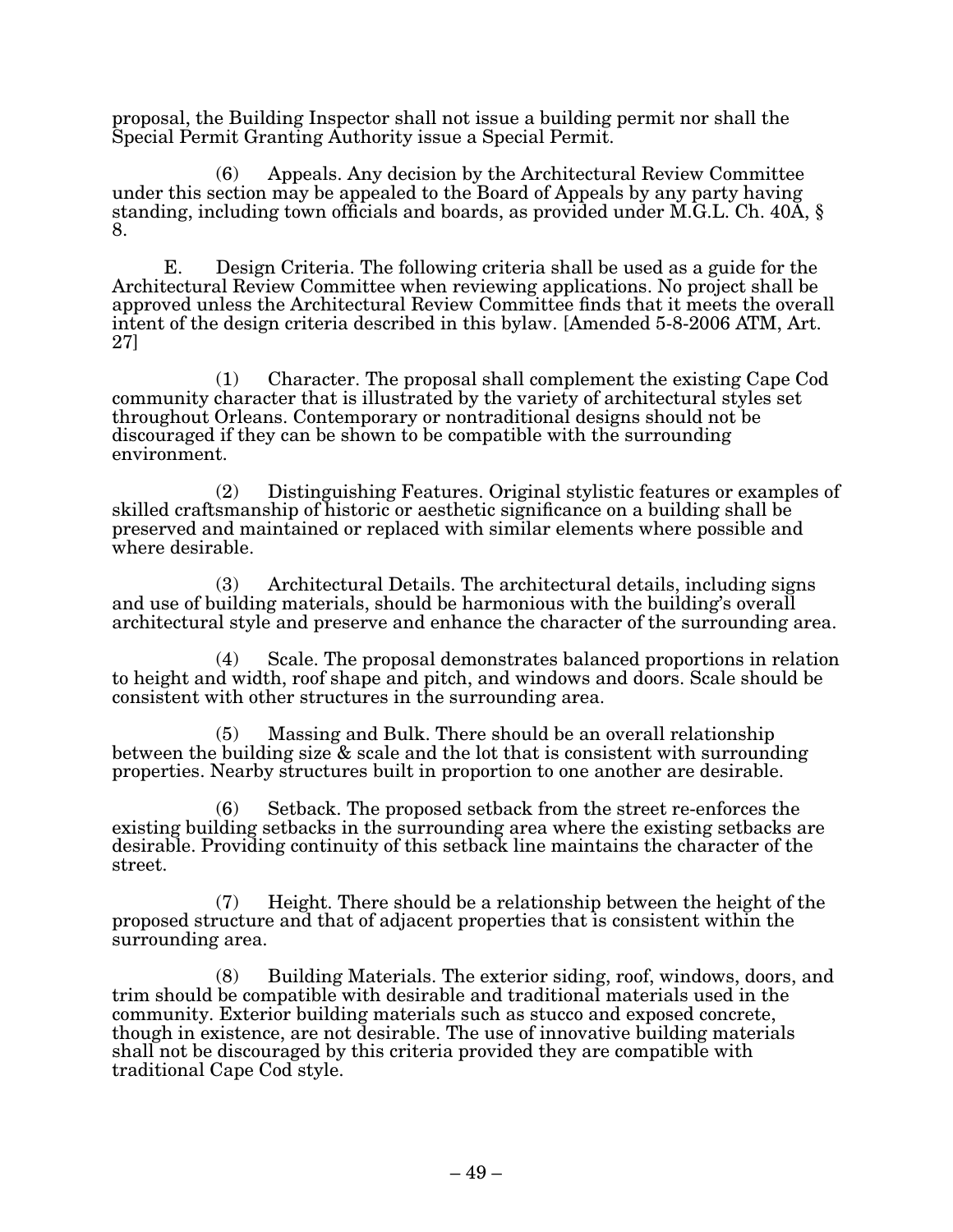(9) Roof. The shapes and angles of roofs should be consistent with surrounding roof shapes and pitches to maintain a visual balance.

(10) Fenestration. The patterns of windows and doors should maintain a balance that conveys a sense of function and scale to the structure.

(11) Color. Building exteriors, including signs, should have colors consistent with traditional Cape Cod designs and complement the function of the elements and their locations.

(12) Signs. All aspects of signs including but not limited to shape, size, font style, color, design and construction, are subject to the design criteria listed in this bylaw. For buildings containing more than one business, continuity in sign design is desirable (see section 164-35).

(13) Lighting. Light shall be contained on site through adequate shielding and downward direction. All outdoor lighting shall comply with Chapter 122 of the Orleans Town Code.

(14) Landscaping. Grade changes, plantings, fencing, and other aspects of landscaping, should complement the existing area landscaping as well as integrate buildings with their environment and provide amenities for pedestrians. Plantings on the street-facing side of buildings, window boxes and planters are desirable. Benches or other seating arrangements, distinctive treatment of walkways, and links with other buildings for pedestrians are encouraged. Plants that are native to Cape Cod and provide habitat value are preferred.

§ 164-34. Off-street parking regulations.

A. General provisions.

(1) Off-street parking space shall be provided as specified in this chapter and shall be furnished with necessary passageways and driveways. All such space shall be deemed to be required space on the lot on which it is situated and shall not be encroached upon or reduced in any manner. All parking areas, passageways and driveways, except when provided in connection with one-family residences, shall be surfaced with a dustless, durable, all-weather pavement clearly marked for car spaces and shall be adequately drained, all subject to the approval of the Building Inspector. An area of three hundred (300) square feet of appropriate dimensions for the parking of an automobile, including maneuvering area and aisles, shall be considered as one (1) off-street parking space. Except in the VC District, in no case shall a driveway, maneuvering area, aisle or parking space, except a loading or service area, be closer than ten (10) feet to a building in any business district. Said ten-foot setback area is to be used only for green area and pedestrian walkways, raised or lowered or otherwise protected. Landscaping consisting of attractive trees, shrubs, plants and grass lawns shall be required and planted in accordance with the site plans. Special buffer planting shall be provided along the side and rear property lines so as to provide protection to adjacent properties when such lot lines abut residential districts or uses. [Amended 10-23-85 STM, Art. 40]

(2) None of the off-street parking facilities that are required in this chapter shall be required for any existing building or use unless said building or use shall be enlarged, in which case the provisions of this chapter shall apply only to the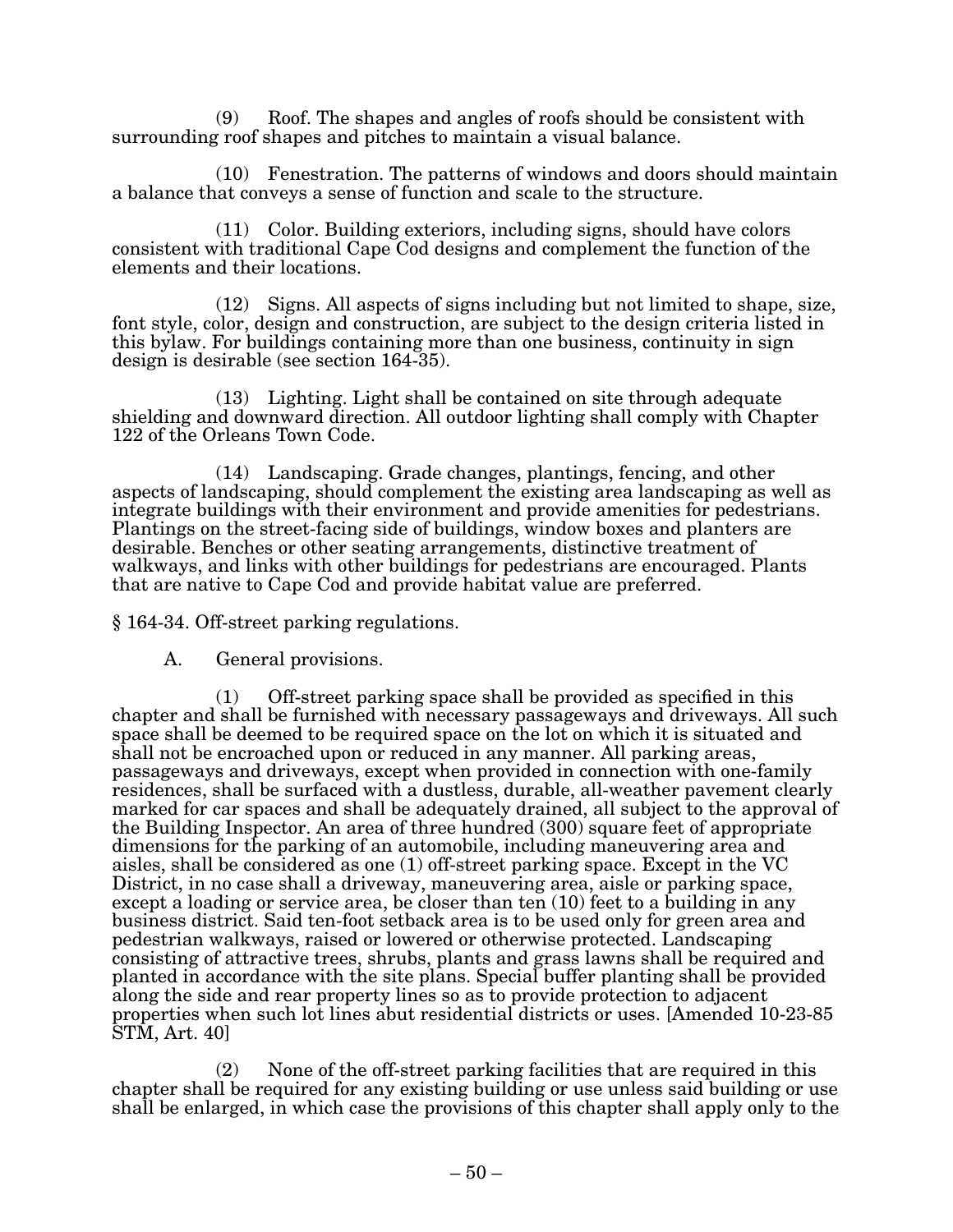enlarged portion of the building or use. Authorization by the Board of Selectmen, acting on the advice of the Highway Surveyor, is required for all curb cuts. A site plan shall be filed with the building permit application where off-street parking facilities are required or permitted under the provisions of this chapter in connection with the use or uses for which application is being made.

(3) No off-street parking area, loading area or driveway, except those serving one- or two-family residences, shall be located closer than ten (10) feet to any lot or street line, except as provided below. Such ten-foot setback shall be considered a green area. These buffer areas may be crossed by appropriate driveways and walkways as shown on the site plan. However, driveways crossing said buffer areas shall cross at right angles only. In addition, the requirement for setback may be waived by the Building Inspector in consultation with the Planning Board for the purpose of establishing common parking areas for two (2) or more businesses or other reasons, provided that an equivalent buffer area is provided and designated elsewhere on the site plan.

(4) The collective provision of off-street parking area by two or more buildings or uses located on adjacent lots is permitted, provided that the total of such facilities shall not be less than the sum required of the various buildings or uses computed separately, and further provided that the land upon which the collective facilities are located is owned or leased by one or more of the collective users. In the VC District, parking requirements may be satisfied through paying an annual access fee to the town in lieu of providing some or all of the required on-site parking spaces. The access fee per space shall equal five hundred dollars (\$500.), indexed to the United States Cost of Living Index subsequent to 1985. No permit for construction or occupancy shall be approved if relying on access fees to satisfy parking requirements, and no access fees shall be charged on previously permitted premises unless town appropriations and authorizations for acquisition and/or construction of off-street parking exceed the total of access fees charged or scheduled to be charged, summing both fees and appropriations and authorizations from fiscal year 1986 to the time in question. [Amended 10-23-85 STM, Art. 40]

B. Number of spaces

 $(1)$  Performance requirement. Off-street parking must be provided to service the net increase in parking demand created by new construction, additions or change of use. Buildings, structures and land uses in existence on May 4, 1981, are not subject to these requirements so long as they are not enlarged or changed to increase their parking needs. A site plan shall be filed with any permit or Special P rmit application involving or requiring parking, identifying individual spaces, access lanes and egress.

Notwithstanding anything contained herein to the contrary any addition or alteration or change in use of an existing building, structure or use of land which is in compliance with this chapter, that results in an increase in required off-street parking of less than 6 spaces, shall not be required to provide those spaces. If an increase of six or more spaces is required, all of the spaces must be provided. [Amended  $5-8-2006$  ATM, Art. 25]

 $New$  Construction for the purposes of paragraph B(1) shall include alterations of existing buildings or structures, or the construction of any new building or structure, and the establishment of the use thereof. [Amended 5-13-1996 ATM, Art. 23]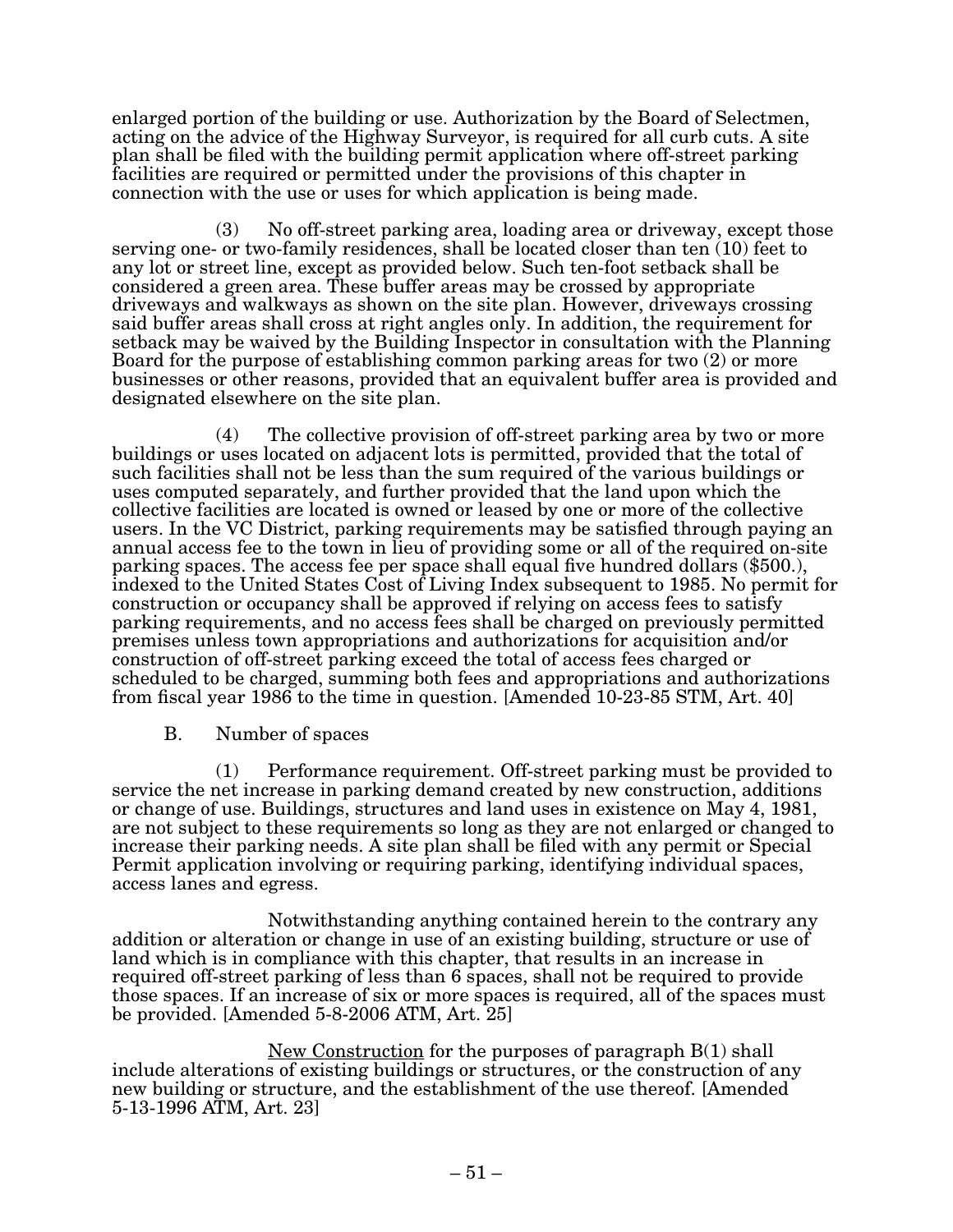(2) The standards below must be met for new construction and for any increase in parking demand created by additions, alterations, or changes of use if the proposed additions or changes of use would require an increase of six or more parking places.

Existing parking places may be used to fulfill parking requirements for new construction, additions, alterations, or changes of use only if those spaces are in excess of the number required for the existing building's use according to current parking requirements and regardless of requirements in effect at the time those spaces were created.

For mixed uses, the requirements for each use are added together, e.g. for a motel and a restaurant on the same premises, the parking requirement for rooms and the parking requirement for the restaurant are added together.  $[Amended 5-13-1996 ATM, Art. 24]$ 

 $(3)$  [Amended 11-18-1991 STM, Art. 3] Special Permits. The required number of spaces may be reduced below these standards on Special Permit from the Board of Appeals upon the Board's determination that special circumstances, such as shared use of a parking lot by activities having different peak demand times, render a lesser provision adequate for all parking needs. Any Special Permit reducing the required number of spaces issued pursuant to this Section in the case of educational, municipal and religious uses shall:

(a) be limited to two years, renewable upon demonstration that the reduced parking is still adequate and

(b) be issued only upon assurances that if the special circumstances change, sufficient land will be available in the future to meet the parking requirements otherwise applicable at the time the Special Permit is issued, such assurances to be in the form of a recorded restriction or other land in the same ownership or other written assurance deemed adequate by the Board of Appeals. The Board of Appeals may, in its discretion, impose similar conditions on Special Permits reducing the number of parking spaces for other uses.

For uses allowed only on Special Permit, the Special Permit Granting Authority may similarly require a larger number of spaces to be provided than indicated below if necessary to service anticipated demand.

## $C.$  Parking area, design and location.

 $(1)$  Location. Required parking shall be located either on the same lot as the activity it serves or located on other lots within 500 feet of the lot upon which the activity is located, provided said off-premises lot(s) is not located in the Residence District R. [Amended 5-10-1989 ATM, Art. 38; 5-13-1996 ATM, Art. 22]

(2) Surface. All required parking areas, except those serving singlefamily or two-family residences, shall be dustless, durable, with an all-weather surface and with drainage provided for, designed to prevent dust, erosion, water accumulation or unsightly conditions. In parking areas with ten (10) or more spaces, individual spaces shall be marked by painted lines, individual wheel stops or other means.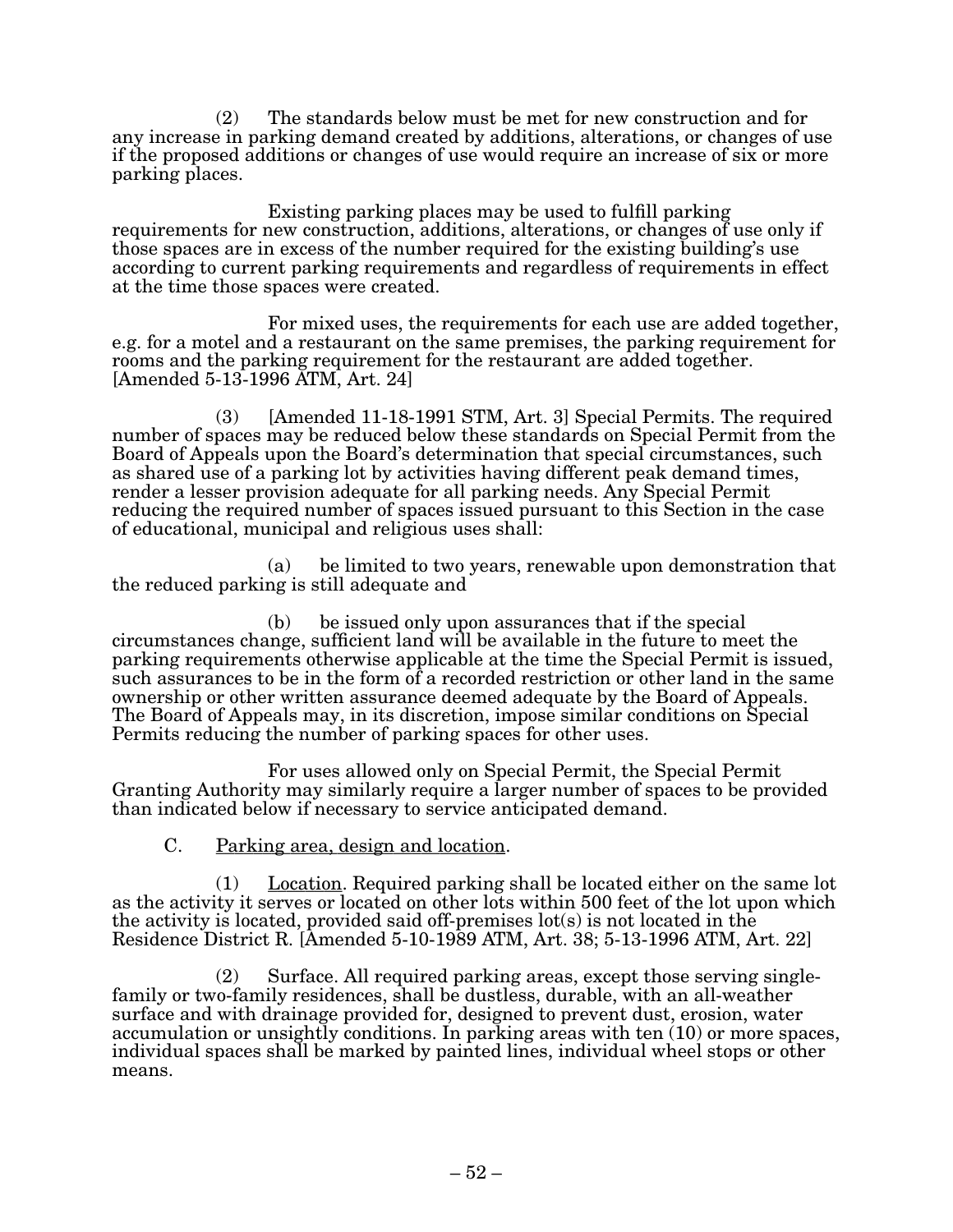$(3)$  Backing. Parking areas shall be designed and located so that their use does not involve vehicles backing onto or off of a public way.

(4) Egress. There shall be not more than two (2) driveway openings onto any street from any single premises unless each opening center line is separated from the center line of all other driveways serving twenty (20) or more parking spaces, whether on or off the premises, by two hundred (200) feet, measured at the street line. No such opening shall exceed thirty (30) feet in width at the street line unless necessity of greater width is demonstrated by the applicant and the opening is designed consistent with Massachusetts Department of Public Works regulations. No driveway side line shall be located within fifty  $(50)$  feet of the street line of an intersecting way. All driveways serving five (5) or more parking spaces shall be constructed with a minimum edge radius of five (5) feet on both sides. All driveways serving forty (40) or more parking spaces must have not less than two hundred fifty  $(250)$  feet of visibility in each travel lane entering a statenumbered or –maintained highway and not less than one hundred fifty (150) feet of visibility on other streets. Authorization by the Board of Selectmen, acting on advice of the Highway Surveyor and Chief of Police, is required for all curb cuts. Said authorization shall take into consideration the safety hazard, if any, caused by the curb cut.

 $(5)$  Parking lot plantings. Parking lots containing ten  $(10)$  or more parking spaces shall have at least one (1) tree per eight (8) parking spaces, such trees to be located either within the lot or within five (5) feet of it. Such trees shall be at least two (2) inches in trunk diameter, with no less than forty (40) square feet of unpaved soil or permeable surface area per tree. At least five percent (5%) of the interior of any parking lot having twenty-five (25) or more spaces shall be maintained with landscaping, including trees, in plots of at least four (4) feet in width. Trees and soil plots shall be so located as to provide visual relief and sun and wind interruption within the parking area and to assure safe patterns of internal circulation.

 $(6)$  Bicycle racks. For parking areas of twenty  $(20)$  or more spaces, bicycle racks facilitating locking shall be provided to accommodate one (1) bicycle per twenty (20) parking spaces required or fraction thereof.

 $(7)$  Control of Runoff from Commercial and Multifamily Parking Lots.  $[Added 5-8-1990 ATM, Art. 41]$ 

On all lots proposed for other than one- or two-family residential use, stormwater runoff shall be directed in such a way as to recharge the groundwater beneath the lot and in such a manner as not to increase the flow of runoff into, wetlands as defined by MGL Ch. 131, § .40 as of January 1, 1990. Since in a given storm event the first inch of rainfall, known as the "first flush," contains approximately ninety percent (90%) of all contaminants, this portion of runoff shall be contained on the lot.

To demonstrate these capabilities, the applicant shall show proposed catch basins or other drainage facilities sufficient to contain runoff from a twenty-five-year storm flowing over man-made areas on the lot, on plans submitted to the Building Inspector or Plan Evaluation Board. The applicant shall also submit drainage calculations for the site for a twenty-five-year storm prepared by a registered professional engineer. Plans shall show how contaminants likely to reach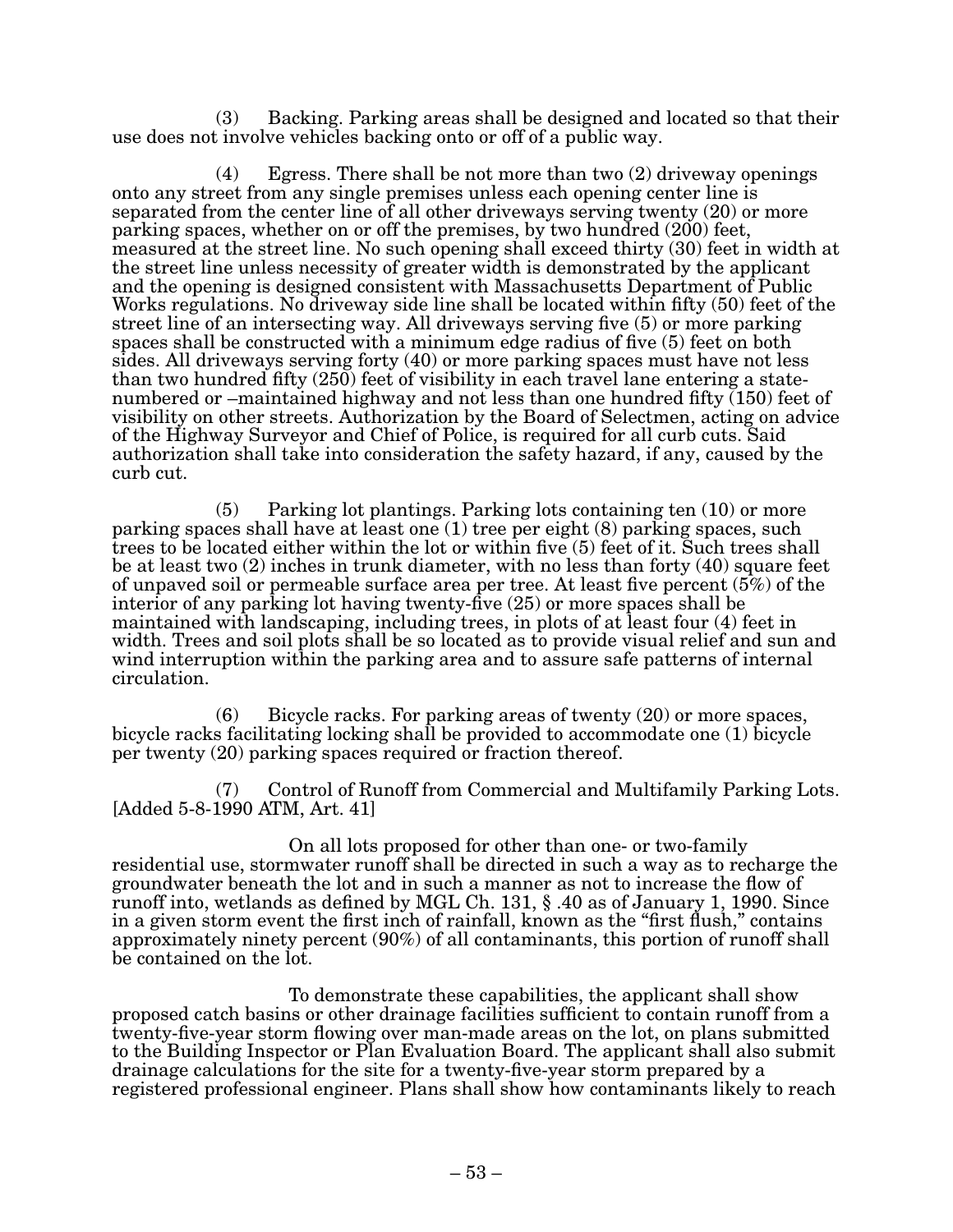groundwater, such as hydrocarbons, may be removed by currently available methods.

D. Business and Industrial District requirements.

(1) Screening. Off-street parking areas in Business and Industrial Districts shall be effectively screened on each rear lot line which adjoins an institutional use or a Residence District and also on each side lot line. Such screening shall consist of an area at least four (4) feet in width densely planted with a mixture of evergreen and deciduous trees and shrubs four (4) feet or more in height when planted [three (3) feet if within twenty (20) feet of a street line] or a landscaped earth berm of equivalent height, or equivalent visual interruption shall be provided through retained existing vegetation or through difference in elevation between potential viewers and the screened areas. Fences or walls may be a part of such screening but must, in themselves, be landscaped. Any parking area within ten (10) feet of a school, hospital or other institutional building shall be screened by a solid masonry wall. [Amended 5-10-1999 ATM, Art. 20]

(2) Front yard landscaping. In Business and Industrial Districts (other than the VC District), a minimum depth of six (6) feet from the street line shall be landscaped appropriately and maintained in a sightly condition at all times, crossed only by walks not over eight (8) feet in width and driveways not more than thirty  $(30)$  feet in width. [Amended 10-23-85 STM, Art. 40; 5-10-1999 ATM, Art. 20]

(3) Floor area ratio: The ratio of gross floor area to lot area shall not exceed 100% in the Village Center District or 40% in the LB, GB, C and MB districts. [Added 10-23-1985 STM, Art. 10; amended 5-12-1998 ATM, Art. 27]

(4) Impervious surface. Except in the Village Center District, not more than seventy-five percent (75%) of the lot area shall be covered with buildings, paving and other constructed surfaces substantially preventing absorption of water. [Added 10-23-85 STM, Art. 40]

E. Loading requirements.

 $(1)$  Performance requirement. Adequate off-street loading facilities and space must be provided to service all regular needs created by new construction, whether through additions or change of use. Facilities shall be so sized and arranged that no vehicles need regularly back onto or off of a public way or be parked on a public way while loading, unloading or waiting to do so.

(2) Application requirements. Prior to the issuance of a permit for construction of a new structure, addition to or alteration of an existing structure or change of use, the Building Inspector may require that the applicant submit information concerning the adequacy of existing or proposed loading facilities on the parcel. Such information may include a plan of the loading area showing its size and its relationship to buildings, parking areas and public ways, documentation of the types of goods and/or persons being loaded and unloaded from vehicles, the expected types of vehicles to be serviced at the loading area and the expected normal hours of operation. The Building Inspector shall use such information to determine whether or not the requirements of Subsection E(1) are met.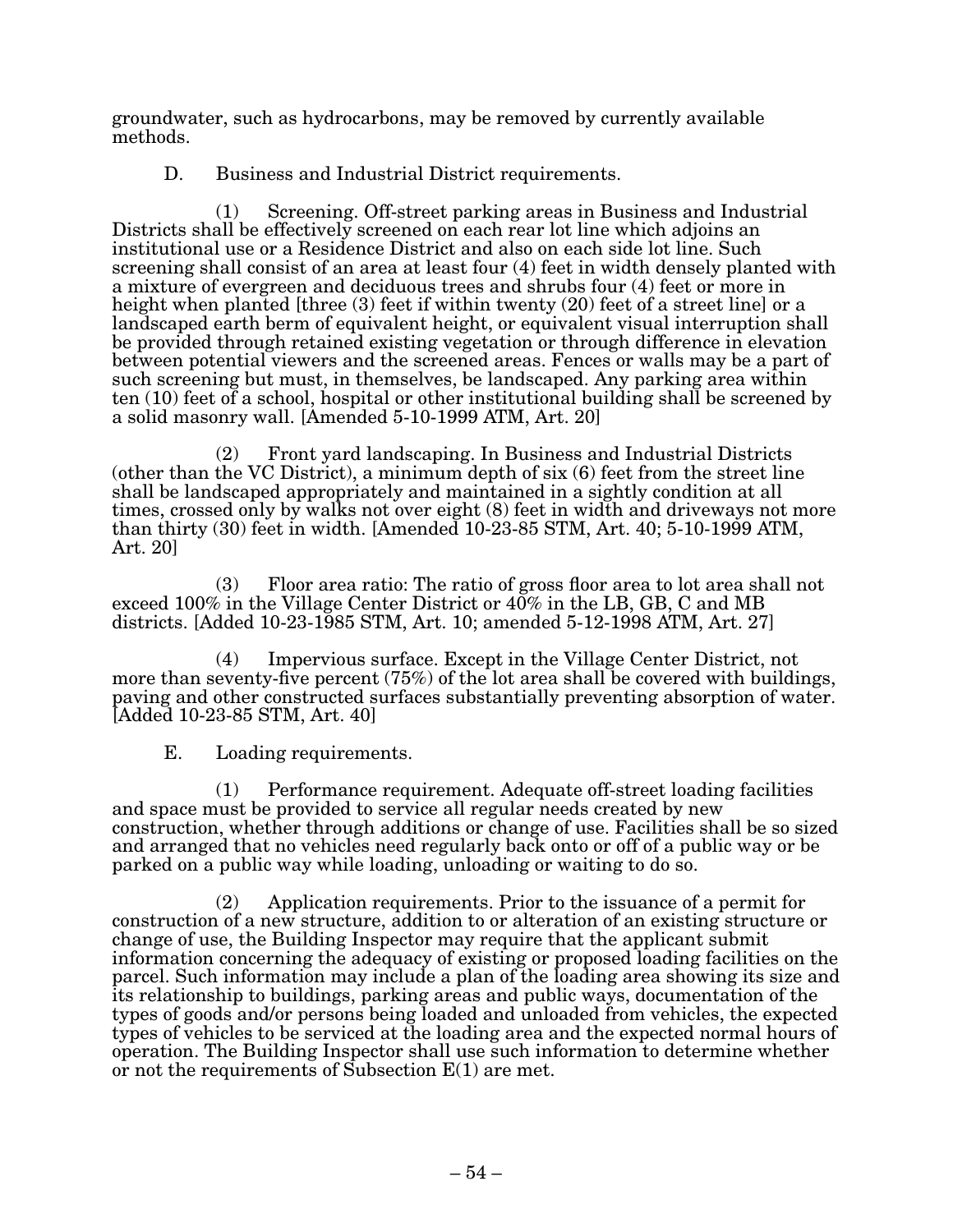§ 164-35. Signs.

A. Purpose. It is the purpose of this section to regulate the size, location and appearance of signs within the Town of Orleans in order to facilitate a smooth flow of traffic within the town while preserving the essential character of the neighborhoods in which signs are located.

B. Definitions. As used in this section, the following terms shall have the meanings indicated:

BACK LIT SIGN — A sign illuminated by a non- visible light source consisting of non-translucent lettering and where the only visible light is light reflected off the background creating a "halo" effect. The average face brightness of the sign must not exceed thirty (30) foot-lamberts, and the total light output from the sign must not exceed fifteen thousand (15,000) lumens, as measured with an exposure meter. In all cases, the primary source of light must not be visible to the public. The sign fabricator or his designated agent will certify after installation that the average face brightness of the sign does not exceed the specifications of the article.  $[Added 5-9-2005 \,\mathrm{ATM}$ , Art. 33]

 $DOUBLE\text{-}FACED$  SIGN  $-$  Shall have two  $(2)$  advertising surfaces of identical shape and size, on shared supports and separated by a distance of not more than eighteen (18) inches. The planes of such advertising shall be parallel.

INTERNALLY ILLUMINATED  $SIGN - A$  sign illuminated by a light source, either incandescent, fluorescent, neon, or other light that is enclosed by the sign panel(s) or within the sign. [Added  $10-13-1987$  STM; amended  $5-9-2005$  ATM, Art. 33]

LADDER SIGNS — On any lot on which three  $(3)$  or more businesses are located, all freestanding signs shall be of the ladder type, and no business shall be permitted a freestanding sign other than a sign located on the ladder.

MOBILE SIGN — A sign attached to a vehicle or trailer and located in a stationary position primarily for use as an advertising or identifying device. Such signs may be considered either temporary or permanent.

PERMANENT SIGN — One which is used to identify or advertise a principal use or activity for the property with which it is associated.

SIGN — Any device, including recognizable logos, pictographs and objects of similar nature, which is used to identify or advertise a permitted use, service or activity in the zone in which it is located.

SIGN AREA — The area of the smallest single horizontal or vertical rectangle which will totally enclose the face of a sign, including any borders, or, in the case of a sign painted or otherwise applied directly to the sides of buildings, the smallest vertical or horizontal rectangle which will completely enclose the identifying or advertising information. Support structures for freestanding signs shall not be considered in determining "sign area" unless they are deemed to contribute significantly to the advertising content of the sign or are of such construction that they would contribute to the limiting of vision of oncoming traffic. The area of a two-faced sign shall be figured using one (1) face only.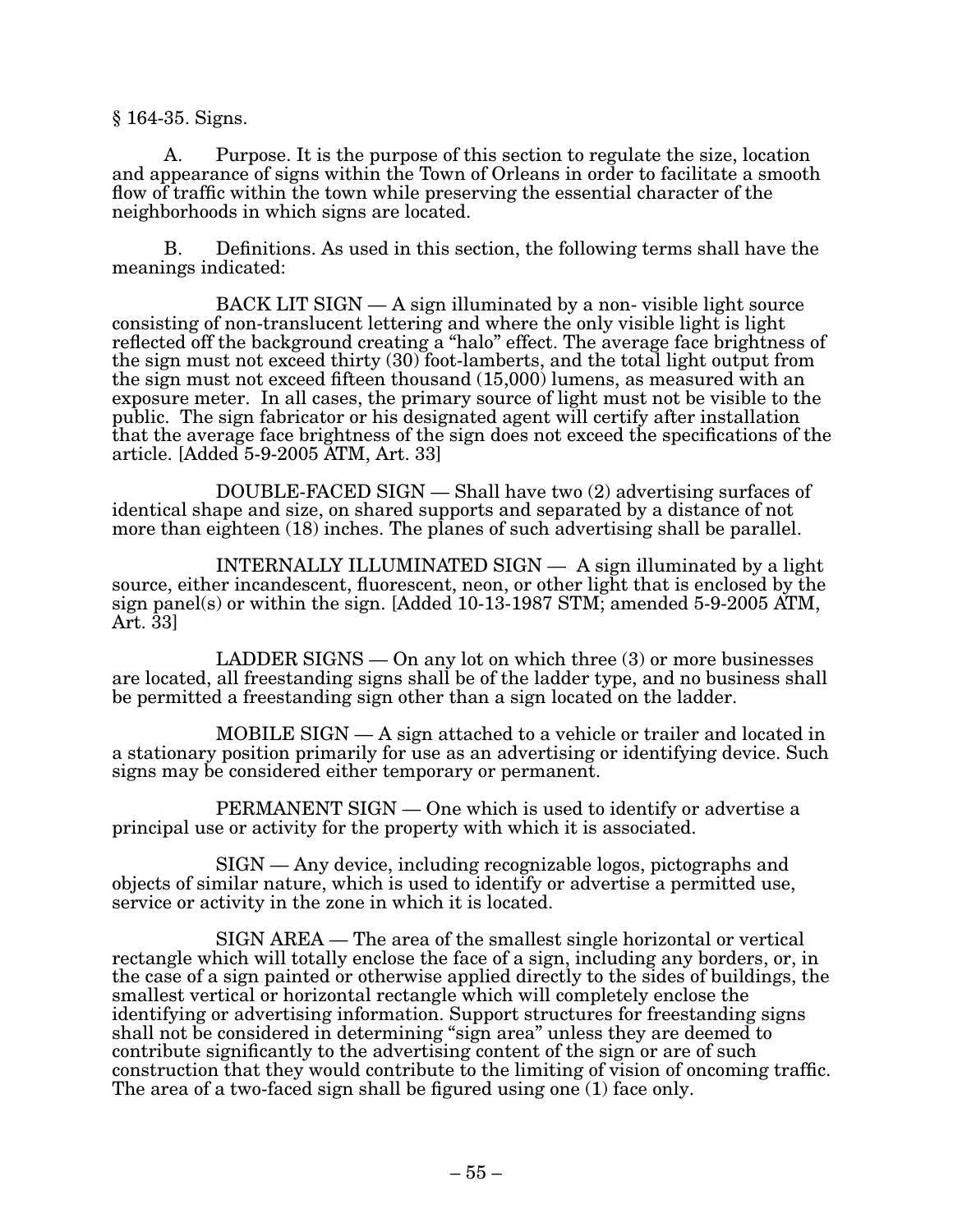TEMPORARY SIGN — One which is used to identify or advertise a use or activity which is not a principal use or activity for the property with which it is associated and which is intended for removal when such use or activity stops. Such signs shall include but are not limited to sale, rent or lease signs erected by a property owner or licensed real estate broker, yard sale, garage sale or open house signs.

WINDOW SIGN — Any temporary or permanent sign visible on or through a window, affixed to the window or with any part situated closer than two (2) feet from the interior surface of a window. "Window signs" for an identified business shall not obscure more than twenty-five percent (25%) of the surface area of the windows on any one (1) side of the building or portion of a side of a building occupied by the business. Temporary "window signs" exceeding this amount of area may be displayed for up to fourteen (14) consecutive days two (2) times per year. "Window signs" shall be measured according to the method in the definition of "sign area" in this subsection. The surface area of a window shall include the gross area within the exterior frame of the window. "Window signs" shall not be included in the total number of signs allowed per business and shall not be limited in number. Requirements of the definition of "internally illuminated signs" shall apply to "window signs." No fee or permit shall be required. [Added  $5-9-1988$  ATM, Art. 65]

C. Sign permits.

(1) No sign shall be erected or altered without a permit granted by the Building Inspector, except as otherwise provided herein.

(2) All applications for sign permits shall include a sketch or photograph of the proposed sign showing size, colors and materials used and a site plan for the associated property showing the height and proposed location of the sign, as well as locations of buildings, driveways, street lines and pavement edges, as well as the location of any trees or shrubbery which might interfere with traffic visibility. [Amended  $5-6-1986$  ATM, Art. 69]

 $(3)$  Preexisting, nonconforming signs. Permanent signs which do not conform to this section, lawfully erected before enactment of this section, or permanent signs not yet erected but for which permits have been granted prior to enactment of this section may be erected and/or maintained, provided that such erection shall take place within ninety (90) days of enactment of this section.

(4) Sign permits shall be deemed to be associated with the use, service or activity with which the sign is associated and shall become void thirty (30) days after such use, service or activity ceases. Signs whose permits have become void under this principle shall be removed promptly by the end of this thirty-day period. Signs for uses, services or activities of a seasonal nature which are removed during the off-season may be reerected, and their permits remain in effect, provided that a period of one (1) year has not elapsed since removal of the sign.

(5) The following signs may be erected without a permit granted by the Building Inspector, provided that they conform in all respects to height. setback and other restrictions as set forth elsewhere in this section:

(a) One (1) permanent sign, not to exceed four (4) square feet in area, identifying the principal occupant of a dwelling in a residential or other zone.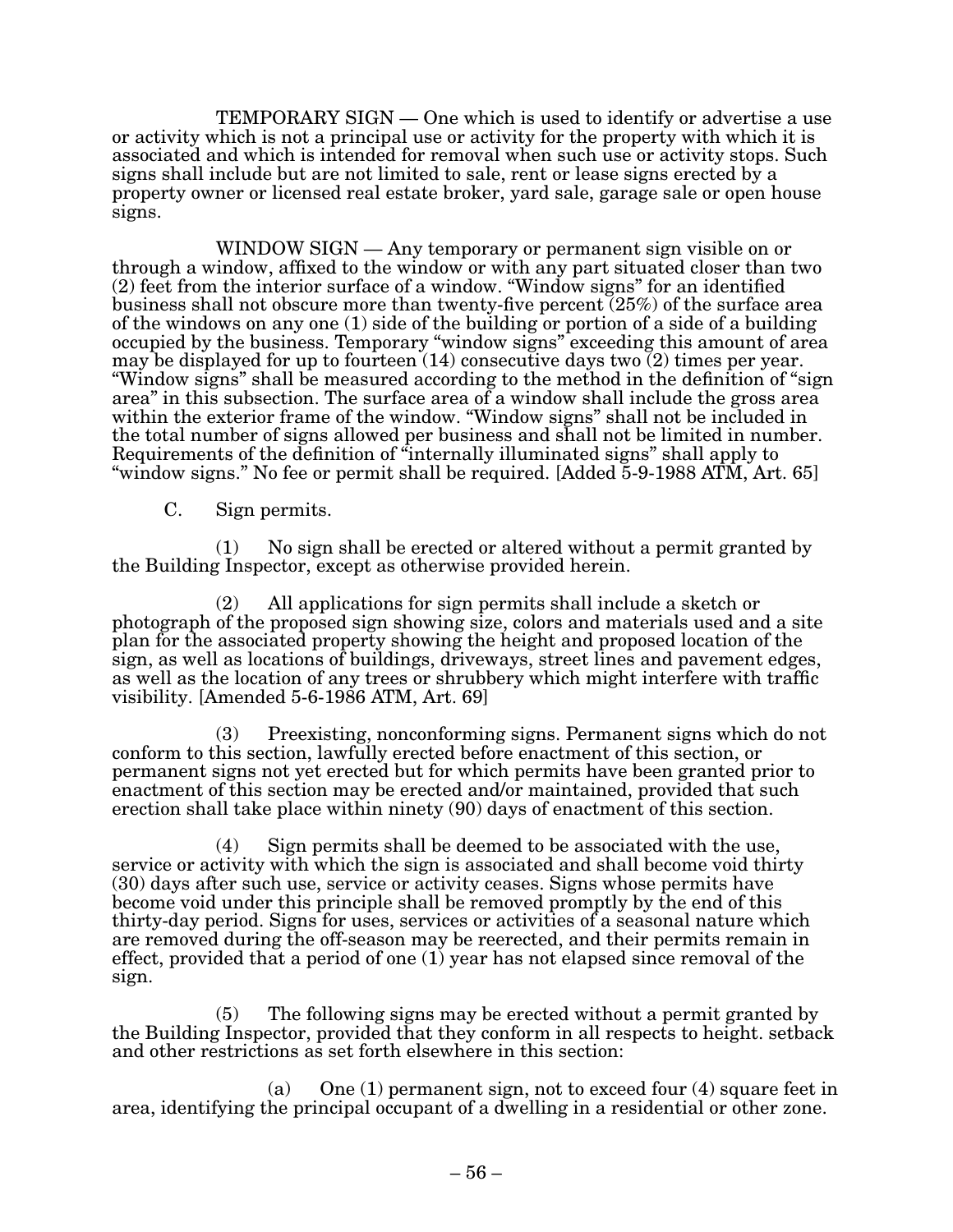(b) One (1) temporary sign not to exceed six (6) square feet in area, advertising property for sale, rent or lease. Such sign shall be removed within ten (10) days of a transfer of title or signing of a lease or rental agreement.

 $(c)$  Permanent signs, not exceeding four  $(4)$  square feet in area, whose purpose is solely for direction of traffic, such as "Enter," "Exit," "Parking" and the like, and which contain no advertising information.

(d) Accessory signs, such as "Open," "Closed," "Sale" and the like, not exceeding three (3) square feet in area, which are attached to signs for which permits have been issued.

(e) Signs within the confining walls of a building or window sign. [Amended  $5-9-1988$  ATM, Art. 65]

(f) Legal notices or informational signs erected or required by governmental bodies.

(g) Church, school, municipal, historical and ladder-type signs for property owners' group listings.

 $(6)$  Temporary sign permits. Upon at least twenty-four  $(24)$  hours' notice, the Building Inspector may issue, with the concurrence of the Selectmen and without advisory review, permits for the erection of signs advertising yard or garage sales, open houses, special events and the like. Such signs shall conform to this section in all other respects and shall be removed within twenty-four (24) hours after the end of the event.

(7) Fees. Fees may be charged for the issuance of a sign permit in accordance with a schedule as may be determined from time to time by the Selectmen.

D. Signs for customary or self-employed home occupation. One (1) sign not to exceed six  $(\vec{6})$  square feet in area shall be permitted for a customary selfemployed or home occupation in any zone for which a Special Permit or variance has been granted by the Board of Appeals, subject to any restrictions as to lighting, etc., imposed by the Board of Appeals, provided that such sign conforms in all other respects to the provisions of this section.

E. Prohibited signs. The following types of signs shall be prohibited:

(1) In all zones, any sign which employs intermittent or flashing lights, whirling or similar moving devices or which emits noises or other loud sounds.

(2) ln all districts, any internally illuminated sign or sign employing illuminated gas-filled types or any other sign for which the primary source of light is visible to the public.

(3) Off-premises signs, except subdivision identification signs at entrances to subdivisions.

(4) Billboards of a general advertising nature.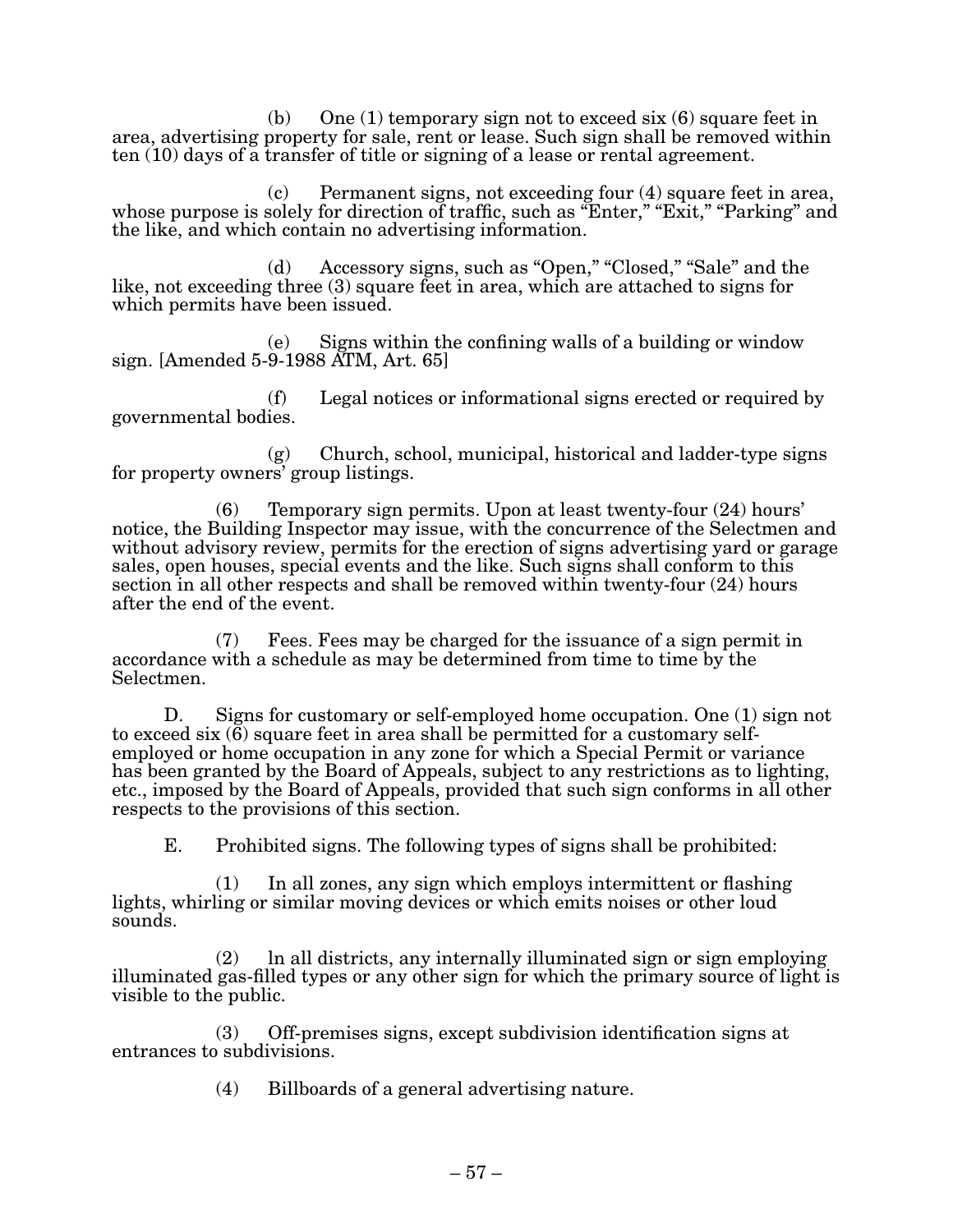(5) Signs attached to trees or utility poles.

(6) Sandwich-board or A-frame-type signs, except as provided for in Subsection B, definition of "temporary sign."

F. Size, height, setback and other restrictions.

(1) No sign shall project over any public way intended for vehicular traffic nor more than four (4) feet over any sidewalk or public right-of-way intended for pedestrian use.

 $(2)$  No sign affixed to any building shall project more than four  $(4)$ feet in any direction beyond the exterior walls of such building.

(3) Size and location.

(a) Signs shall be governed as to size and location according to the following table:

| <b>Setback From</b><br><b>Street Line</b><br>(feet) | <b>Maximum Height for</b><br><b>Freestanding or</b><br><b>Projecting Sign</b><br>(feet) | <b>Maximum</b><br><b>Sign Area</b><br>(square feet) |
|-----------------------------------------------------|-----------------------------------------------------------------------------------------|-----------------------------------------------------|
| $1-3$                                               | 3                                                                                       | 6                                                   |
| $3 - 10$                                            | 6                                                                                       | 15                                                  |
| $10 - 25$                                           | 10                                                                                      | 32                                                  |
| Over 25                                             | 12                                                                                      | 60                                                  |

\*NOTE: Area for signs on ladder-type signs shall be computed individually without regard for open space between signs, and maximum aggregate sign area shall be as set forth above, except that the maximum aggregate area for ladder signs required in Subsection B, definition of "ladder signs," may be increased up to one-third (1/3) by special permit from the Board of Appeals.

(b) No sign shall be located closer than ten (10) feet to any side lot line, except panhandle lots.

(4) Waiver of setback requirement. In cases where the distance from the pavement edge to the street line exceeds ten (10) feet, the setback requirement may be waived on recommendation of the Planning Board and Traffic Study Committee, and setbacks

may be computed from the pavement edge instead of the street line. In no case shall any sign be located closer than one  $(1)$  foot to any street line, and all permits for signs for which setback requirements have been waived shall be subject to review and modification.

(5) Number of signs. No business shall have more than three (3) signs other than accessory signs not requiring permits as described elsewhere in this section. No residence shall have more than one (1) sign.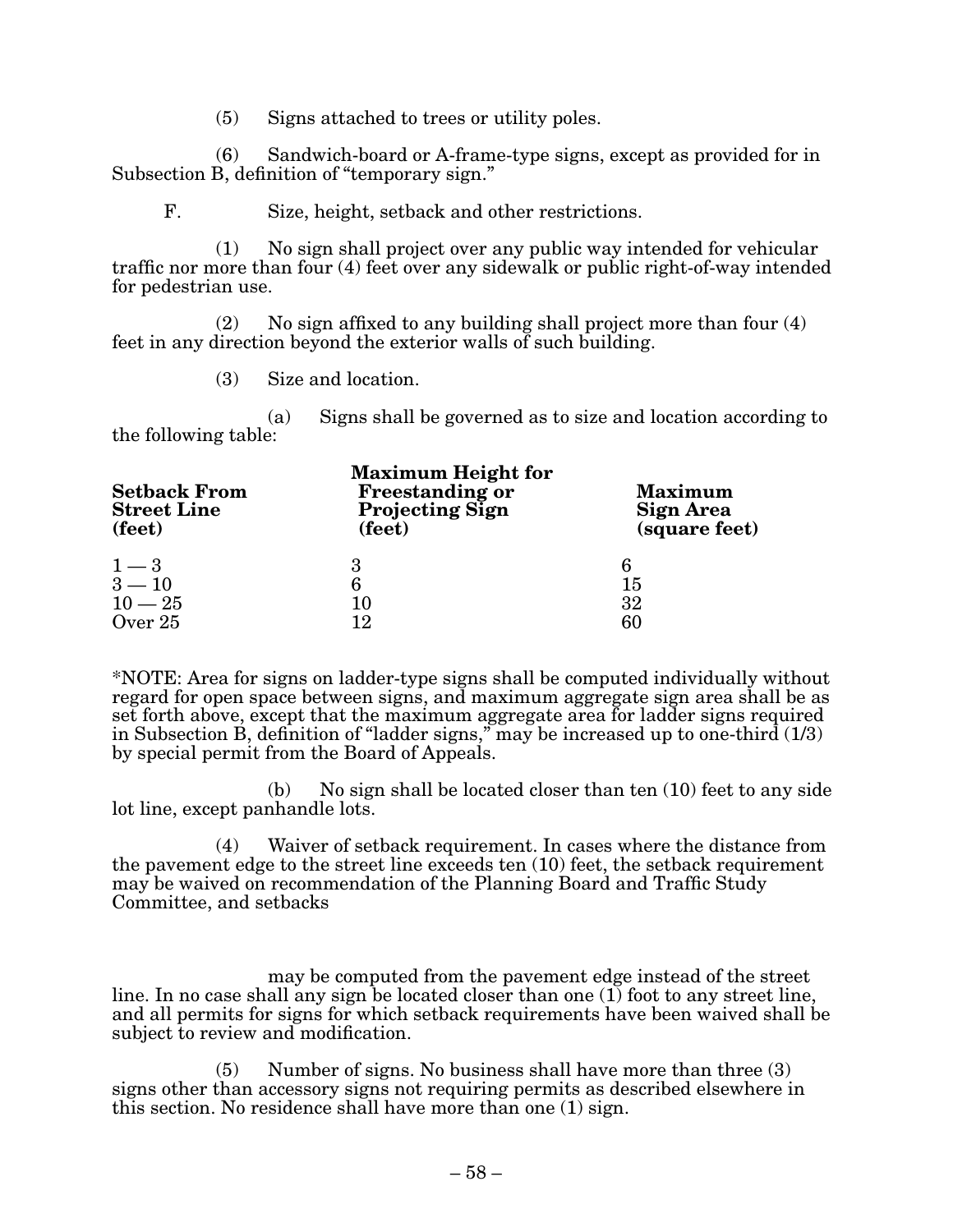G. Erection time, inspection and removal of violations.

(1) A sign permit shall become void for any sign which is not erected within six  $(6)$  months of issuance of such permit.

(2) All signs for which permits are required shall be subject to inspection to check conformance to site plan and bylaw restrictions. Requests for inspection shall be made to the Building Inspector within ten (10) days of erection of any sign requiring a permit.

(3) The Building Inspector shall cause to be removed or modified within ten (10) days of such finding any sign which is found to be in violation of this section.

H. Notwithstanding anything else contained in Section 164-35 to the contrary, banners advertising civic, or cultural and/or athletic events conducted by a non-profit entity, may be placed at location(s) across Main Street and/or Eldredge Park Way provided that any such banner, and its location, is approved by the Board of Selectmen or, if designated by the Board of Selectmen, the Town Administrator. In the event multiple requests are made for a common time period the Board of Selectmen or the Town Administrator, as the case may be, may give preference in scheduling and location to Town sponsored events. Banner(s) shall be no more than twenty feet in length and two feet in height and shall be strung in such a manner so the bottom of the banner is fifteen feet off the road surface. Banner(s) shall be temporary in nature and removed as soon as practicable after the event to which it refers has ended. The Board of Selectmen is hereby authorized to promulgate rules and regulations as they deem necessary to carry out the provisions of this paragraph. [Added 5-19-1997 ATM, Art. 46; amended 10-25-2004 STM, Art. 10]

§ 164-35.1. Commercial and Non-Commercial Wind Energy Facilities. [Added 5-10-2004 ATM, Art. 23]

A. Purpose. The purpose of this bylaw is to minimize the adverse impacts of wind turbines on the character of neighborhoods, property values, scenic, historic, environmental resources of the Town; and to protect health and safety while allowing wind energy technologies to be utilized.

B. Applicability. Any application to erect a structure that utilizes energy from the wind shall comply with this section.

C. Definitions. As used in this section, the following terms shall have the meanings indicated:

WIND FACILITY  $-$  All equipment, machinery and structures utilized in connection with commercial and non-commercial wind-generated energy production and generation, including related transmission, distribution, collection, storage or supply systems whether underground, on the surface or overhead, and other equipment or byproducts in connection therewith and the sale of the energy produced thereby, including but not limited to, wind turbine (rotor, electrical generator and tower), anemometers (wind measuring equipment), transformers, substation, power lines, control and maintenance facilities, site access and service roads.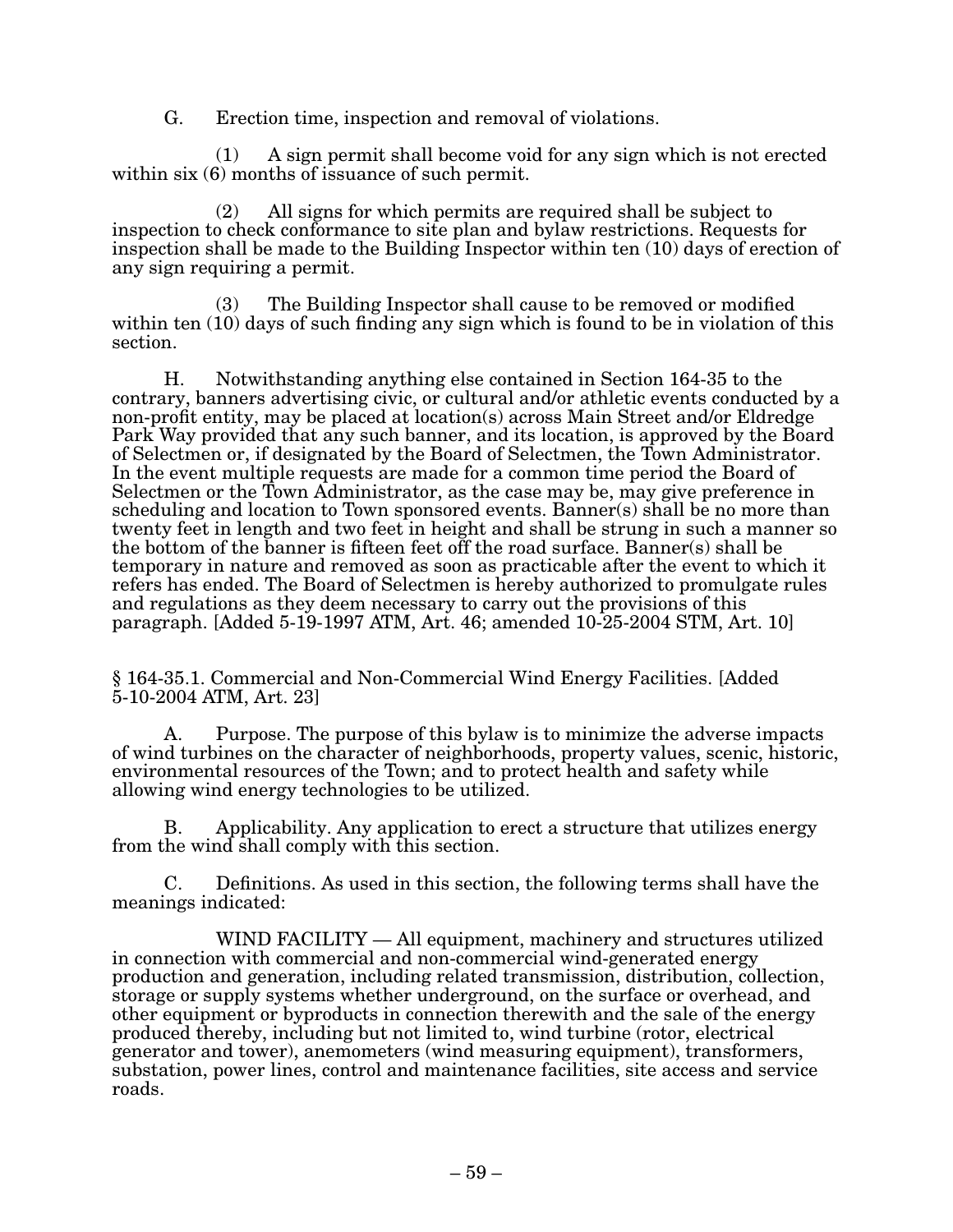For purposes of this definition, the term "commercial" shall mean those facilities which have less than fifty percent (50%) of their electrical output used on site.

WIND TURBINE — Equipment used in wind-generated energy production. Wind turbines capture the kinetic energy of the wind and convert it into electricity. Primary components are the rotor (blade assembly), electrical generator, and tower. Wind turbines are mounted on lattice or tubular steel towers.

D. Requirements.

 1. No Wind facility shall be erected, constructed or installed without approval under 164-33, Site Plan Review and the issuance of a Special Permit from the Zoning Board of Appeals.

2. Minimum lot area. Wind facilities shall be located on a parcel of land that contains at least 5 acres of land, of which at least 4 acres must be buildable upland.

3. Height. The height of any wind turbine as measured from average grade shall be less than three hundred (300) feet and have a minimum blade clearance from the ground immediately below each wind turbine of thirty (30) feet. A waiver from this provision may be granted if the Zoning Board of Appeals makes a finding

that the additional height is necessary for adequate operation of the wind facility.

4. Height calculation. For purposes of calculating the overall height of a wind turbine, the total height shall be measured from average grade to the uppermost extension of any blade or the maximum height reached by any part of the wind turbine.

5. Setbacks from adjacent parcels. A minimum setback for each wind turbine shall be maintained equal to the overall engineer designed fall zone plus one hundred (100) feet, or three hundred (300) feet, whichever is greater, from all boundaries of the site on which the wind facility is located.

6. Fencing. Shall be provided to control access to the site of the wind turbine and related structures.

7. Signs. There shall be no signs except a sign identifying the wind facility, the owner and operator and an emergency telephone number; notrespassing signs; and any signs required to warn of danger. All signs shall comply with the requirements of the Zoning Bylaw.

8. Noise. Except during short-term events such as high windstorms or utility outages, noise from the proposed wind turbine shall not exceed 60 dBA as measured from the nearest property line. This standard can be achieved through a six hundred (600) foot setback from any property line or must be otherwise demonstrated by the applicant through scientific analysis to the satisfaction of the Zoning Board of Appeals.

9. Removal. The owner shall remove any wind facility that's use has been abandoned or discontinued for 12 months. If removal is required, all wind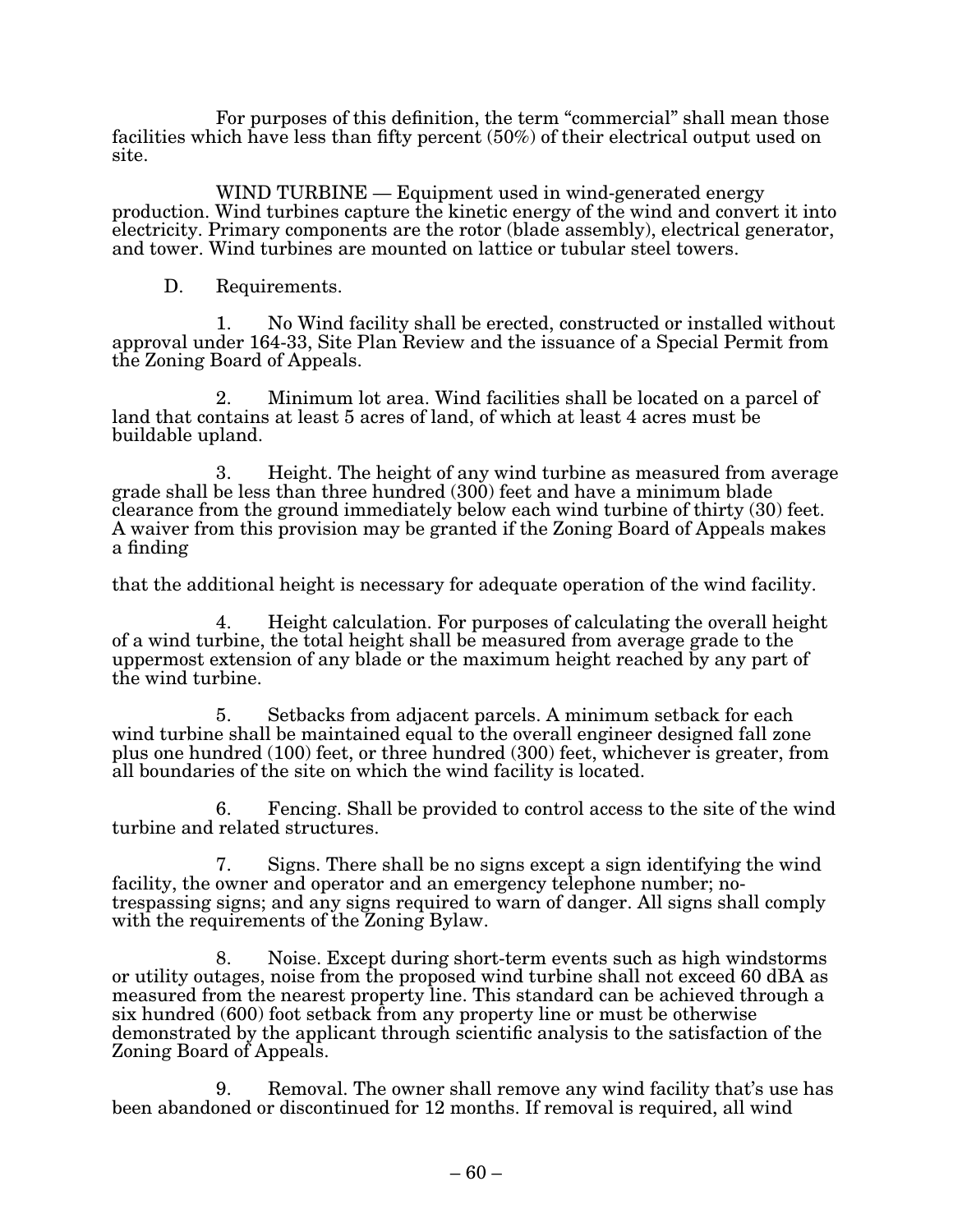turbines and appurtenant structures shall also be removed and the wind facility site shall be re-vegetated. The Zoning Board of Appeals may require that an escrow account be established and annual deposits made to ensure adequate funds are available for removal.

10. Communications. A wind turbine may be used as a communication structure, subject to the requirements of Section 164-39 herein.

Non-Commercial Wind Facilities When issuing a Special Permit for a non-commercial wind facility, the Zoning Board of Appeals may waive any of the requirements of Section D., provided the Board finds that the criteria for issuance of a Special Permit as set forth in Section 164-44 are met.

§ 164-36. Open-air art businesses.

No person shall operate a commercial open-air or sidewalk art business, including painting, sketching, silhouetting or molding of likenesses or objects of any material, within fifteen (15) feet of the side line of a public street or sidewalk except in a Business District on Special Permit by the Board of Appeals.

§ 164-37. Existing residential dwellings in General Business GB or Limited Business LB Districts.

An existing residential dwelling in a General Business (GB) District and a Limited Business (LB) District may be altered or modified in conformity with the regulations pertaining to a residential dwelling in a Residence R District.

§ 164-38. Commercial regulations.

Commercial uses requiring Special Permits under  $\S 164-13$ , if consistent with this section in all other respects, shall be authorized only if the Board of Appeals determines that the proposal's benefits to the town or vicinity will outweigh any adverse effects, after consideration of the following:

A. Locations are best if:

(1) The proposal will be located near uses which are similar to the proposed use, or, if not, the nearby uses will be ones likely to benefit from rather than be damaged by having the proposed activity nearby.

(2) They are not more sensitive to environmental stress from erosion, siltation, groundwater or surface water contaminants or habitat disturbance than are most similarly zoned locations.

B. Activity type and mix are best if:

(1) The proposed activity will contribute to the diversity of services available in the town.

(2) The proposed activity will provide service to the town's yearround residents and will strengthen off-season employment opportunities.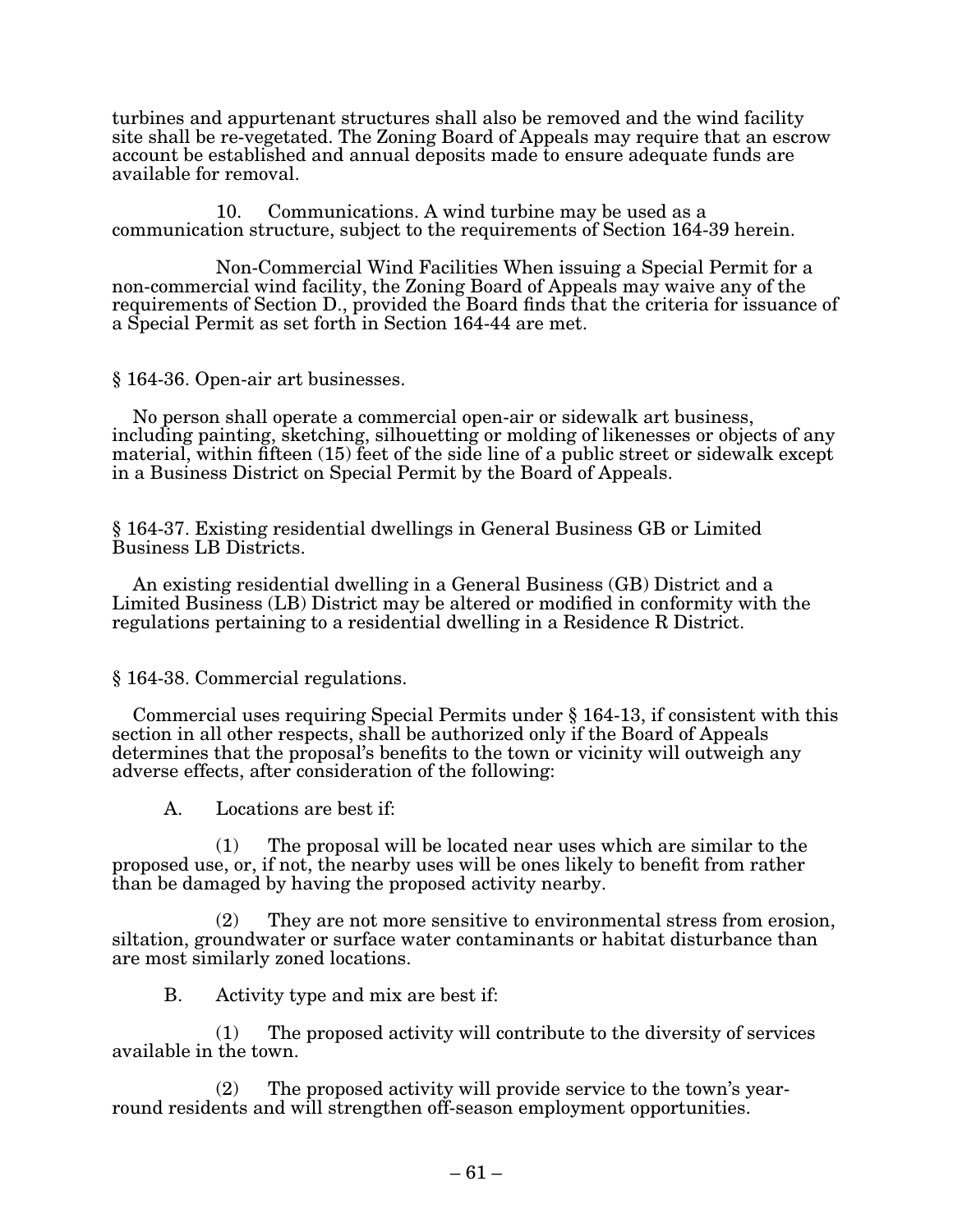(3) The proposal will add relatively little to summer traffic congestion in relation to its size, considering the location, the number of single-purpose trips likely to be attracted and any special access provisions committed, e.g. bike-storage facilities, employee ride sharing.

(4) The proposal poses no environmental hazard because of use or storage of explosive, flammable, toxic or radioactive materials.

(5) The proposal will not result in air pollution or excessive noise.

C. Site design is best if:

(1) Scenic views from public ways and other developed properties are considerately treated in the design of the site.

 $(2)$  Topographic change is minimized.

(3) Unnecessary removal of existing trees or other important natural features is avoided.

 $(4)$  Pedestrian movement within the site and to other places is well provided for.

 $(5)$  Vehicular movement within the site is safe and convenient and arranged so as not to disturb abutting properties.

(6) Visibility of parking and service areas from public streets is minimized through facility location and the use of topography and vegetation.

 $(7)$  Potential disturbances such as noise, glare and odors are effectively confined to the premises through buffering or other means.

D. Facility design is best if:

(1) Scenic views from public ways and other developed properties are considerately treated in the design of buildings.

(2) Primary exterior materials match the appearance of materials commonly found on existing buildings within the town (not to be construed by the Board of Appeals as authority to regulate or restrict materials regulated by the State Building Code).

(3) Domestic scale is produced in the building's design through massing devices such as breaks in wall and roof planes and through the design of architectural features.

<sup>3</sup> § 164-39. Communication Structures, Buildings and Appurtenances [Added  $5-19-1997$  ATM, Art. 29]

A. Purpose. The purpose of this Bylaw is to minimize adverse impacts of communication structures, towers, monopoles, buildings and appurtenances on

\_\_\_\_\_\_\_\_\_\_\_\_\_\_\_\_\_\_\_\_\_\_\_\_\_\_\_\_\_\_\_\_\_\_\_\_\_\_\_\_\_\_\_\_\_\_\_\_\_\_\_\_\_\_\_\_\_\_\_\_\_\_\_\_\_\_\_\_\_\_\_\_\_\_\_\_\_\_\_\_\_\_\_\_\_\_\_\_\_\_\_\_\_\_\_\_\_\_\_\_\_\_\_\_\_\_\_\_\_

<sup>3.</sup> Editor's Note: Former § 164-39, Development rate limitation, was repealed 5-8-1995 ATM, Art. 13.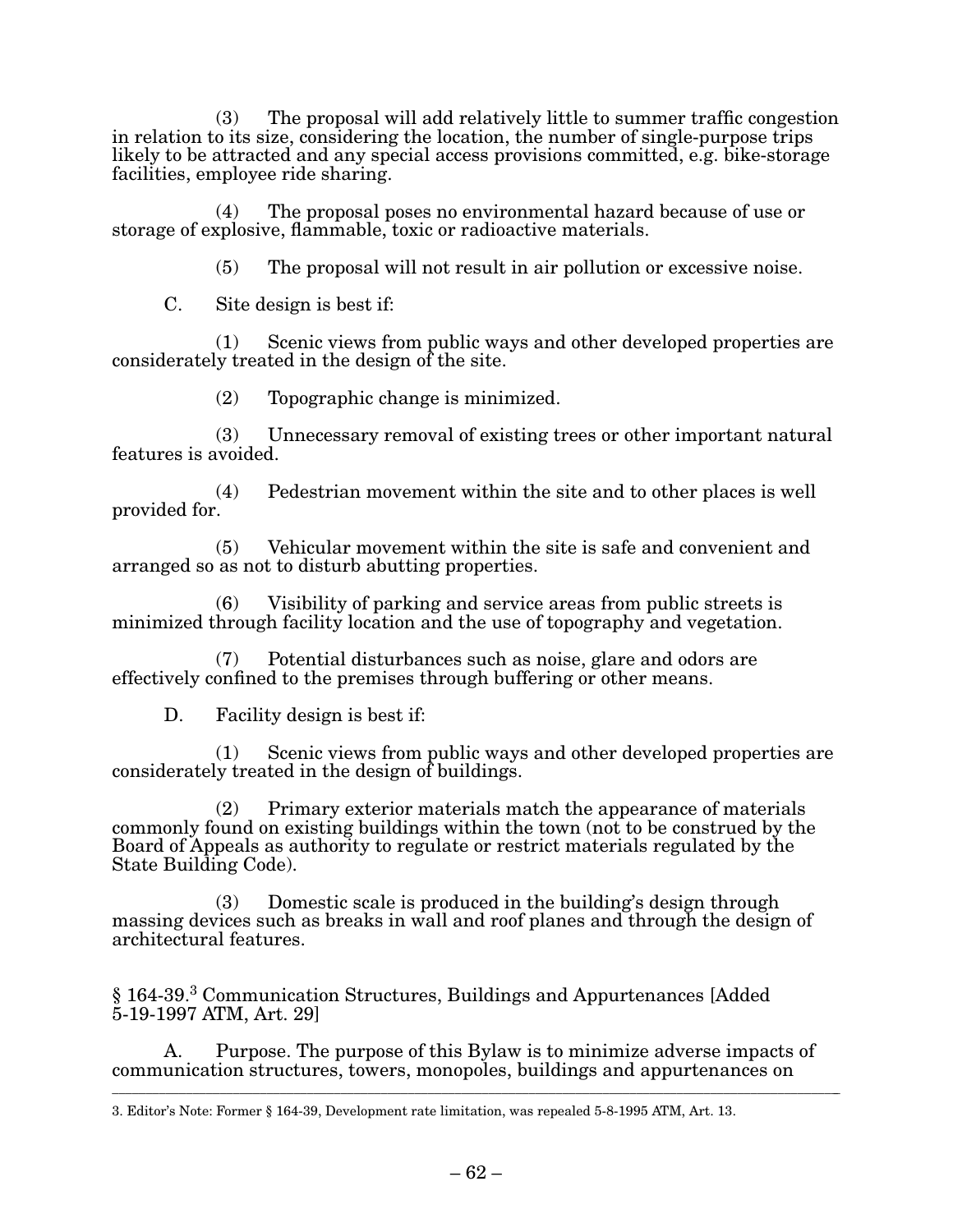adjacent properties and residential neighborhoods; to limit the number and height of such facilities to only what is essential; to protect, to the maximum extent practicable, the rural character and aesthetic qualities of the Town of Orleans, the property values of the community and the health and safety of citizens.

B. Exemptions.

 The following uses and activities are specifically exempt from this bylaw.

(1) Antennas used by a federally licensed amateur radio operator for that sole purpose.

(2) Communication appurtenances for governmental uses.

(3) Television antennas – see  $\S$  164-4 definition of building height.

C. Requirements.

 (1) No Communication tower, monopole, building or appurtenance shall be erected, constructed or installed without first submitting a plan to the Site Plan Review Committee as described in § 164-33.

(2) Setbacks. Any supporting structure for a communication tower or monopole, such as a guy wire, shall be set back a minimum of 25 feet from any property line.

Setbacks for communication towers and monopoles shall be equal to the engineered design fall zone of the structure plus 50 feet to any property line where the structure is located.

Communication towers and monopoles shall provide a minimum setback equal to the height of the structure plus 100 feet from any residential zoning district.

The setbacks for a communication building shall comply with the setback requirements of the underlying zoning district unless otherwise regulated by section 164-22F.

(3) Safety. Communication structures, buildings and appurtenances shall be installed, maintained and operated in accordance with applicable federal, state, local codes, standards and regulations and shall be designed to withstand sustained winds and gusts of a category 5 hurricane.

(4) Removal. Communication structures, buildings or appurtenances that have not been operated for four consecutive months shall be removed by the owner within six months of the cessation of the originally permitted use.

(5) Fencing. Fencing shall be provided to control access to the site of the communication structure (except guy wires) and buildings. Fencing is not required for antennas or other appurtenances mounted on a pre-existing structure.

(6) Lighting. Communication structures and appurtenances shall be lighted only if required by the Federal Aeronautics Administration (FAA).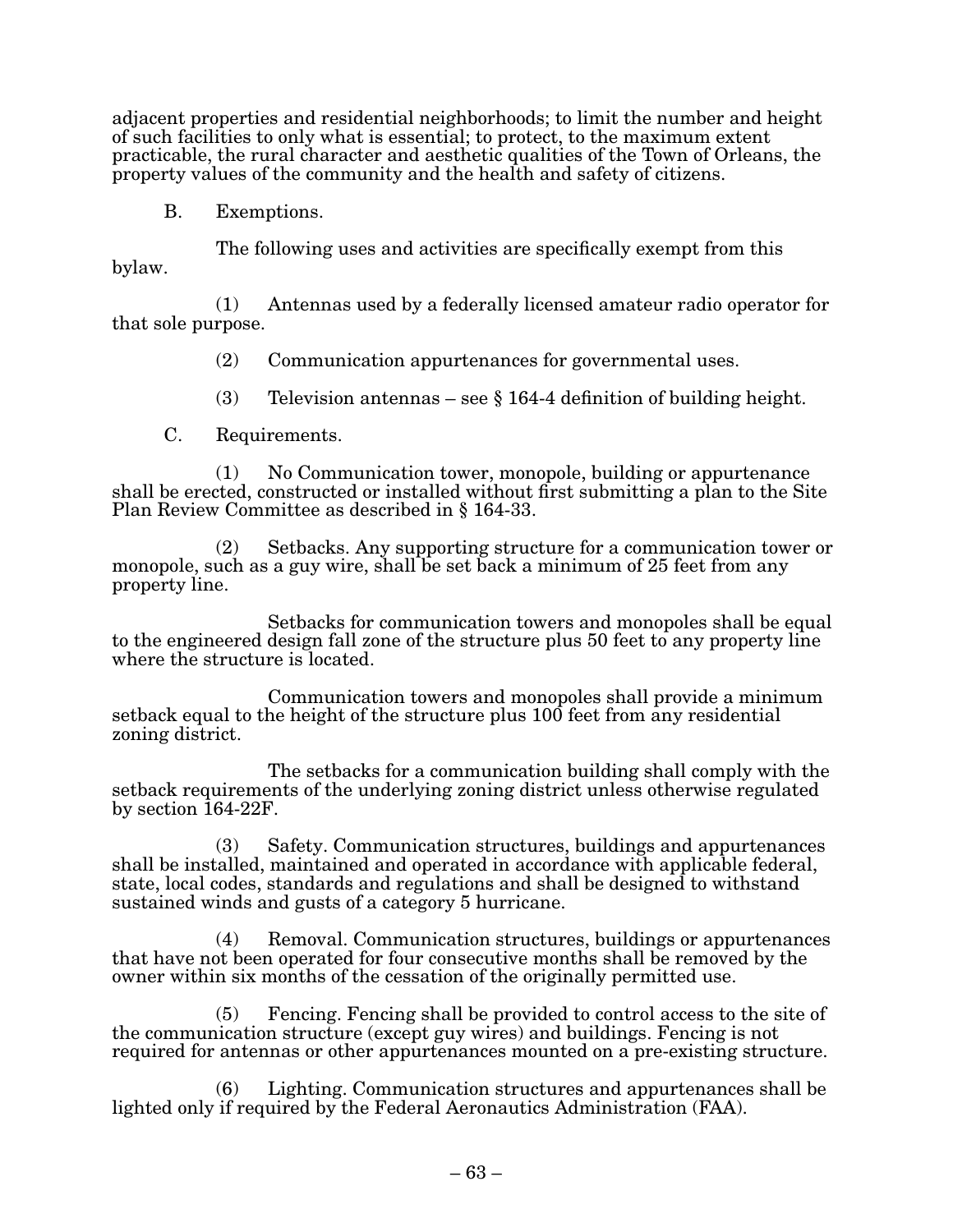Communication buildings and the site may be lighted for safety and security reasons. All lighting shall be shielded to prevent undue impact on the surrounding neighborhood.

(7) Signs. There shall be no signs except a sign identifying the facility, the owner and operator and an emergency telephone number; notrespassing sign; and, any signs required to warn of danger. All signs shall comply with the requirements of the Zoning Bylaw.

(8) Visual. The installation of communication structures, building and appurtenances shall be designed to minimize visual impact; the maximum amount of natural vegetation shall be preserved; details of construction and finish shall blend with the surroundings; additional vegetation screening shall be employed where practical and particularly to screen abutting residential properties. All communications buildings require the approval of the Architectural Review Committee as described in section 164-33.1.

(9) Height.

 The following are maximum height restrictions for all communication structures and appurtenances.

(a) Communication Towers  $-150$  feet.

(b) Communication Monopole – 75 feet in the General Business zone, 150 feet in the Industrial zoning district.

 $(c)$  Communication Appurtenance – 10 feet above the existing

structure.

The height of communications structures, including antennas, microwave dishes, wiring or other devices attached thereto, shall be determined by measuring from the elevation of the naturally existing grade at the foundation of the structure to the highest point of the structure.

Proposed communications structures and appurtenances that are higher than the maximum heights listed above can only be authorized by a Special Permit issued by the Zoning Board of Appeals.

(10) Regional Criteria. Siting shall be consistent with regional siting criteria established by the Cape Cod Commission.

(11) Siting Standards.

(a) Communication structures and appurtenances shall, if feasible, be located on pre-existing structures, provided such installation shall preserve the character of the structure and painted or designed in such a way that its visibility is minimized to the maximum extent feasible.

(b) If there are no feasible pre-existing structures, then communication monopoles or towers, buildings and appurtenances shall, if feasible, be located on public land.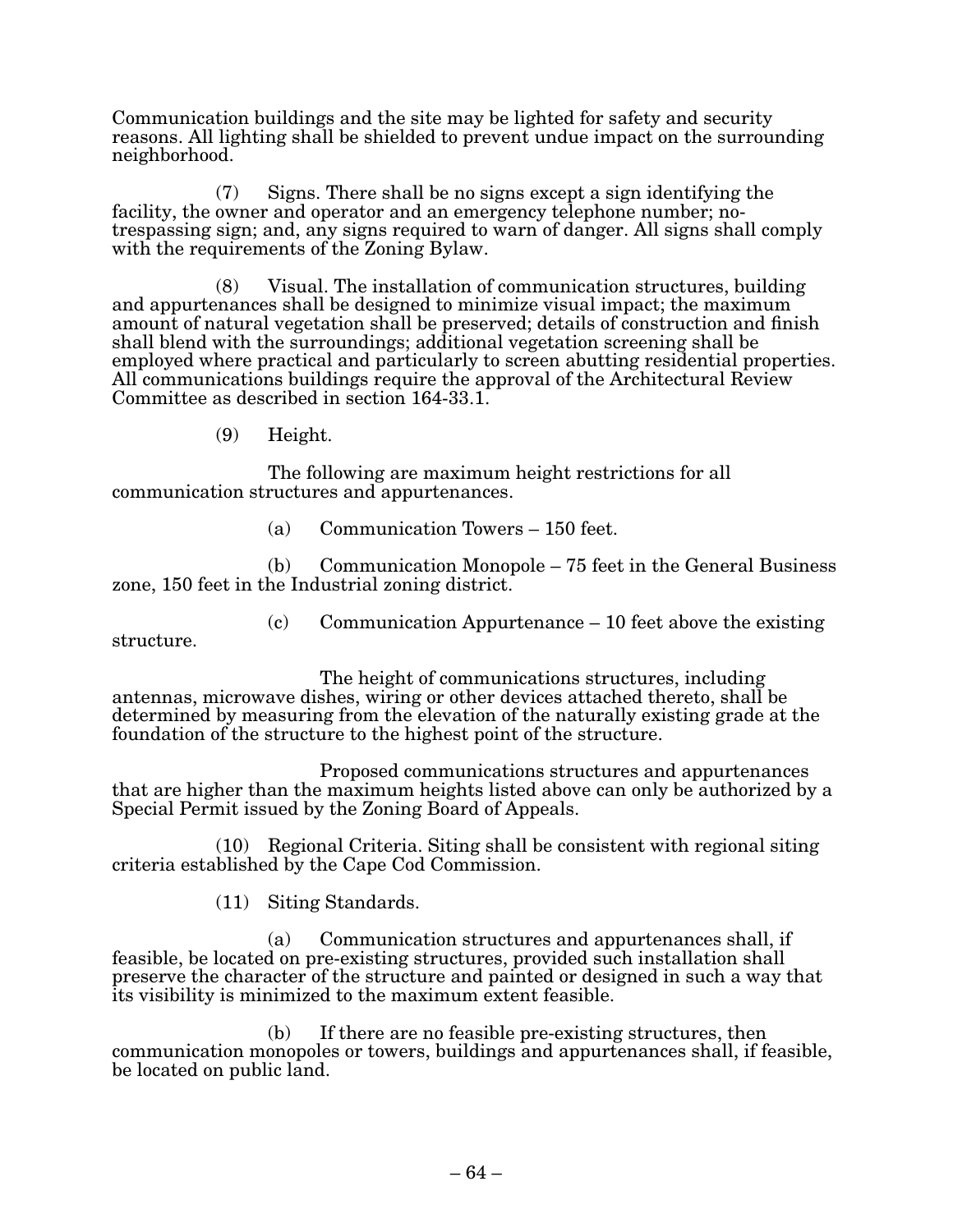$(c)$  To the extent feasible, all service providers shall co-locate on communication structures. Communication structures shall be designed to structurally accommodate the maximum number of foreseeable users (within a ten year period) if technically practicable.

#### D. Procedures

 Prior to applying for a special permit, or building permit for the construction of a communications structure, building or appurtenance the applicant must receive the approval of the Site Plan Review committee as described in section 164-33.

In addition to the information required in section 164-33 the applicant shall also provide the following to the Site Plan Review Committee and, if a Special Permit is required, to the Zoning Board of Appeals:

(1) A statement of the services to be supported by the proposed communication structure, building or appurtenance;

(2) A description of the special design features utilized to minimize the visual and noise impacts of the proposed communication structure, building and appurtenances;

(3) A certification that the applicant has complied with all federal and state requirements to provide the proposed service;

(4) A description of efforts to co-locate on existing and proposed structures, or consolidate telecommunications antennas of public and private services onto the proposed facility;

(5) A landscape plan showing the proposed site before and after development including topography and screening proposed to minimize adverse visual impacts to abutting properties;

(6) If a communications tower or monopole is proposed, prior to the meeting with the Site Plan Review Committee, the applicant shall arrange to fly a brightly colored three foot diameter balloon at the site that is at the maximum height of the proposed installation. The date and location of the flight shall be advertised at least 14 days, but not more than 21 days, before the flight in a newspaper with a general circulation in the Town of Orleans. The applicant shall provide written notification to the Site Plan Review Committee, at least ten days in advance, of the time and date of the flight.

 $(7)$  Following completion of the site plan review process the applicant should proceed with applying for a special permit, if required, as described in section 164-13 or a building permit.

 $\S 164-39.1$  Amateur Radio Towers. [Added 5-8-2000 ATM, Art. 17]

A. Purpose. The purpose of this bylaw is to provide for the minimum practicable regulation necessary to protect the health, safety, and aesthetics of the Town of Orleans from potential negative impacts resulting from the installation and use of amateur radio towers.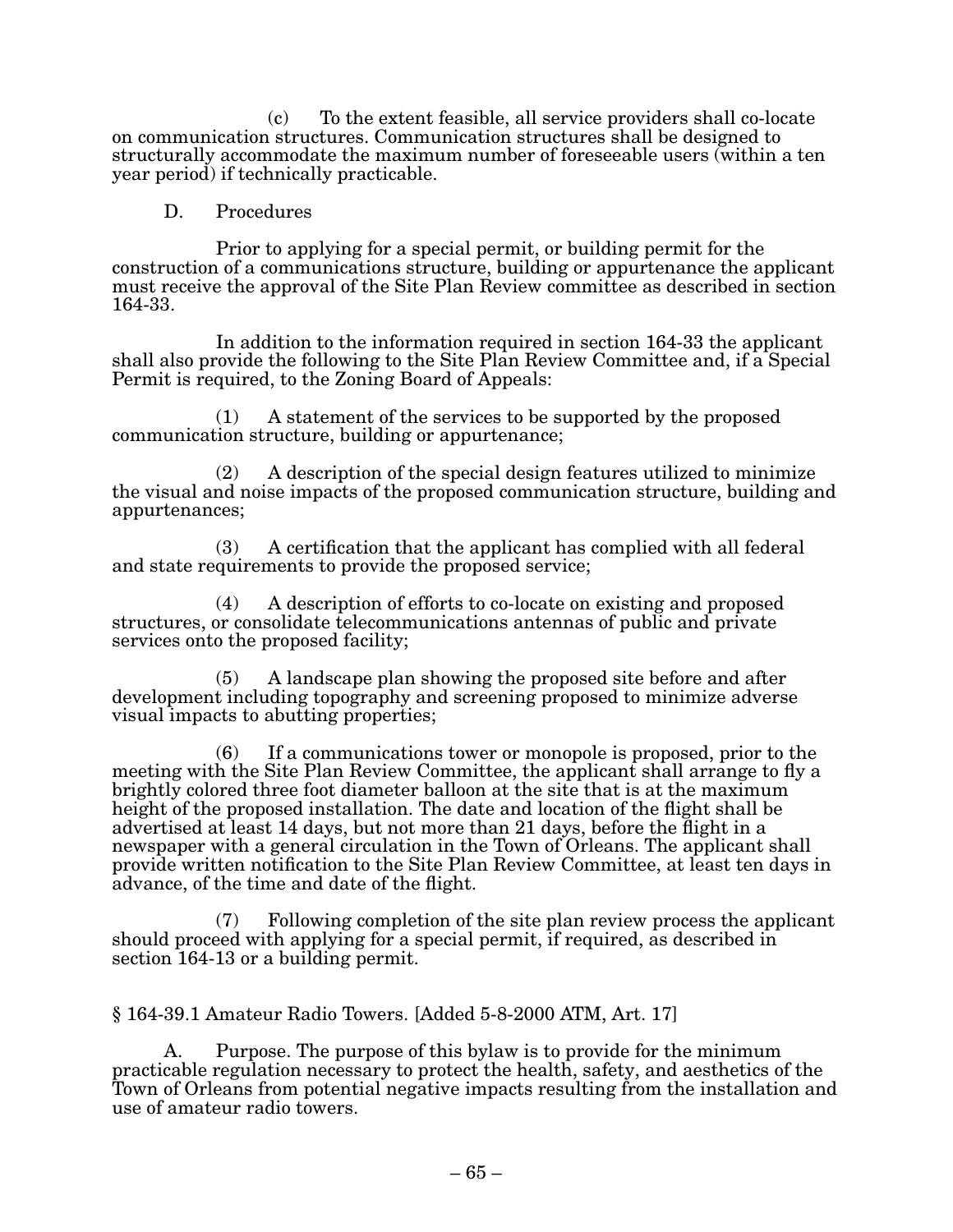B. Requirements.

 (1) Setbacks. Any supporting structure for an amateur radio tower, such as a guy wire, shall be set back a minimum of twenty-five (25) feet from any property line. Any amateur radio tower shall be setback a distance equal to the engineered fall zone for the tower from any property line.

(2) Safety. Amateur radio towers shall be installed, maintained, and operated in accordance with applicable federal, state, and local codes, standards and regulations.

(3) Access Control. Fencing, an anti-climbing device, or other form of access control determined by the building commissioner to be adequate to protect public safety shall be provided.

(4) Lighting. Amateur radio towers shall be lighted only if required by the Federal Aviation Administration (FAA).

(5) Aesthetics. Amateur radio towers shall be designed and installed to minimize visual impact; the maximum amount of natural vegetation shall be preserved; the design and finish of the tower shall be made to blend with the surroundings to the greatest extent practicable.

(6) Height. The height of an amateur radio tower shall not exceed that which is necessary to effectively accommodate amateur radio communications. Amateur radio towers exceeding thirty-five (35) feet in height shall require a special permit granted by the Zoning Board of Appeals subject to  $\bar{\S}$  164-44.

§ 164-40. Uncommon housing.

A. Accessory dwellings shall be permitted subject to the following provisions: [Amended 5-13-1991 ATM, Art. 33; 5-7-2001 ATM, Art. 31]

(1) The accessory dwelling shall contain no more than eight hundred (800) square feet of floor area.

(2) Any building addition which is involved shall not increase existing lot coverage by more than two percent (2%) of the lot area.

(3) The Board of Health must have documented to the Building Commissioner that sewage disposal will be satisfactorily provided for in accordance with the provisions of Title 5 and local Board of Health regulations, including provisions for an appropriate reserve area on the site.

(4) Lot area must equal at least forty thousand (40,000) square feet of contiguous buildable upland.

(5) Either the dwelling to which the accessory dwelling is to be attached or the accessory dwelling must be occupied by the owner of the property as a principal residence and the remaining dwelling unit shall be leased for periods of not less than 12 months. The property owner shall be required to file an affidavit with the Building Inspector, annually, stating that either the dwelling or the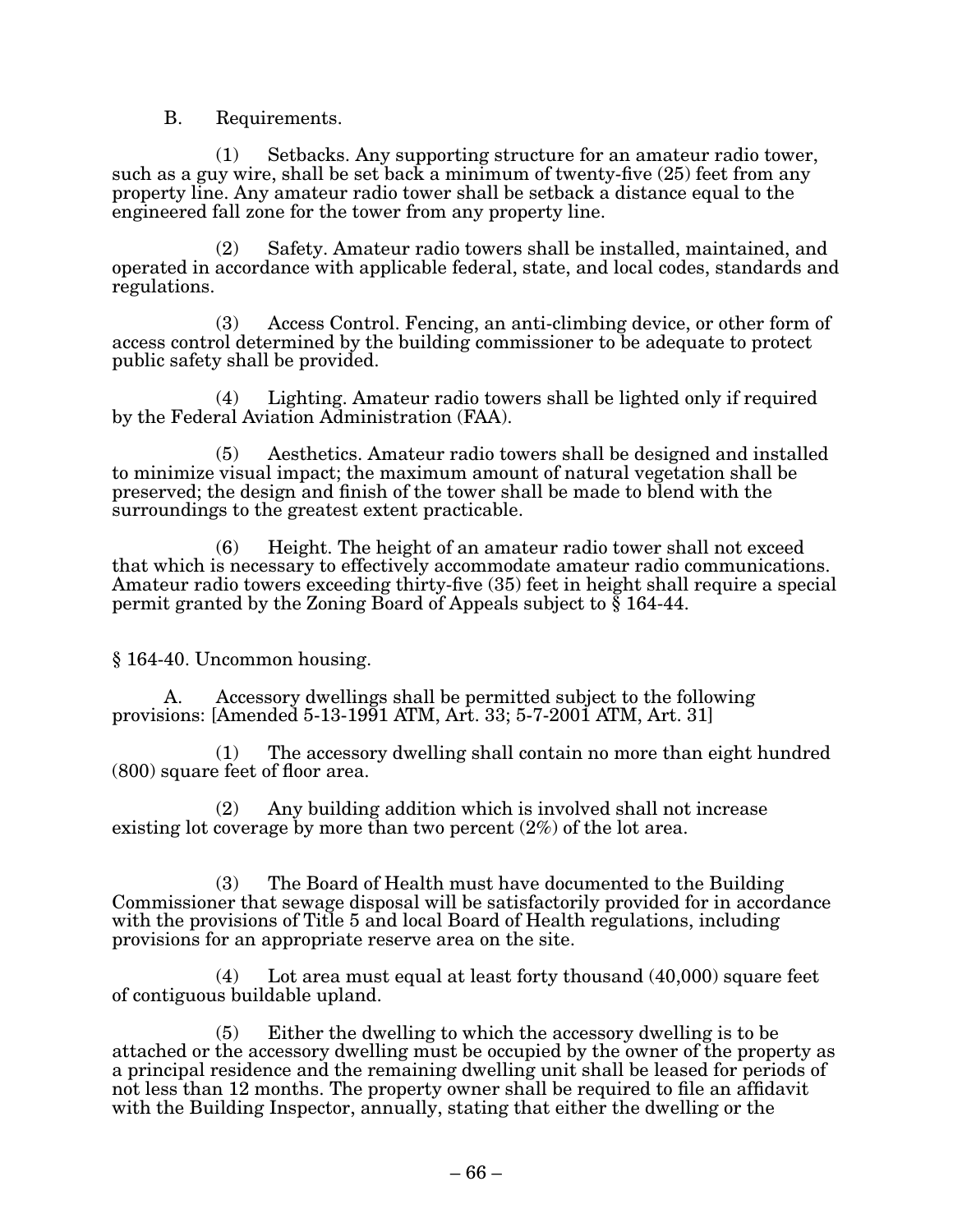accessory dwelling will be used as the principal residence of the owner for the next 12 month period and that the remaining dwelling will be leased for a period of not less than  $12$  months.

B. Congregate housing.

(1) Lot area requirements. Minimum lot area per congregate housing unit shall be the same as required for any dwelling unit at that location, except that lot area per congregate housing unit need not exceed the average lot area per dwelling unit for legally existing dwellings located within five hundred (500) feet of the proposed premises.

(2) Structure size limitation. No structure shall contain more than two (2) congregate housing units, except that up to six (6) congregate housing units may be authorized in a single congregate dwelling if the gross floor area of the proposed structure is not more than fifty percent (50%) larger than that of the largest structure within five hundred (500) feet of the one proposed. Congregate dwellings located in the Residence District shall be limited to one congregate housing unit unless residency is restricted to persons 55 years of age or older.  $[Amended 5-7-2001 ATM, Art. 32]$ 

(3) Locational limitation. No congregate dwelling shall be located within one thousand five hundred  $(1,500)$  feet of two  $(2)$  or more other congregated dwellings authorized under these provisions.

§ 164-40.1. Open Space Residential Development. [Added 5-8-1990 ATM, Art. 42]

A. 0bjectives.

 The objectives of the Open Space Residential Development bylaw are to preserve in perpetuity open space which provides views and scenery which enhance property values and increase the town's attractiveness to vacationers and yearround residents, as well as providing wildlife habitat; and to allow greater opportunities for development harmonious with a site's existing topography and natural features.

B. Applicability. In accordance with the procedures set forth herein, the Planning Board may approve an Open Space Residential Development on any parcel of land containing a minimum of 120,000 square feet of buildable upland.  $[A$ mended 5-9-2005 ATM, Art. 32 $]$ 

 $C.$  Procedure. [Amended 5-9-2005 ATM, Art. 32]

Open Space Residential Developments may be permitted upon review and approval of the Planning Board pursuant to the applicable provisions of M.G.L. c. 41,  $\S$  $\S$  81K to 81GG, inclusive, and in accordance with the Town of Orleans Rules and Regulations Governing the Subdivision of Land.

The Planning Board shall require the submittal of a plan showing the subdivision of the property in both clustered and conventional fashion.

D. Design Standards for Open Space Residential Developments.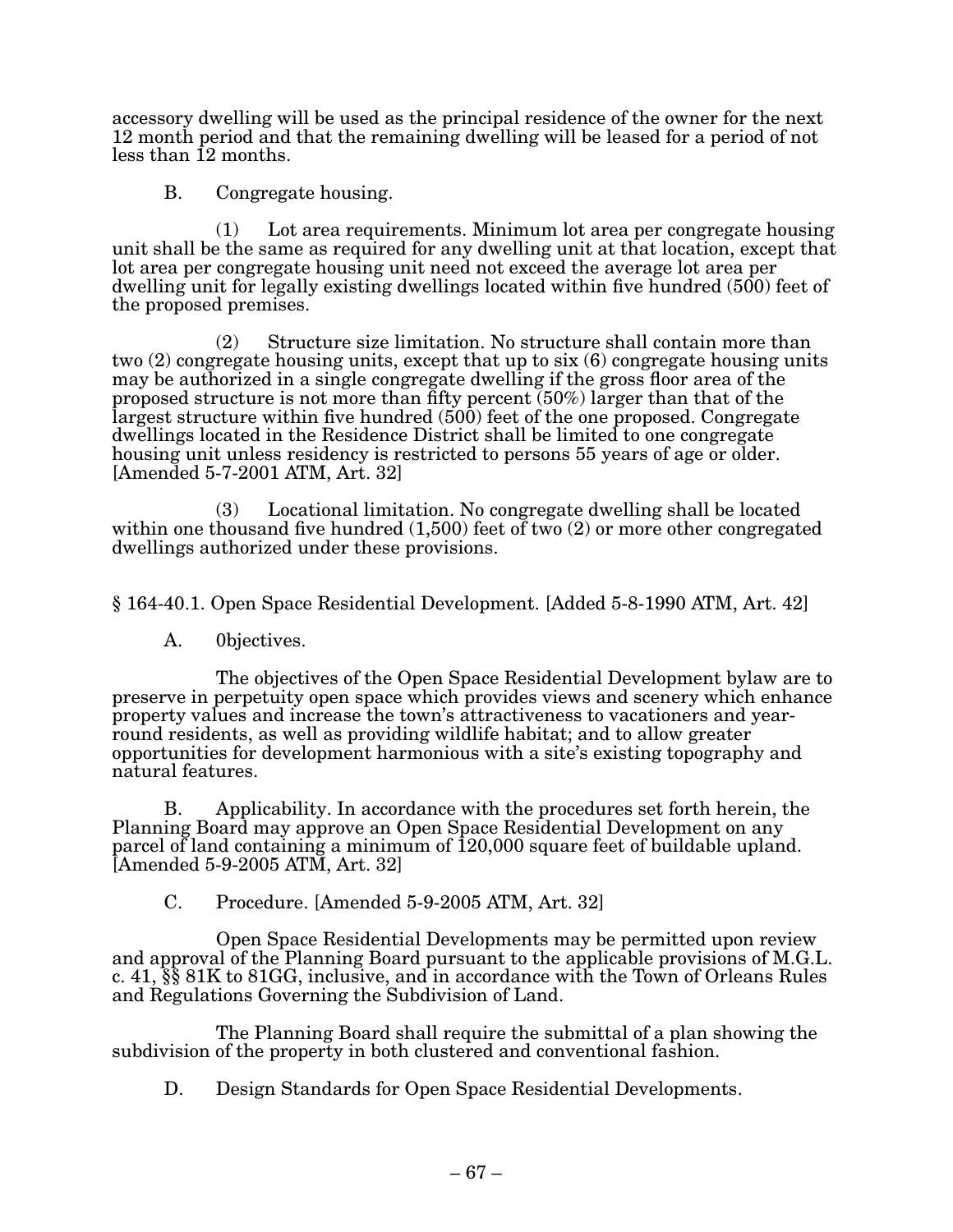1. Housing Type. Only detached, single-family dwellings shall be allowed.

2. Lot Area. Each lot shall contain a minimum of 20,000 square feet of buildable upland and fifty (50) feet of frontage, except that one hundred fifty (150) feet of frontage shall be required for lots fronting on preexisting streets.

3. Setbacks. Minimum building setbacks shall be twenty-five (25) feet from front, side and rear lot lines, except that the front setbacks from preexisting streets shall be fifty (50) feet.

4. Improvements. Access, drainage, utilities and road grading shall meet functional standards equivalent to those of the Orleans Subdivision Rules and Regulations of December, 1987, except that road pavement width may be reduced to sixteen (16) feet where the Planning Board finds this will be in the best interest of the town, i.e. to reduce the impact of runoff on wetlands. In such cases, the Planning Board shall make written findings of the reason waivers were granted. All other applicable sections of the Orleans Zoning Bylaw and Subdivision Rules and Regulations shall apply.

5. Density. The number of dwelling units on the parcel shall not exceed the maximum that would be built under ordinary residential zoning using a conventional subdivision, as demonstrated on a Preliminary subdivision plan submitted by the applicant.

6. Designated Open Space. Land set aside as open space shall consist of buildable upland equal or greater than thirty-five (35) percent of the parcel's buildable upland. This area shall be set aside to be maintained as open space in perpetuity and shall not include land set aside for roads and/or parking uses. Walking trails with pervious surfaces are encouraged. When these are proposed, width and type of surface shall be shown on plans submitted to the Planning Board.

Open space shall be planned as contiguous areas wherever possible, including buffers around wetlands or boundaries of the parcel.

Designated open space shall be conveyed to:

(a) The town, if accepted by it for park or open space use and any such acceptance is approved by the Board of Selectmen;

(b) A nonprofit corporation, the principal purpose of which is the conservation of open space; or

(c) A corporation or trust owned or to be owned by the owners of lots or residential units within the development.

If a corporation or trust owned by the owners of lots or residential units is utilized, ownership thereof shall pass with the conveyance of the lots or units.

In cases where the designated open space is not conveyed to the town, a restriction enforceable by the town shall be recorded providing that such land be kept in an open or natural state and not be built upon for residential use or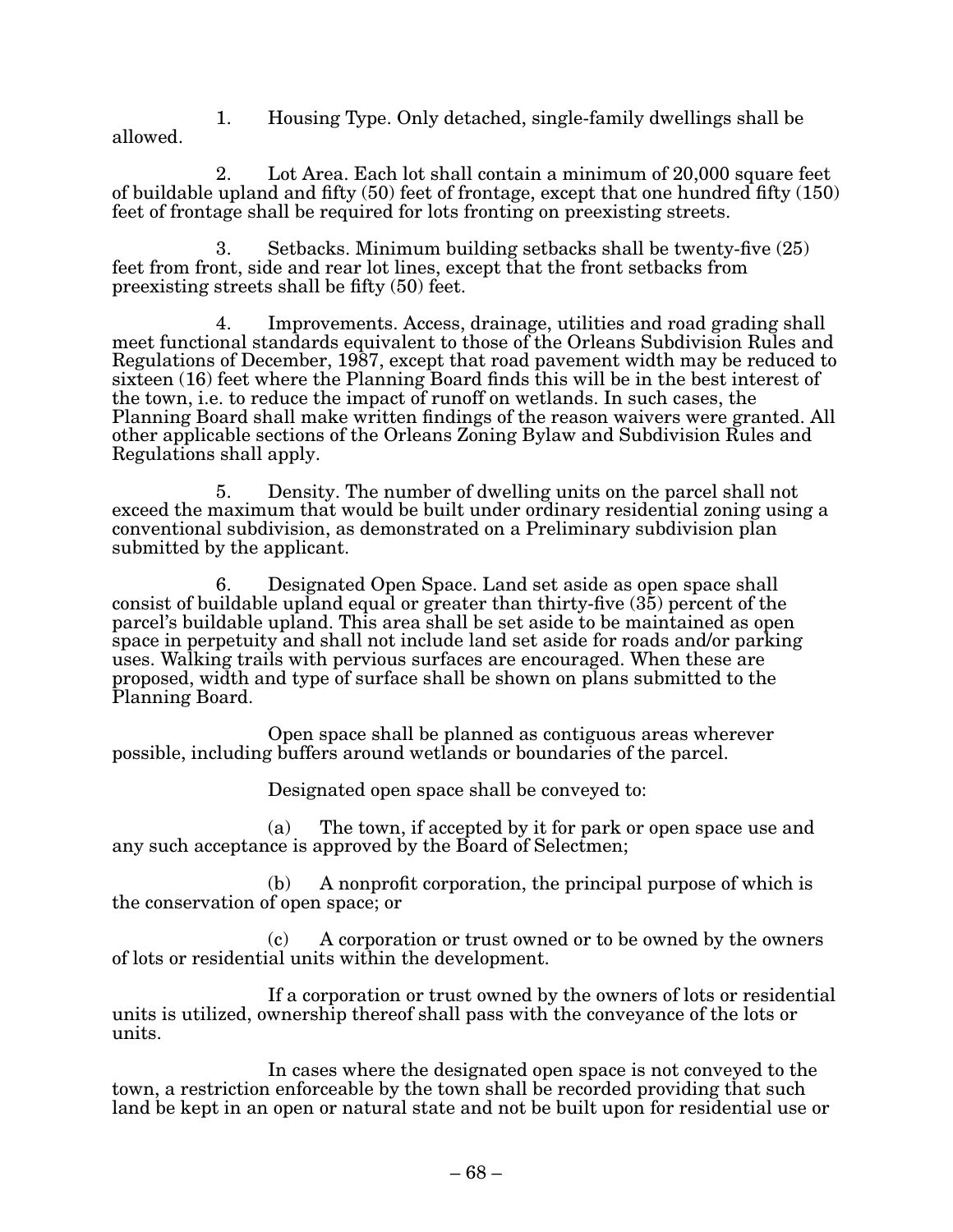developed for accessory uses such as parking or roadways. In these cases, a management plan shall be submitted describing how the existing woods, fields, meadows or other natural areas shall be maintained in accordance with good conservation practices.

The management plan shall include an agreement empowering the town to perform maintenance of the common open space in the event of failure to comply with the maintenance program. This agreement shall provide that if the town is required to perform any maintenance, the owners of lots or units within the 0pen Space Residential Development shall pay any costs and that cost shall constitute a lien upon their properties until said cost has been paid.

7. All dwellings and accessory buildings erected under the provisions of this Section shall conform to all other provisions of this bylaw not addressed in this section. [Amended 5-9-2005 ATM, Art. 32]

§ 164-40.2. Educational, Municipal and Religious Uses. [Added 11-18-1991 STM, Art. 3]

A. Dimensional and Other Requirements for Educational, Municipal and Religious Uses. Minimum lot size, frontage, lot coverage, yard dimensions, and requirements for drainage and plantings for educational, municipal and rel uses shall conform to the standards within the districts where they are located.

B. Height of Structures for Educational, Municipal and Religious Uses.<br>Except as otherwise provided in § 164-15B(7) and as provided below, building height of buildings for educational, municipal or religious uses shall not exceed 35 feet. Notwithstanding the foregoing, the building height of a building used as a house of worship shall not exceed 45 feet. Such building may have a spire, steeple, cupola, dome or tower which exceeds 45 feet, provided that:

(a) the portion above the otherwise applicable 45 foot limit for building height is not intended for human occupancy other than incidental use such as for repairs or bell-ringing;

(b) such higher structure meets public safety standards established by the fire chief from time to time consistent with the limitations of the Town's public safety equipment and facilities; and

(c) no portion of such building exceeds in height the lesser of (i) one and a half times the building height to the ridge or (ii) an amount equal to the distance to the nearest residence located on a lot which may be separately conveyed, such distance measured on the ground to such residence from a point directly beneath the center of the spire, steeple, cupola, dome or tower, such height being measured as the vertical distance from the average undisturbed natural grade at the foundation on the street side of the building to the top of the spire, steeple, cupola, dome or tower.

# C. Parking for Educational, Municipal and Religious Uses.

All of the provisions of § 164-34, including the dimensional and design requirements for parking, shall apply to educational, municipal and religious uses.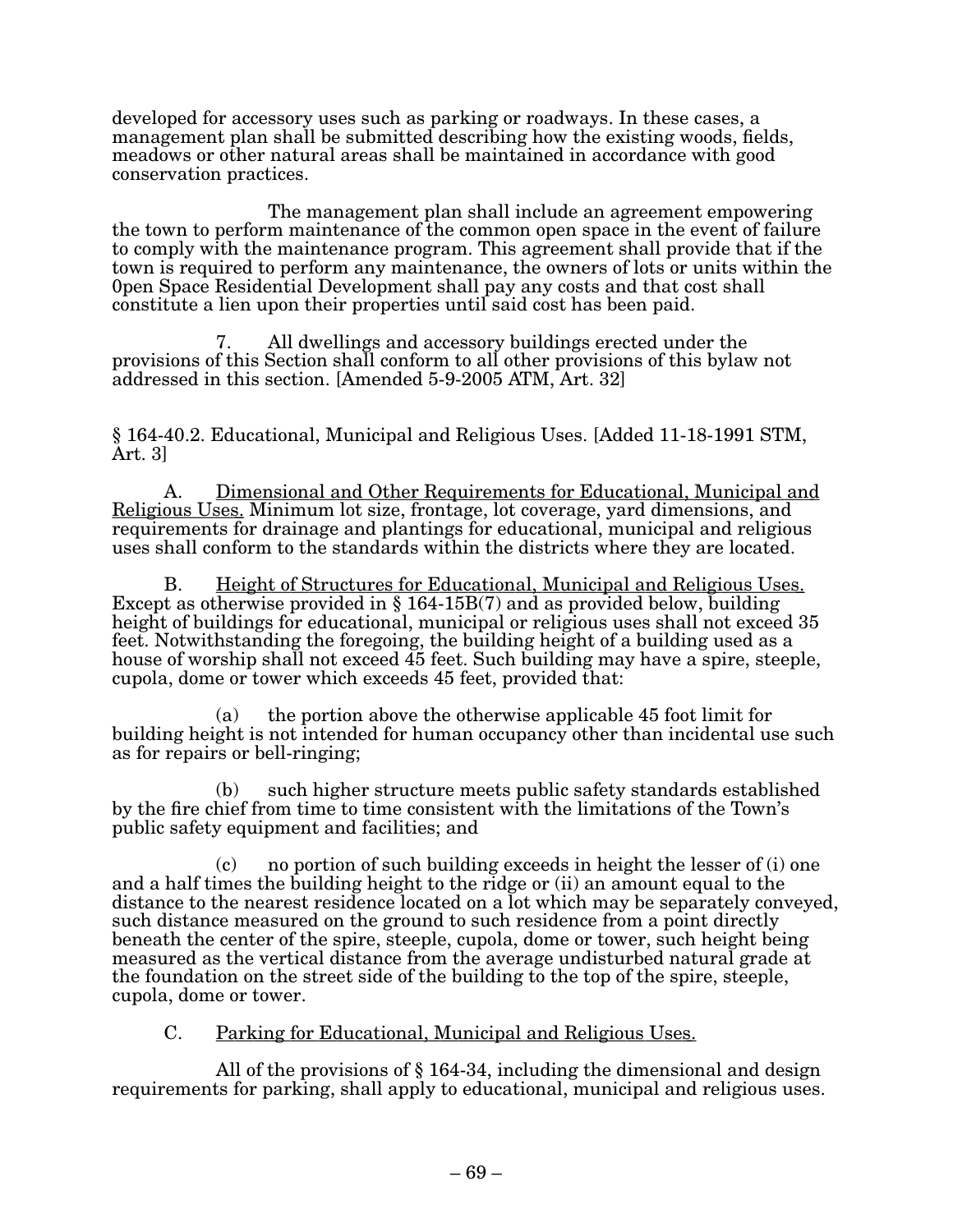## ARTICLE VI Administration

§ 164-41. Enforcement; violations and penalties.

A. This chapter shall be enforced by the Building Inspector, with the Planning Board acting in an advisory capacity.

B. Any person, firm or corporation violating any section or provision of this chapter shall be fined not more than one hundred dollars (\$100.) for each offense. Each day that such offense continues shall constitute a separate offense.

 $§$  164-42. Permits.

A. Building permit. No building permit shall be issued until the plans for construction or alteration of a building or structure, as proposed, shall comply in all respects with the provisions of this chapter or with a decision rendered by the Board of Appeals. Any application for such a permit shall be accompanied by a plan, accurately drawn, showing the actual shape and dimensions of the lot to be built upon, the exact location and size of all buildings or structures already on the lot, the location of new buildings to be constructed, together with the lines within which all buildings and structures are to be erected, the existing and intended uses of each building or structure and such other information as may be necessary to provide for the execution and enforcement of this chapter.

B. Land may not be substantially altered or changed in use without certification by the Building Inspector that such action is in compliance with thenapplicable zoning or without review by him regarding whether all necessary permits have been received from those governmental agencies from which approval is required by federal, state or local law. Responsibility for obtaining permits and certification shall be that of the owner of the premises.

C. Professional inspection. Construction on projects under a single building permit involving either one (1) or more structures, other than one- and two-family dwellings, each containing thirty-five thousand (35,000) cubic feet of volume or more or involving fifty (50) or more

dwelling units, irrespective of type, shall be done with the inspection of a registered professional engineer or architect retained by the developer. Such engineer or architect shall periodically, if requested by the Building Inspector, attest that all work being done under his supervision is being done in accordance with the plans as approved for a building permit, in accordance with any Board of Appeals stipulations and in accordance with all applicable town and state codes and regulations. Discrepancies from the above, noted by such engineer or architect, shall be reported forthwith to the Building Inspector.

D. Occupancy permits. No certificate of use and occupancy, as required by Section 120.0 of the State Building Code, shall be issued until all requirements of this chapter and of permits issued under it have been satisfied, including site improvements. A temporary certificate of occupancy may be issued as provided in Section 120.0.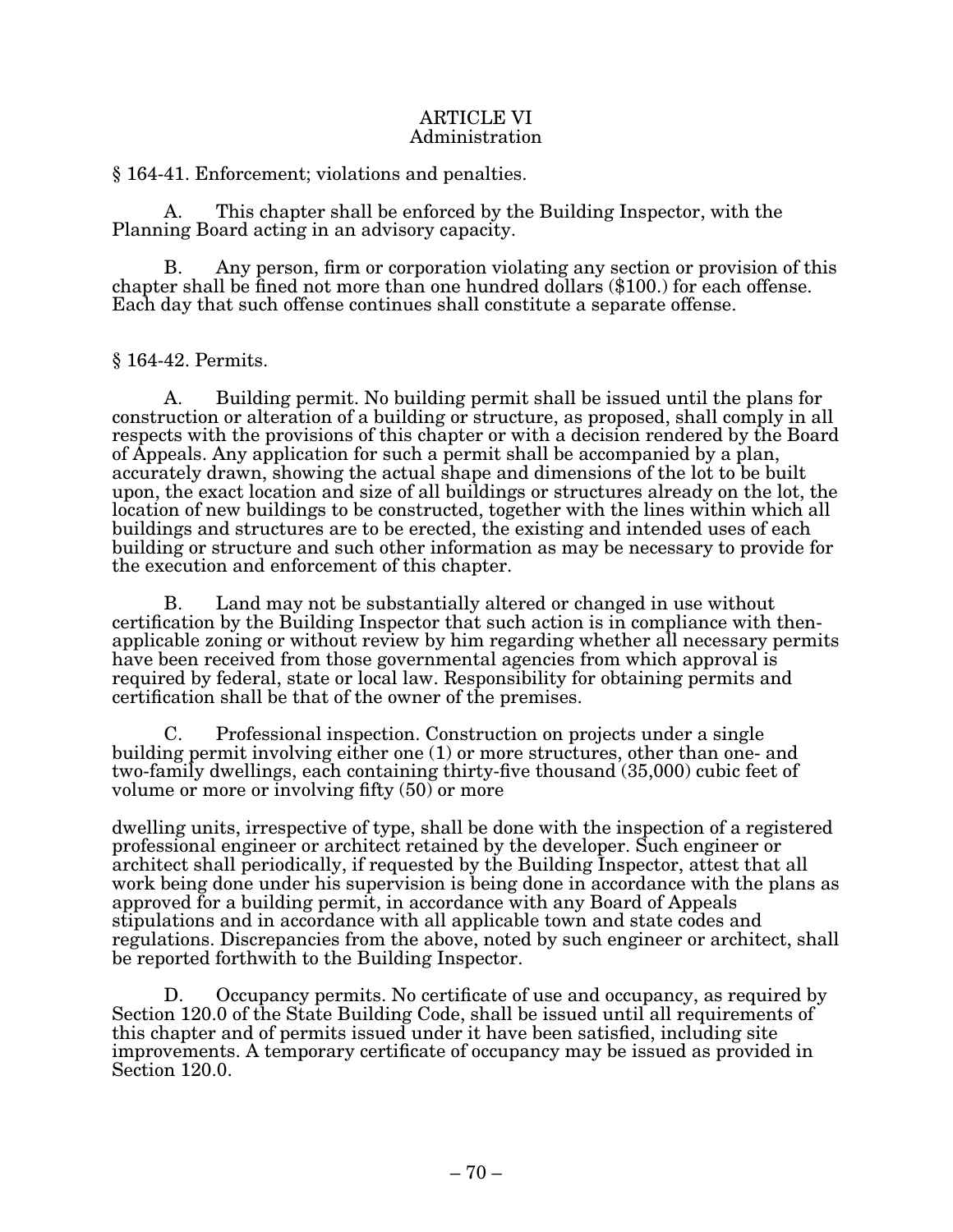§ 164-43. Board of Appeals.

A. Establishment. The Board of Appeals shall consist of five (5) members and two (2) associate members, who shall be appointed by the Selectmen and shall act in all matters under this chapter in the manner prescribed by Chapters 40A, 40B and 41 of the General Laws.

B. Powers. The Board of Appeals shall have and exercise all the powers granted to it by Chapters 40A, 40B and 41 of the General Laws and by this chapter. The Board's powers are as follows:

 $(1)$  Special Permits. To hear and decide applications for Special Permits upon which the Board is empowered to act under this chapter, in accordance with § 164-44.

 $(2)$  Variances. To hear and decide appeals or petitions for variances from the terms of this chapter, including variances for use, with respect to particular land or structures. Such variances shall be granted only in cases where the Board finds all of the following:

(a) A literal enforcement of the provisions of this chapter would involve a substantial hardship, financial or otherwise, to the petitioner or appellant.

(b) The hardship is owing to circumstances relating to the soil conditions, shape or topography of such land or structures and especially affecting such land or structures but not affecting generally the zoning district in which it is located.

(c) Desirable relief may be granted without either substantial detriment to the public good, or nullifying or substantially derogating from the intent or purpose of this chapter.

(3) Appeals. Other appeals will also be heard and decided by the Board of Appeals when taken by the following:

(a) Any person aggrieved by reason of his inability to obtain a permit or enforcement action from any administrative officer under the provisions of Chapter 40A of the General Laws.

Commission.

(b) The Cape Cod Planning and Economic Development

 $(c)$  Any person, including any officer or board of the Town of Orleans or of any abutting town, if aggrieved by any order or decision of the Building Inspector or other administrative official, in violation of any provision of Chapter 40A of the General Laws or this chapter.

C. Public hearings. The Board of Appeals shall hold public hearings in accordance with the provisions of Chapters 40A, 40B and 41 of the General Laws on all appeals and petitions brought before it.

D. Repetitive petitions. Repetitive petitions for Special Permits, appeals and petitions for variances and applications to the Board of Appeals shall be limited as provided in MGL C. 40A, § 16.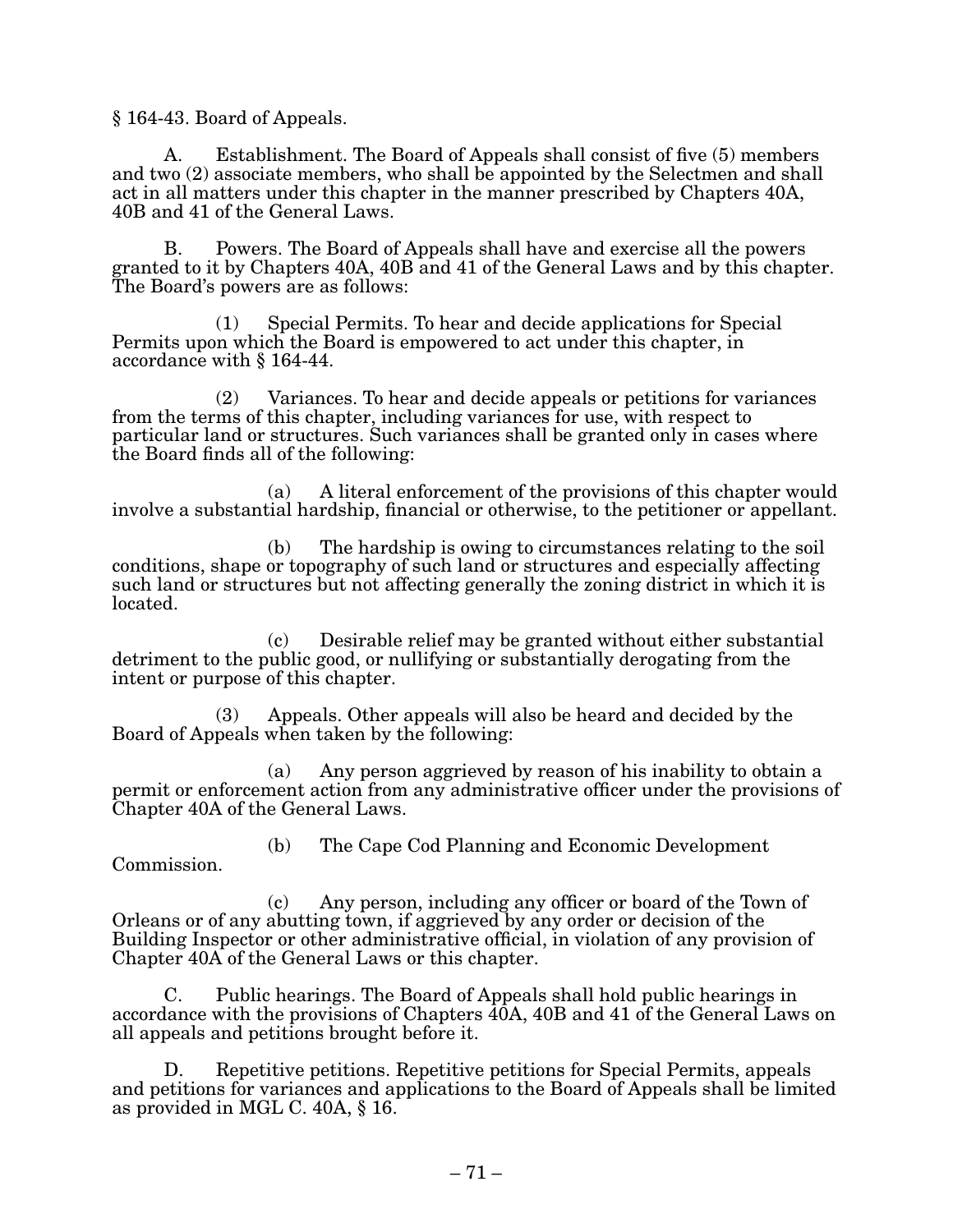E. Procedures. The Board of Appeals shall establish rules and regulations consistent with the provisions of this chapter and with the provisions of Chapter 40A or other applicable provisions of the General Laws and shall file a copy thereof with the Town Clerk.

§ 164-44. Special permits.

A. Special Permit Granting Authority. Unless specifically designated otherwise, the Board of Appeals shall act as the Special Permit Granting Authority.

B. Public hearing. Special Permits shall only be issued following public hearings held within sixty-five (65) days after filing with the Special Permit Granting Authority and application, a copy of which shall forthwith be given to the Town Clerk by the applicant.

C. Criteria. Special Permits may be granted when it has been found that the use involved will not be detrimental to the established or future character of the neighborhood and the town and when it has been found that the use involved will be in harmony with the general purpose and intent of the chapter and shall include consideration of each of the following:

- (1) Adequacy of the site, in terms of size, for the proposed use.
- (2) Suitability of the site for the proposed use.
- (3) Impact on traffic flow and safety.
- (4) Impact on neighborhood visual character, including views and

vistas.

- (5) Adequacy of the method of sewage disposal, source of water and drainage.
	- (6) Adequacy of utilities and other public services.
	- (7) Noise and litter.

(8) Impact on groundwater quality and recharge volume and the water quality of coastal and fresh surface water bodies. [Added 11-18-1991 STM, Art. 2]

D. Conditions. Special Permits may be granted with such reasonable conditions, safeguards or limitations on time or use as the Special Permit Granting Authority may deem necessary to serve the purposes of this chapter.

E. Expiration. Special Permits shall lapse if a substantial use thereof or construction has not begun, except for good cause, within twenty-four (24) months of Special Permit approval, plus such time as required to pursue or await the determination of an appeal.

§ 164-45. Amendments.